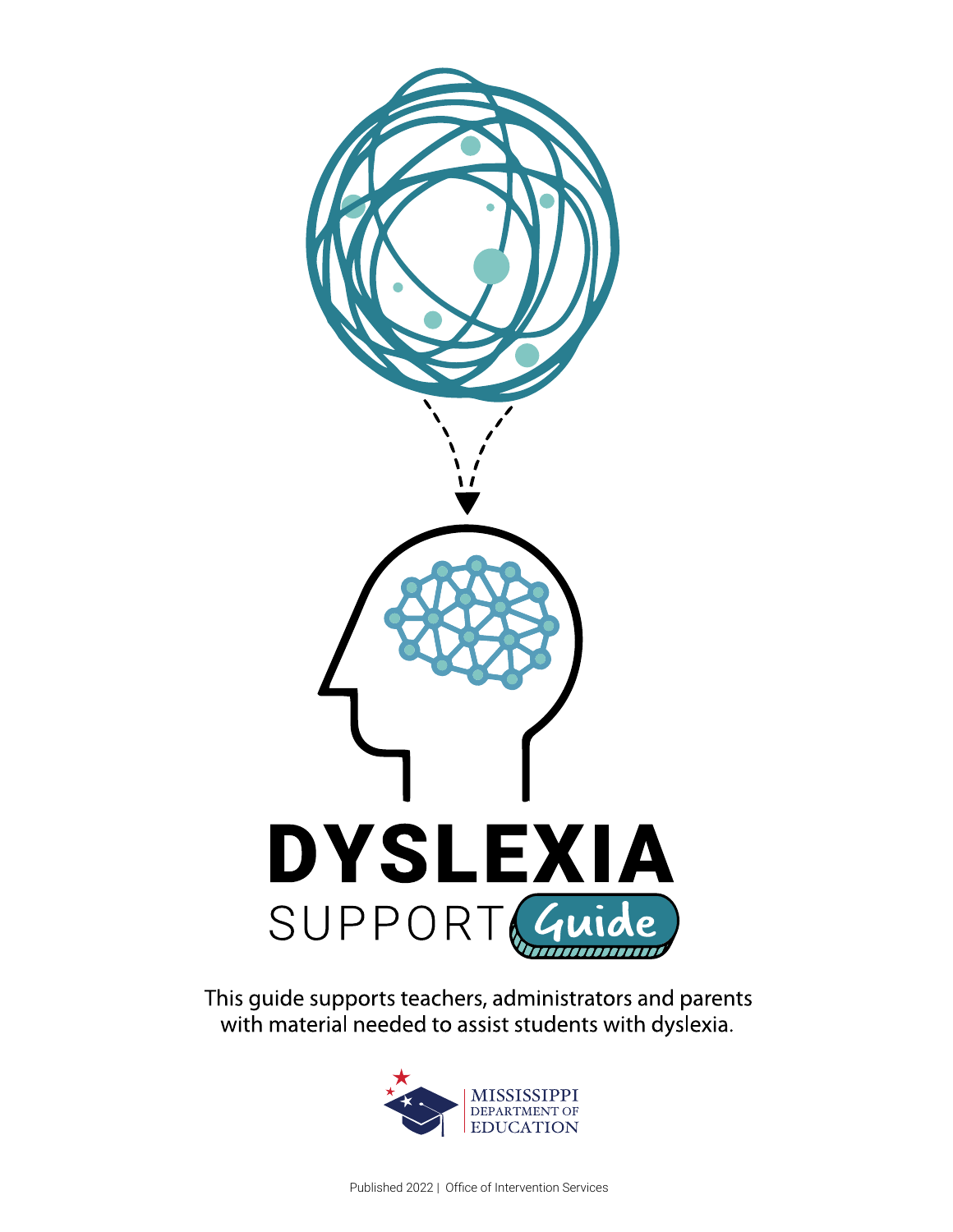"The advantage of dyslexia is that my brain puts information in my head a different way."

- Whoopi Goldberg, *Actress and Singer*

"It is time we lost the stigma around dyslexia. It is not a disadvantage: It is merely a different way of thinking."

- Richard Branson, Entrepreneur, *Philanthropist*

# "If you are dyslexic, it is kind of your superpower."

- Orlando Bloom, *Actor*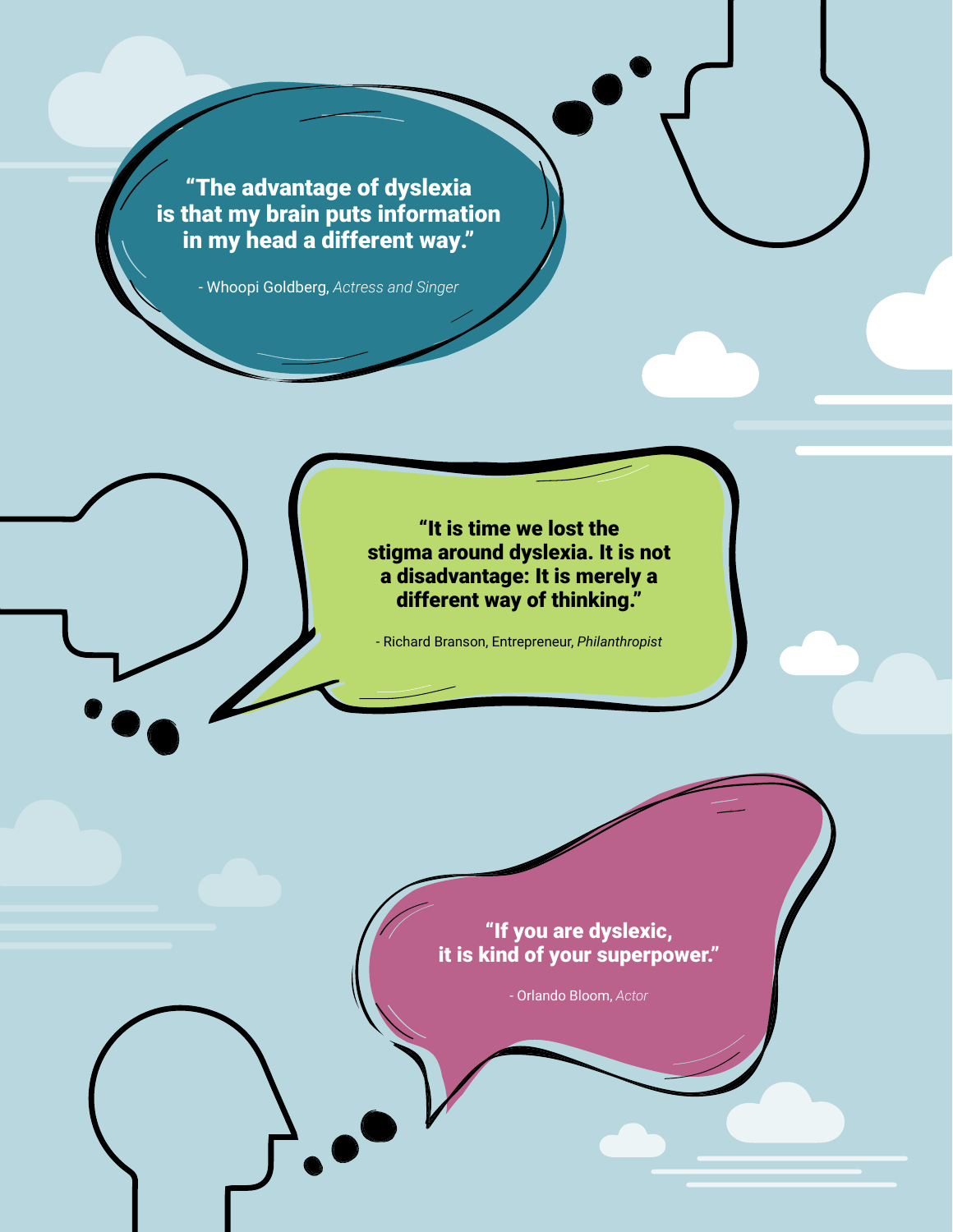

# CAREY M. WRIGHT

ED.D. STATE SUPERINTENDENT OF EDUCATION

The Mississippi Department of Education created the 2022 Mississippi Dyslexia Support Guide in collaboration with state and national stakeholders with expertise in dyslexia, education, policy, and legislation. The guide is intended to provide schools and families with the necessary tools to identify students with dyslexia and provide the needed supports to maximize student success.

Mississippi has made great gains in the area of literacy in recent years because of the hard work and dedication of our educators and families. With the support of this guide, schools and families will be better equipped to help students achieve their goals. Through this guide, teachers and families will gain a deeper understanding of dyslexia, accommodations, modifications, and instructional strategies to support students.

The Mississippi Department of Education is committed to partnering with schools and families to ensure all students are provided with appropriate learning opportunities to be successful.

Carey Abright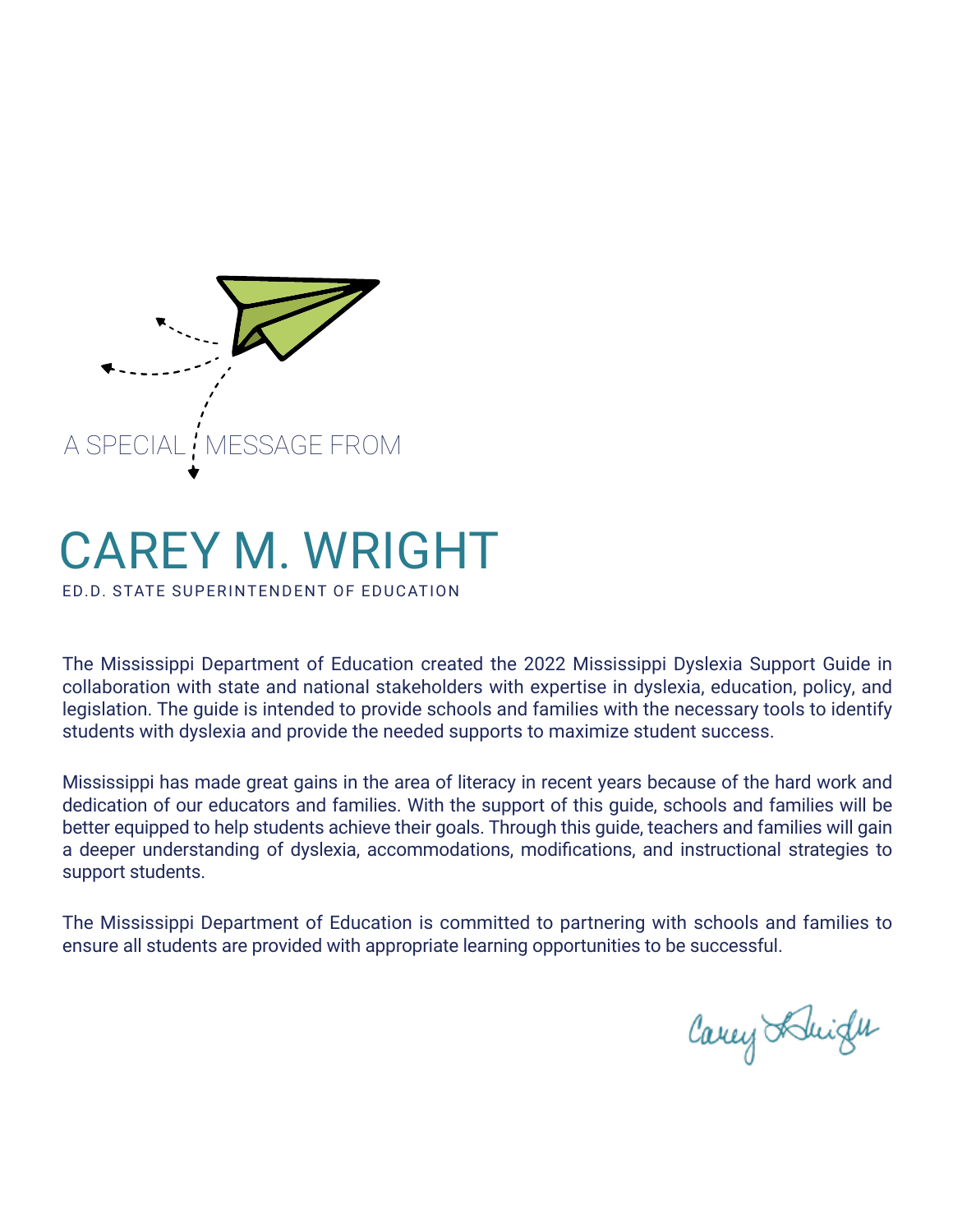

# ACKNOWLEDGMENTS

Carey M. Wright, Ed.D., State Superintendent of Education Kim S. Benton, Ed.D., Interim Deputy State Superintendent/Chief Academic Officer

# Elementary Education and Reading

Tenette Smith, Ed.D. Laurie Weathersby, Ed.S., LDT, CALT Jayda Brantley, M.S., M.Ed., LDT, CALT Sandra Elliott, M.Ed. Mathis Sheriff, Ed.S. Jacquelyn Mockbee, M.Ed. Executive Director Bureau Director, Intervention Services Intervention Specialist English Learner Intervention Specialist Intervention Specialist, Gifted Contact Dyslexia Support Service Specialist

# A Special Thanks to:

Melissa Banks Jen Cornett Natalie Crowder, MAT Mary Lou Johnson, M.S., CALT-QI Ginger Koestler Teresa Laney, M.S., CCC-SLP

Robin Lemonis, M.Ed., LDT, CALT Kacey Matthews, LDT, CALT Paige Norwood, LDT, CALT Nathan Oakley, Ph.D. Candice Taylor Jessica Wade MDE, Director of Digital Learning MDE, Social Studies Professional Development Coordinator MDE, K-12 State ELA Director Mississippi College, Neshoba County School District MDE, Special Education, Academics and Behavior MDE, Special Education, Differentiated Monitoring and Support / Speech-Language and Related Services MDE, Special Education Executive Director Dyslexia Coordinator, Madison County School District Dyslexia Therapist Accelerate MS, Deputy Director of K-12 and Innovation MDE, Early Childhood Instructional Specialist/619 Coordinator Director of Special Programs/Dyslexia Therapist Discovery Christian School

**MDE Disclaimer:** The MDE would like to thank the people listed above for their expertise, commitment, and time devoted to the development of this guide. The members of this team have thoughtfully studied current dyslexia research in order to develop a guide that will support teachers and administrators, as well as parents, with supporting students with dyslexia.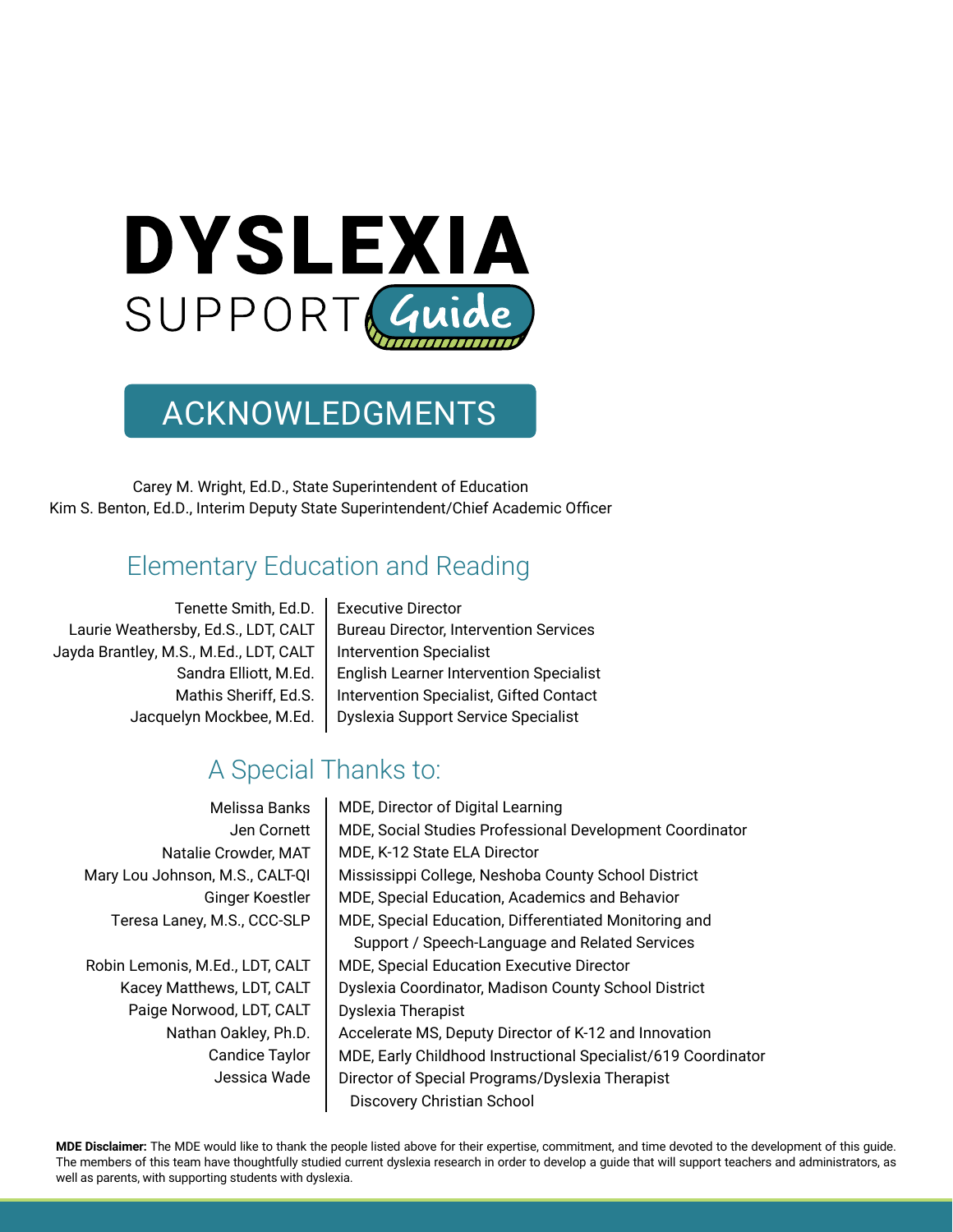# THE DYSLEXIA HANDBOOK **is organized into the following sections:**

#### Section 1: Introduction pg 6-9

- 1. Purpose
- 2. Definition
- 3. Common Misconceptions

#### Section 2: Dyslexia Legislation pg 10-16

- 1. 2021 MS Code Title 37 Chapter 173- Dyslexia Therapy Scholarship for Students with Dyslexia Program a. Scholarship
	- b. Screening Students for Dyslexia
- 2. 2019 MS Code Title 37 Chapter 23- Exceptional Children in General Education a. Dyslexia Grant
- 3. 2018 MS Code Title 37 Chapter 19- Teacher Opportunity Program a. CALT Supplement
- 4. 2018 MS Code Title 37 Chapter 106- Critical Needs Teacher Forgivable Loan Program

#### Section 3: Screening Students for Dyslexia pg 17-18

- 1. Reporting Data to MDE
- 2. Making Instructional Decisions
- 3. Communicating with Parents

#### Section 4: General Characteristics pg 19-25

- 1. Phonological Processing Ability
	- a. Phonological Awareness
	- b. Phonological Memory
		- c. Rapid Automatic Naming
- 2. Alphabetic Principle
- 3. Classroom Performance
- 4. Characteristics by Age Groups
	- a. Preschool Years
	- b. Kindergarten and First Grade
	- c. Second through Sixth Grade
	- d. Secondary and Adult

#### Section 5: Supporting Students with Dyslexia pg 26-32

- 1. Strategies and Techniques
- 2. Multi-tiered System of Supports
	- a. Three Tier Instructional Model
		- Tier I
			- Tier II
			- Tier III
		- b. Addressing Dyslexia within MTSS
	- c. Monitoring Progress
- 3. Additional Supports
	- a. Reading Classroom
	- b. Assistive Technology

#### Section 6: Child Find pg 33-40

- 1. Making Child Find Decisions
- 2. Section 504
- 3. Special Education
- 4. Difference between IEPs and 504 Plans
- 5. Evaluations for Dyslexia

#### Section 7: Accommodations and Modifications pg 41-44

- 1. Examples of Accommodations and Modifications
- 2. Statewide Assessment Accommodations

#### Section 8: Special Populations and Comorbidity with Dyslexia pg 45-52

- 1. Dysgraphia
- 2. Dyscalculia
- 3. ADHD
- 4. English Learners
- 5. Gifted
- 6. Speech
- 7. Social Emotional Learning

#### Section 9: Information for Parents and Families pg 53-54

- 1. Conversation Starters for Pediatricians
- 2. Questions to Ask Diagnosticians

#### **Appendices**

- A. Elementary School Dyslexia Checklist for Teachers
- B. Middle and High School Dyslexia Checklist for Teachers
- C. Parent Reading Information Questionnaire
- D. MTSS Professional Development Request Form
- E. Frequently Asked Questions pg 59
- F. Glossary of Terms pg 66
- G. References and Additional Resources pg 69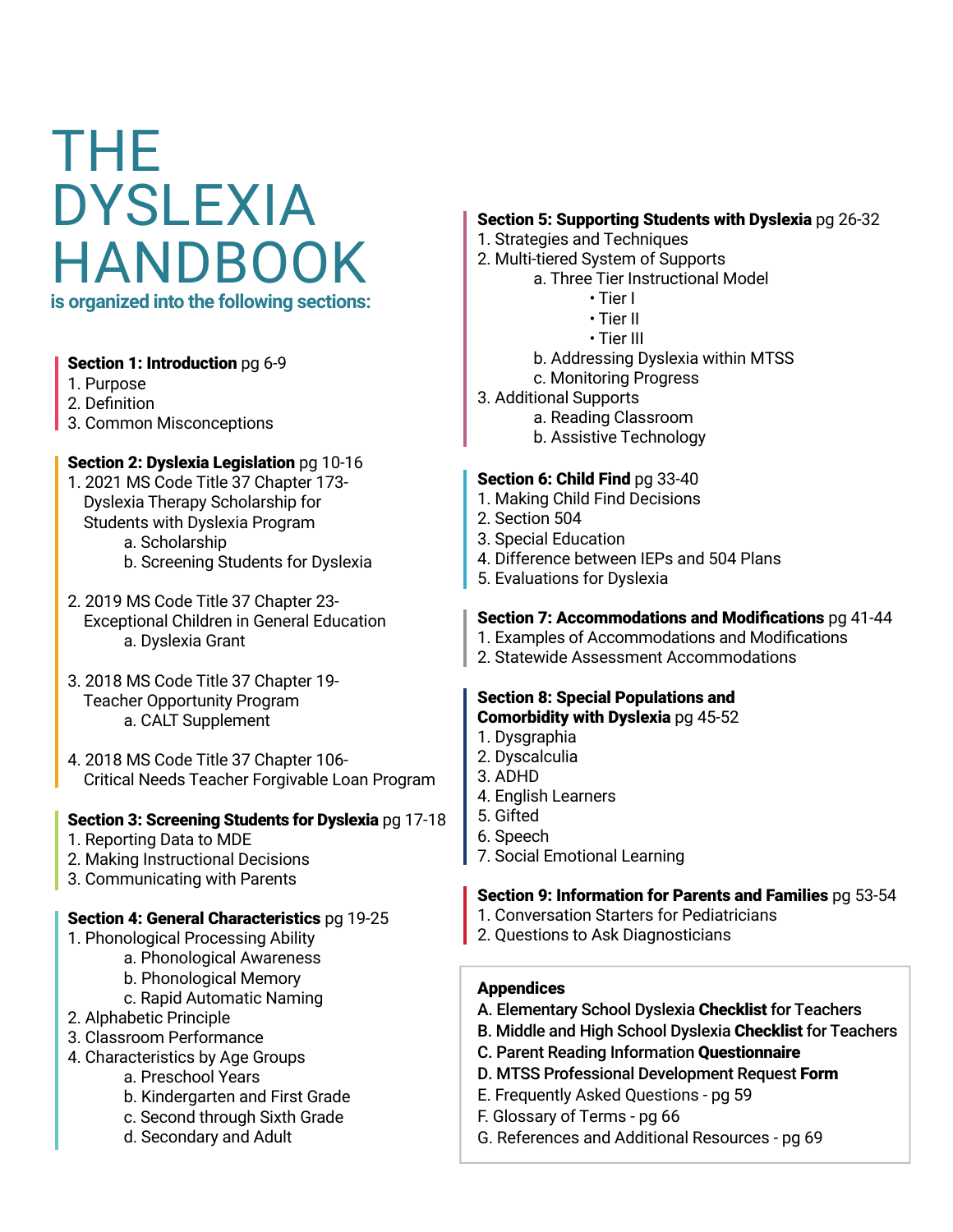# Section 1: Introduction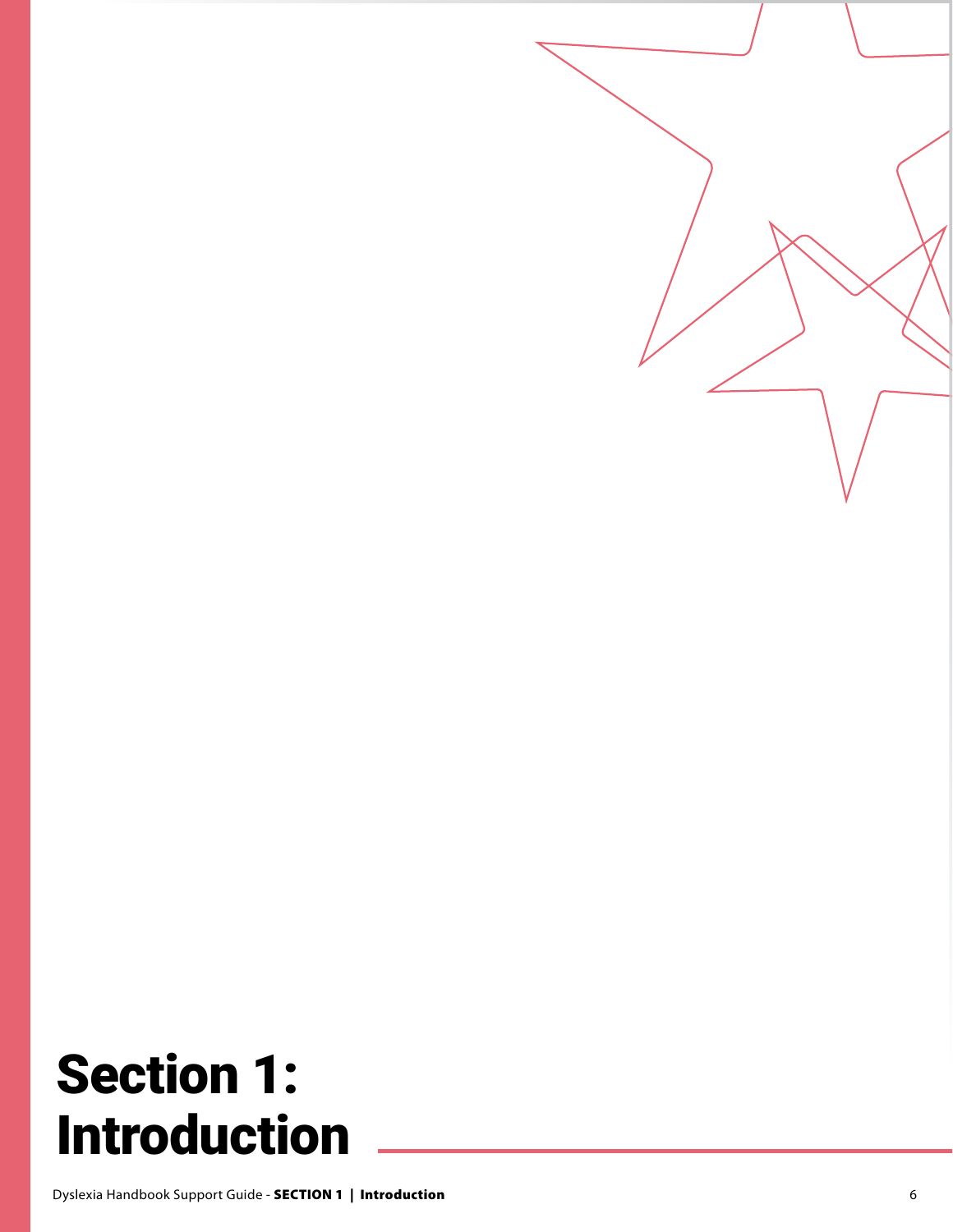# SECTION 1: INTRODUCTION

### 1. Purpose

The purpose of this Dyslexia Handbook is to provide guidance for Mississippi school districts, teachers, and parents in the identification and instruction of students with dyslexia.

This support guide provides current information concerning the terms dyslexia, accommodations, modifications, and instructional strategies to meet the unique needs of students with dyslexia.

Education is and will continue to be a major feature in the development of promising practices and the competitive spirit to meet the challenges of the next century that are in progress throughout our nation. It is important that Mississippi students have the opportunity to use their individual strengths in a way that enhances their quality of life within society. Students with dyslexia desire to be a part of meeting and conquering such challenges. With careful planning and support, these students can achieve goals that lead to success inside and outside of the educational environment.

# 2. Definition

The following definition of dyslexia was endorsed by the Board of Directors of the International Dyslexia Association (IDA) on November 12, 2002:

Dyslexia is a specific learning disability that is neurobiological in origin. It is characterized by difficulties with accurate and/or fluent word recognition and by poor spelling and decoding abilities. These particular difficulties typically result from a deficit in the phonological component of language that is often unexpected in relation to other cognitive abilities and the provision of effective classroom instruction. Secondary consequences may include problems in reading comprehension and reduced reading experience that can impede the growth of vocabulary and background knowledge.

# *Components of the 2002 IDA Definition:*

Dyslexia is: "A specific learning disability..."

The broad term "learning disability" does not specify the area of difficulty well enough to determine interventions or placement for students.

# *"Neurobiological in origin ..."*

The student with dyslexia is born with a brain that is structurally and functionally different from the brain of a student who does not have dyslexia. Some of these differences negatively impact phonological processing skills, rapid naming, word recognition, reading fluency, and comprehension.

# *"Characterized by difficulties with accurate and/or fluent word recognition..."*

The student with dyslexia has difficulty being consistent in identifying sight words accurately and in reading with appropriate expression and rate. According to the National Reading Panel (2000), "Fluency is the ability to read quickly, accurately, and with good understanding."

# *"A deficit in poor spelling and decoding abilities..."*

The student with dyslexia usually does not spell or decode words intuitively nor learn these skills implicitly. Phonics rules governing spelling and decoding should be taught directly and explicitly for best results.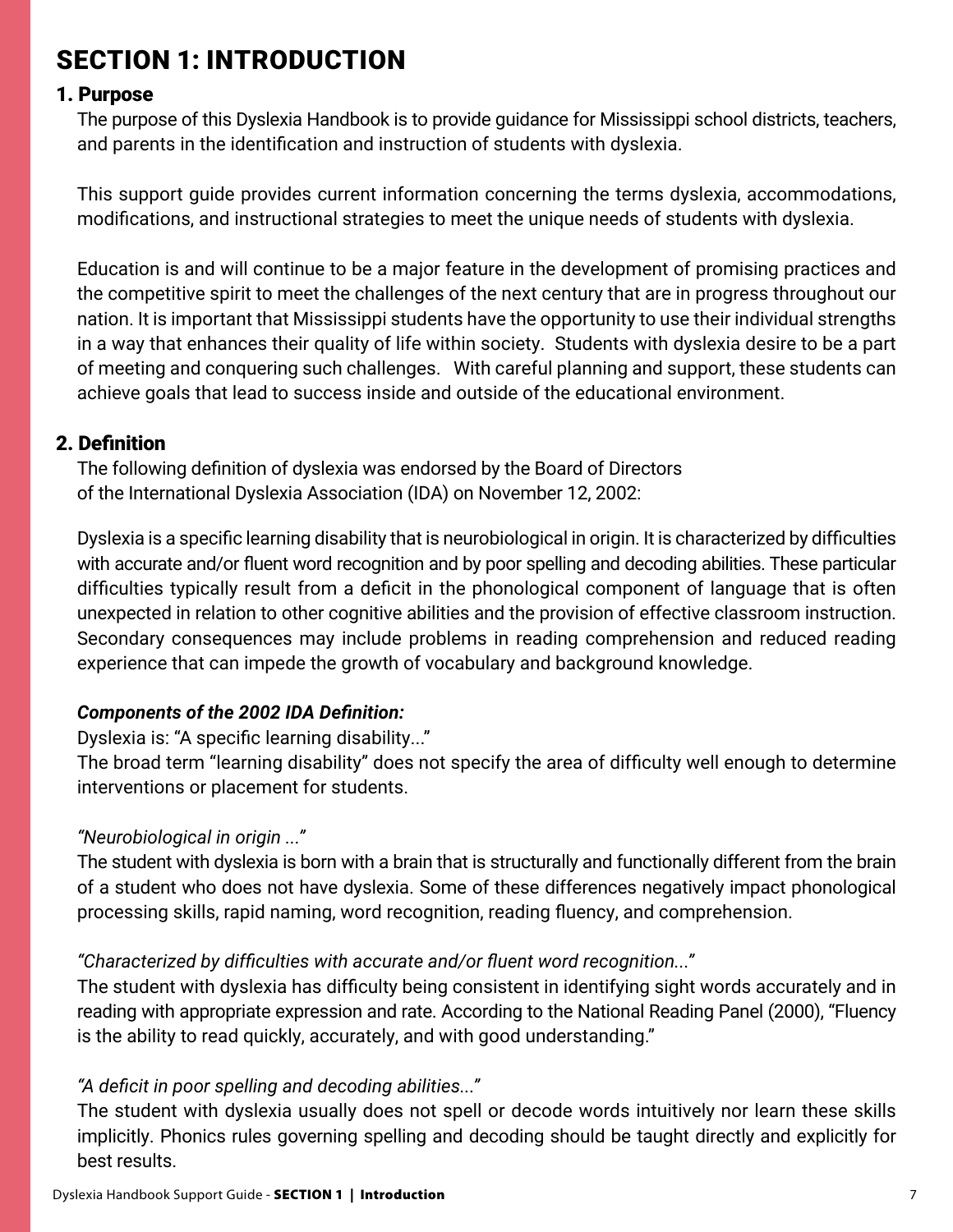# *"A deficit in the phonological component of language..."*

Students with dyslexia have a core deficit in phonological processing skills (phonological awareness, phonological memory, and rapid automatic naming). Phonological awareness usually has the most pronounced deficit, particularly in phonemic awareness (recognition, segmentation, deletion, and manipulation of sounds in spoken words). The student with dyslexia may also have difficulty with phonological memory and rapid naming. Phonological memory is the ability to temporarily store bits of verbal information and retrieve them from short term memory (Shaywitz, 2003). Rapid naming is the ability to quickly retrieve the name of a letter, number, object, word, picture, etc., from long term memory.

# *"Often unexpected in relation to other cognitive abilities..."*

Students with dyslexia exhibit reading difficulties despite demonstrated cognitive abilities in other areas. According to Shaywitz (2003), a key concept in dyslexia is "unexpected difficulty in reading in children and adults who otherwise possess the intelligence, motivation, and reading instruction considered necessary for accurate and fluent reading."

# 3. Common Misconceptions

# **Myth #1: Reading and writing letters backwards is the main sign of dyslexia.**

**Fact:** Some students with dyslexia write letters backwards and some do not. Letter reversal is not necessarily a sign that a student has dyslexia. Young students commonly reverse letters. It is not unusual to see them confuse b and d or p and q until the age of 8.

# **Myth #2: Dyslexia does not show up until elementary school.**

**Fact:** Characteristics of dyslexia can be seen in preschool, or even earlier. Dyslexia can affect language skills that are essential skills of reading. Some signs that a preschooler may be at risk for dyslexia include difficulty rhyming and being a late talker.

# **Myth #3: Kids with dyslexia just need to try harder to read or are being lazy.**

**Fact:** Research shows that the brain functions differently in students with dyslexia. It also shows that reading can actually change the brain over time. Effort has nothing to do with it. It is the type of instruction that makes a difference, not how hard students are trying. With good instruction and practice, students with dyslexia can make lasting gains in reading.

# **Myth #4: Dyslexia goes away once students learn to read.**

**Fact:** Appropriate interventions can make a lasting difference in helping students with dyslexia learn to read. However, being able to read does not mean that they are cured. Dyslexia is a lifelong learning difference that can affect more than just basic reading skills.

# **Myth #5: Dyslexia is a vision problem.**

**Fact:** Vision problems do not cause dyslexia. Students with dyslexia are no more likely to have eye and vision problems than other kids. Students with dyslexia may have problems with visual perception or visual processing which causes difficulty recognizing details in images and processing what their eyes are seeing, but they are not part of dyslexia.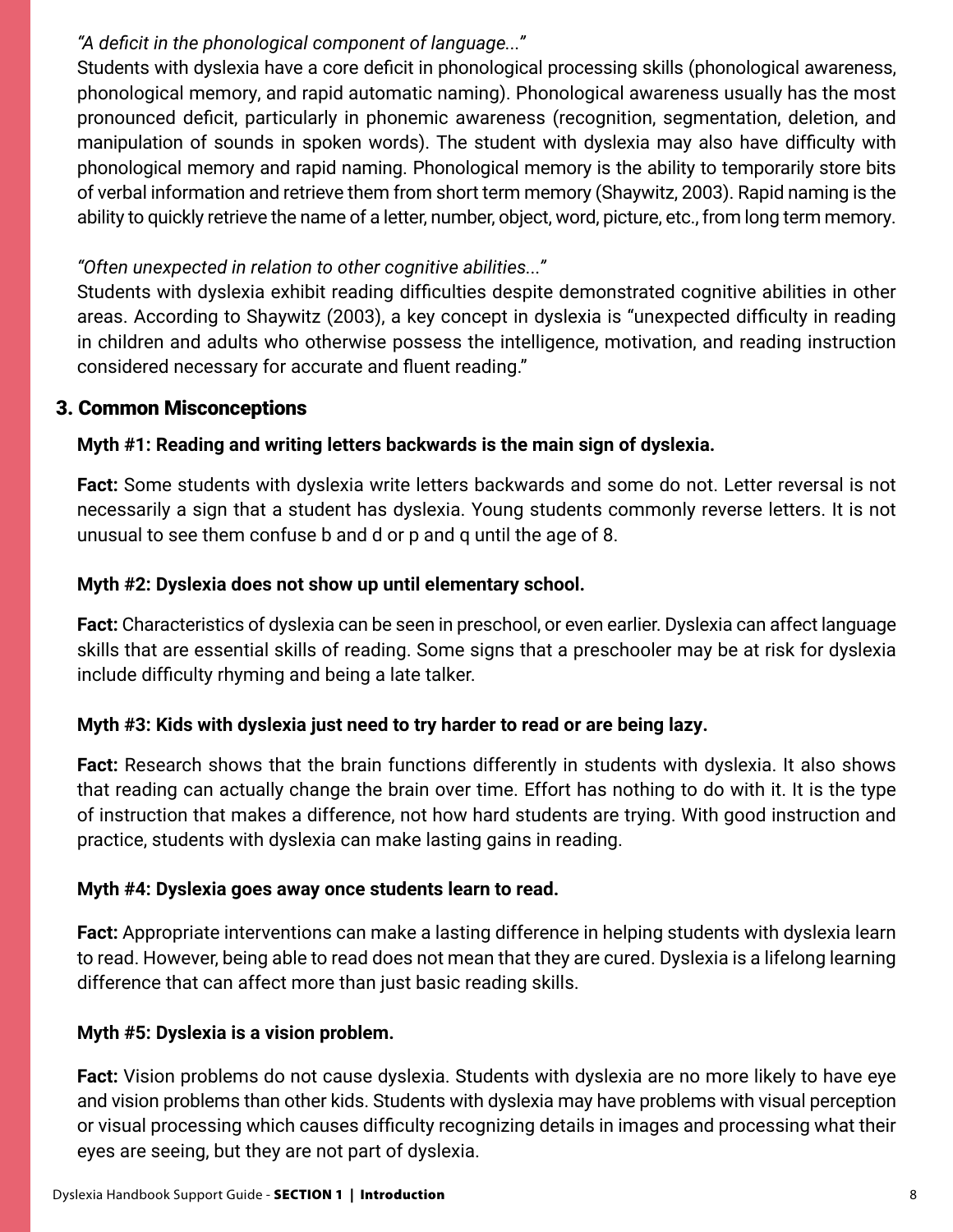### **Myth #6: Students who do not speak English cannot have dyslexia.**

**Fact:** Dyslexia exists all over the world and in all languages. It often takes longer to determine if a bilingual student has reading issues more so than their peers. If a bilingual student is having trouble reading in their first language and their second language, it is a good indication that they may need to complete a dyslexia screener to identify if they have any further dyslexia characteristics.

## **Myth #7: Dyslexia is caused by not reading enough at home.**

**Fact:** Reading at home and being exposed to reading is important for all kids. Dyslexia does not happen because of a lack of exposure. It is neurobiological in origin.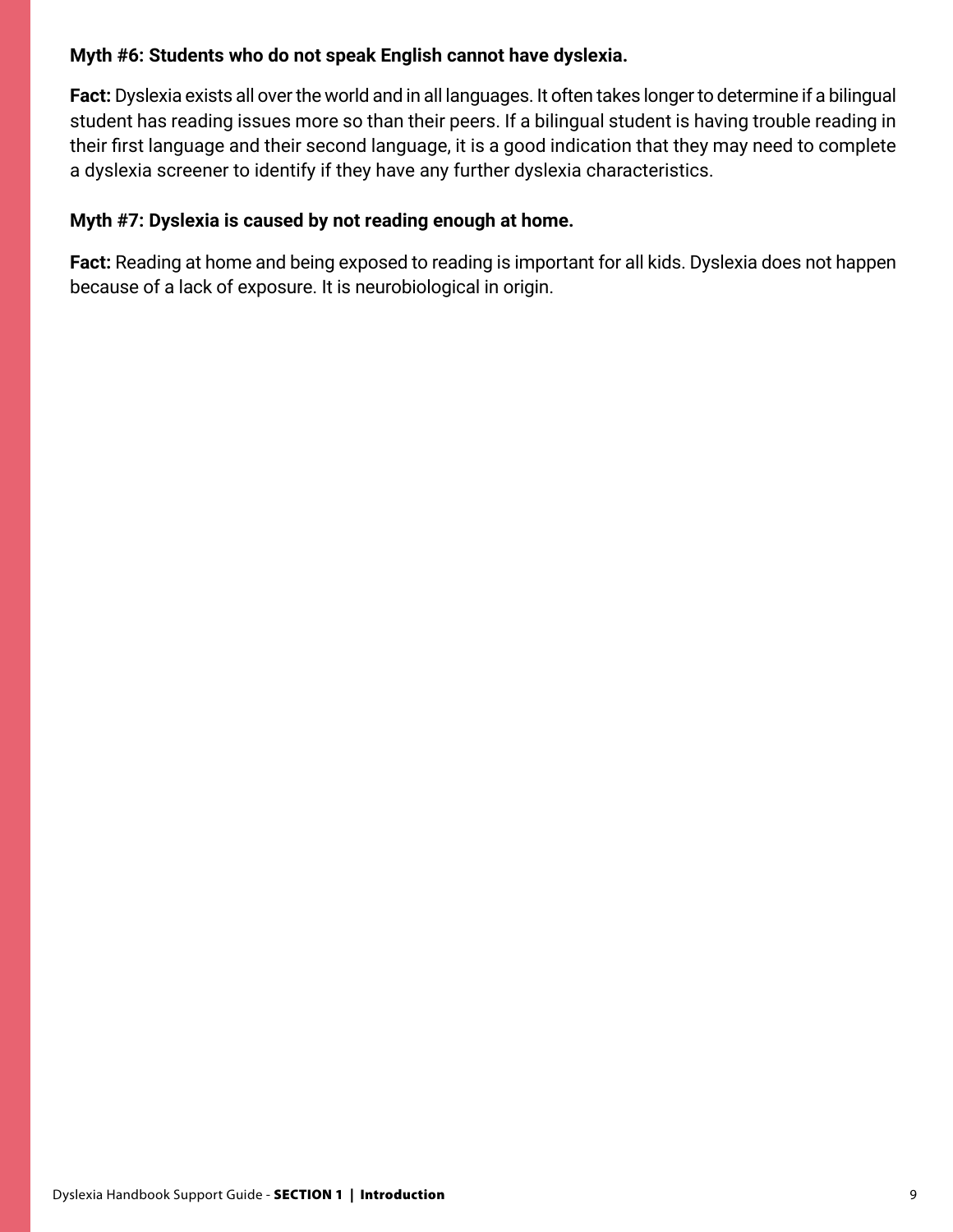# Section 2: Dyslexia Legislation

Dyslexia Handbook Support Guide - SECTION 2 | Dylsexia Legislation 10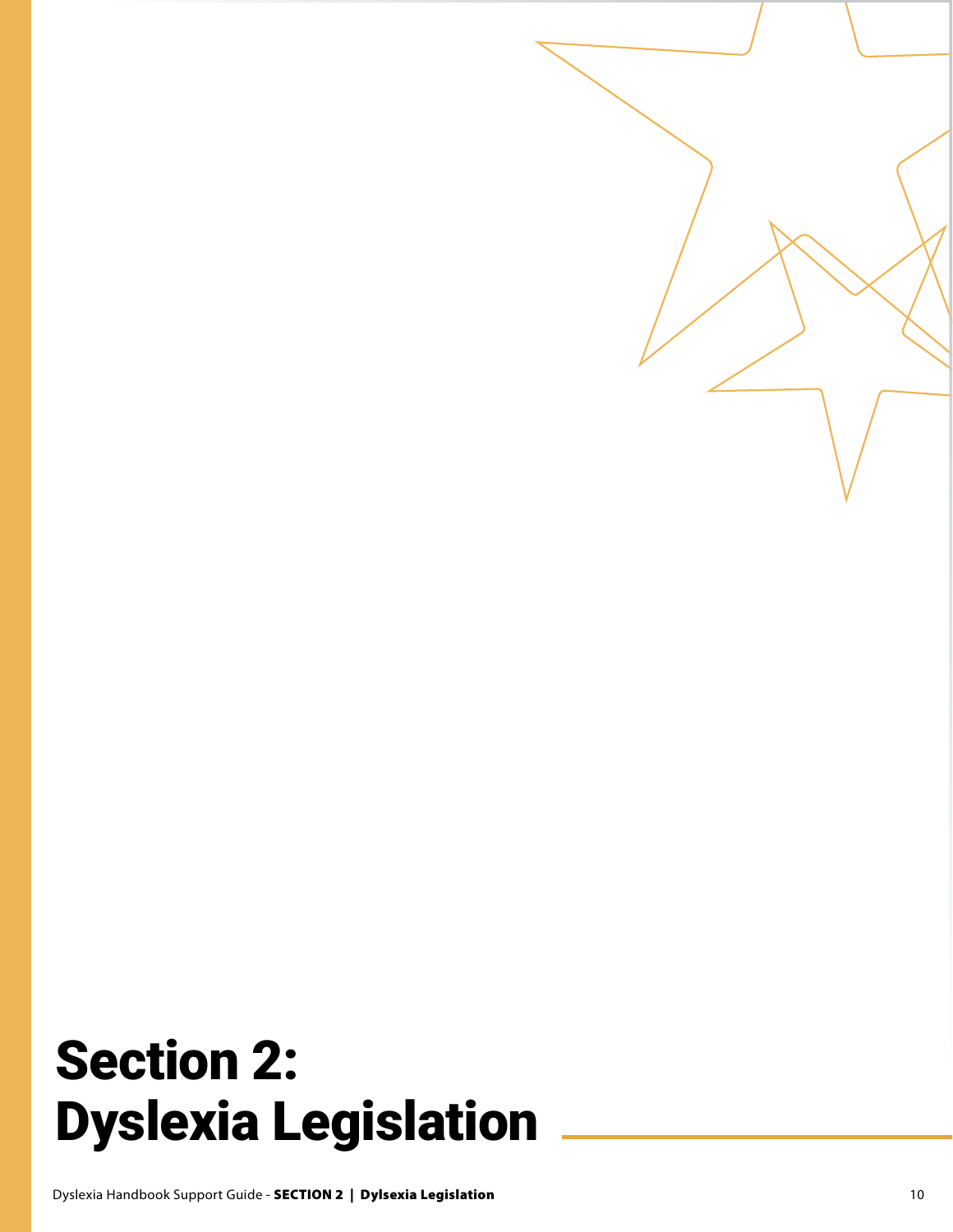# SECTION 2: DYSLEXIA LEGISLATION

#### 1. 2021 MS Code Title 37 Chapter 173- Dyslexia Therapy Scholarships for students with Dyslexia Program

#### a. Scholarship

The Mississippi Legislature developed a dyslexia law (MS Code § 37-173) that established the Mississippi Dyslexia Therapy Scholarship for Students with Dyslexia Program that provides the option to attend a public school other than the one to which assigned, or to provide a scholarship to a special purpose nonpublic school of choice, for students with a diagnosis of dyslexia. Students in grades 1 to 12 who have been properly screened and diagnosed with dyslexia shall be eligible to receive scholarship assistance under this program.

Parents may exercise the option to remove their child from a traditional public school setting to be enrolled in a public or special purpose nonpublic school which meets the standards for appropriate specific instruction designed to meet the unique learning needs of young students with dyslexia. These schools should have the following objectives:

- Emphasize the importance of early interventions
- Provide intensive high-quality instruction of students in reading, spelling, writing, language arts, phonological awareness, and fluency training, but shall not preclude instruction in math, social studies, science, art, music, and physical education based on the curriculum requirements of the State Department of Education.

Parents of a public school student with dyslexia may request and receive from the state a Mississippi Dyslexia Therapy Scholarship (MDTS) for the child to enroll in and attend a special purpose nonpublic school **if** they meet the following criteria:

- The student has spent the previous school year in attendance at a Mississippi public school or any other state approved nonpublic school in the state that emphasizes instruction in dyslexia intervention.
- The parent or legal guardian has obtained acceptance for admission of the student to a nonpublic school that is eligible for the program under Section 37-173-19 and has requested from the department a scholarship within thirty (30) days before the date of the first scholarship payment. The request must be through a communication directly to the department in a manner that creates a written or electronic record of the request and the date of receipt of the request. The Department of Education must notify the district of the parent's intent upon receipt of the parent's request.

A student is not eligible for a Mississippi Dyslexia Therapy Scholarship (MDTS) while he or she is:

- Enrolled in a school operating for the purpose of providing educational services to youth in Department of Juvenile Justice commitment programs;
- Participating in a homeschool education program;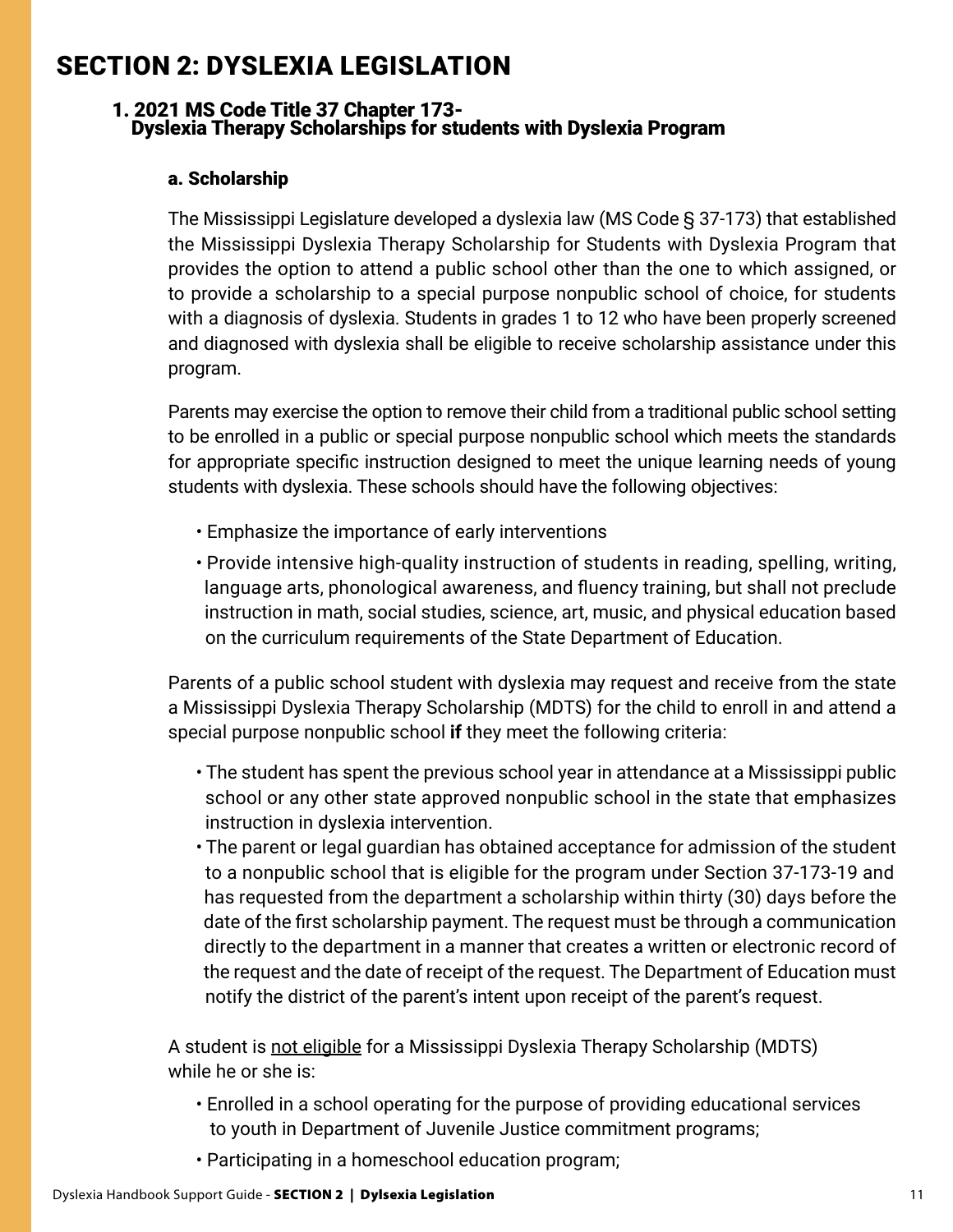- Participating in a virtual school, correspondence school, or distance learning program that receives state funding under the student's participation unless the participation is limited to no more than two courses per school year;
- Lacking regular and direct contact with his or her private school teachers at the school's physical location.

For purposes of continuing the educational choice a MDTS shall remain in force until the student returns to a public school or completes grade 12, whichever occurs first. The parent or legal guardian may remove the student from the nonpublic school and place the student in a public school upon reasonable notice to the MS Department of Education (MDE).

The parent is not required to accept the offer of enrolling in another public school in lieu of a request in a MDTS to a nonpublic school. However, if the parent chooses the public school option, the student may continue attending a public school chosen by the parent until the student completes grade 12.

If a parent chooses a public school within their district, the school district shall provide transportation to the public school selected by the parent. However, if the parent chooses a public school in another district, the parent is responsible to provide transportation to the school of choice.

Each local school district shall make an initial determination of whether a student diagnosed with dyslexia meets the eligibility criteria under the Individuals with Disabilities Education Act (IDEA) to have an Individualized Education Program (IEP) developed and to receive services. If a student's diagnosis of dyslexia does not result in an IDEA eligibility determination, then the district must proceed with their process for determining if the student is eligible for a 504 Plan under the Rehabilitation Act based on the presumption that proficiency in spelling, reading, and writing are essential for the student to achieve appropriate educational progress. Each local school district shall develop interventions and strategies to address the needs of those students diagnosed with dyslexia which provide the necessary accommodations to enable the student to achieve appropriate educational progress.

The interventions and strategies shall include, but not be limited to, the use of the Three-Tier Instructional Model and the utilization of provisions of the IDEA and Section 504 to address those needs.

After a dyslexia evaluation is completed, the resulting diagnosis must be accepted by the school district for purposes of determining eligibility for placement within a dyslexia therapy program within the current school or to receive a MDTS for placement in a dyslexia program in another public or nonpublic school.

These provisions do not prohibit a parent of a student diagnosed with dyslexia, at any time, from choosing the option of a MDTS which would allow the student to attend another public school or nonpublic special purpose school.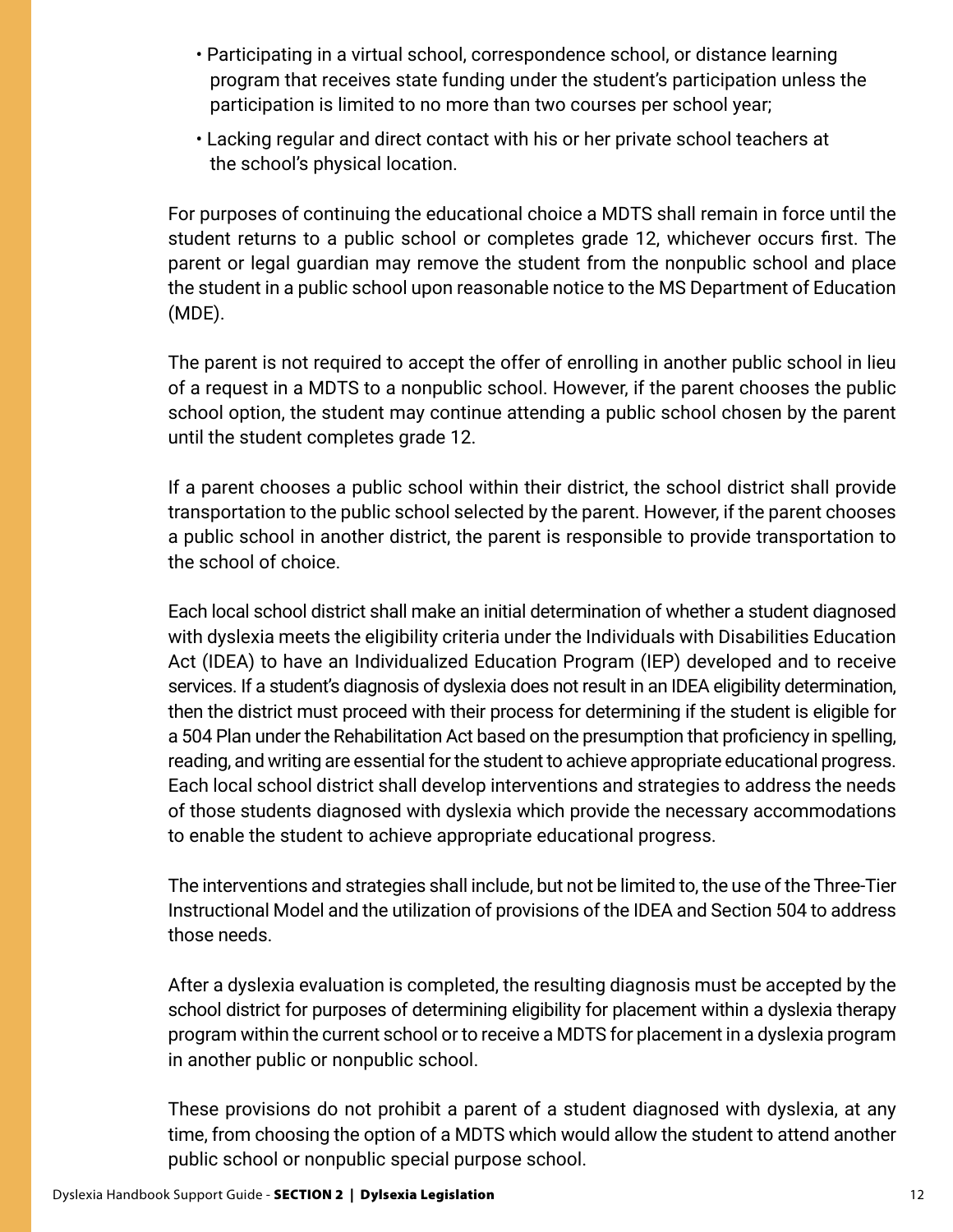If the parent chooses the special purpose nonpublic school option and the student is accepted by the nonpublic school pending the availability of space for the student, the parent must notify the MDE thirty days before the first scholarship payment and before entering the nonpublic school in order to be eligible for the scholarship when a space becomes available for the student in the nonpublic school.

The parent of a student may choose, as an alternative, to enroll the student in and transport the student to a public school in an adjacent school district which has available space and has a program with dyslexia services that provide daily dyslexia therapy sessions delivered by a MDE licensed dyslexia therapist, and that school district shall accept the student and report the student for purposes of the district's funding under the Mississippi Adequate Education Program (MAEP).

A parent who applies for a MDTS is exercising his or her parental option to place his or her child in a nonpublic school. Each participating parent and student shall adhere to the following:

- The parent must select the nonpublic school and apply for the admission of his or her child
- The parent must have requested the scholarship at least thirty days before the date of the first scholarship payment
- Any student participating in the MDTS for Students with Dyslexia Program must remain in attendance throughout the school year unless excused by the school for illness or other good cause
- Each parent and each student have an obligation to the nonpublic special purpose school to comply with the nonpublic special purpose school's published policies

**Eligibility requirements for nonpublic schools to participate in the scholarship program** To be eligible to participate in the MDTS for Students with Dyslexia Program a nonpublic school must:

- Be a state accredited special purpose school
- Provide to the Department all documentation required for a student's participation, including the nonpublic schools and student's fee schedules, at least thirty (30) days before the first quarterly scholarship payment is made for the student.
- Be academically accountable to the parent or legal guardian for meeting the educational needs of the student by, at a minimum, annually providing to the parent or legal guardian a written explanation of the student's progress.
- Maintain in this state a physical location where a scholarship student regularly attends classes.

The inability of a nonpublic school to meet the requirements of this subsection shall constitute a basis for the ineligibility of the nonpublic school to participate in the scholarship program as determined by the Department.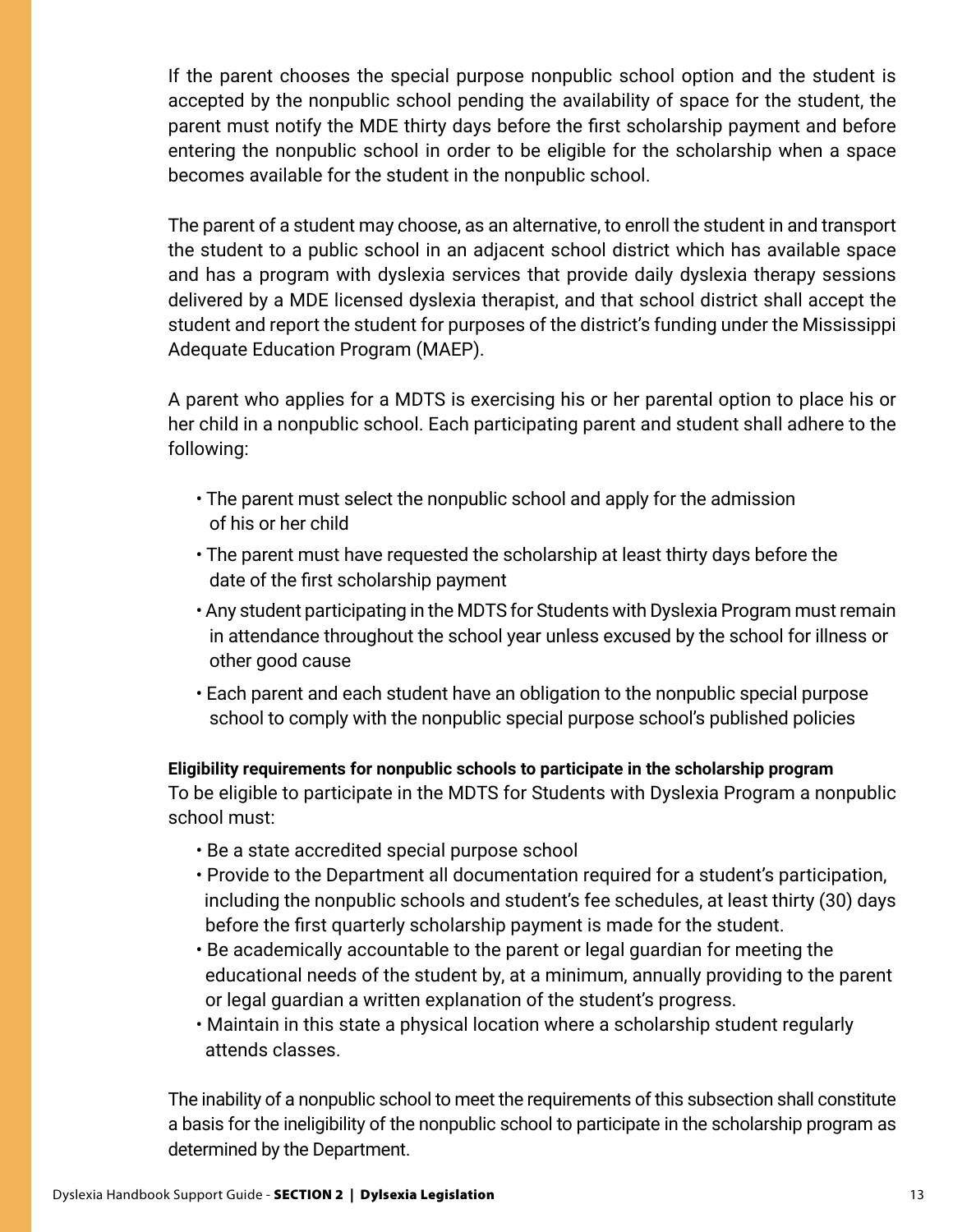The qualified personnel to facilitate the educational process of learning and instruction for children with dyslexia who attend the schools shall consist of the following:

- An administrator or director with additional training in the characteristics of dyslexia;
- A dyslexia therapist licensed by the Department in dyslexia therapy;
- Dyslexia therapists-in-training participating in a department approved dyslexia therapy graduate internship program; and
- Licensed elementary teachers under the supervision of a state department licensed dyslexia therapist.

Teachers and other school personnel in the special purpose nonpublic school shall be subject to criminal history record checks and fingerprinting requirements applicable to other public schools.

No liability shall arise on the part of the state based on the award or use of a Mississippi Dyslexia Therapy Scholarship.

MS Code § 37-173-16 was created to provide the steps schools must take for the education and care of students with dyslexia and other related disorders. It provides the following information for teacher training:

- The State Department of Education shall require public school districts to conduct four hours of in-service training in dyslexia and related disorder awareness education every three years for all licensed educators and paraprofessionals responsible for instruction.
- Standard 1 and Standard 2 of the International Dyslexia Association's "Knowledge and Practice Standards for Teachers of Reading" 2018 Edition shall be the minimum content used for the dyslexia training. [KPS Publication for Teachers of Reading](https://app.box.com/s/21gdk2k1p3bnagdfz1xy0v98j5ytl1wk)
- Additional content of the training shall also include the indicators and characteristics, screening process, evidence-based interventions, and accommodations for students with dyslexia and other related disorders.
- The training, which may be provided through live in-person instruction, online course instruction or through a prerecorded video presentation, shall be delivered by an individual who holds a State Department of Education License No. 203 in Dyslexia Therapy and a national certificate as a Certified Academic Language Therapist.

### b. Screening Students for Dyslexia

The purpose of the screening is to locate students who are "at risk" for reading difficulty as early as possible. Effective July 1, 2017, MS Code § 37-173-15 mandates that each local school district screen students for dyslexia in the spring of Kindergarten and the fall of Grade 1 using a State Board of Education approved screener. Each local school district shall adopt a policy to ensure students will be screened by a screener approved by the State Board of Education in the spring of kindergarten and the fall of Grade 1. The components of the screening must include: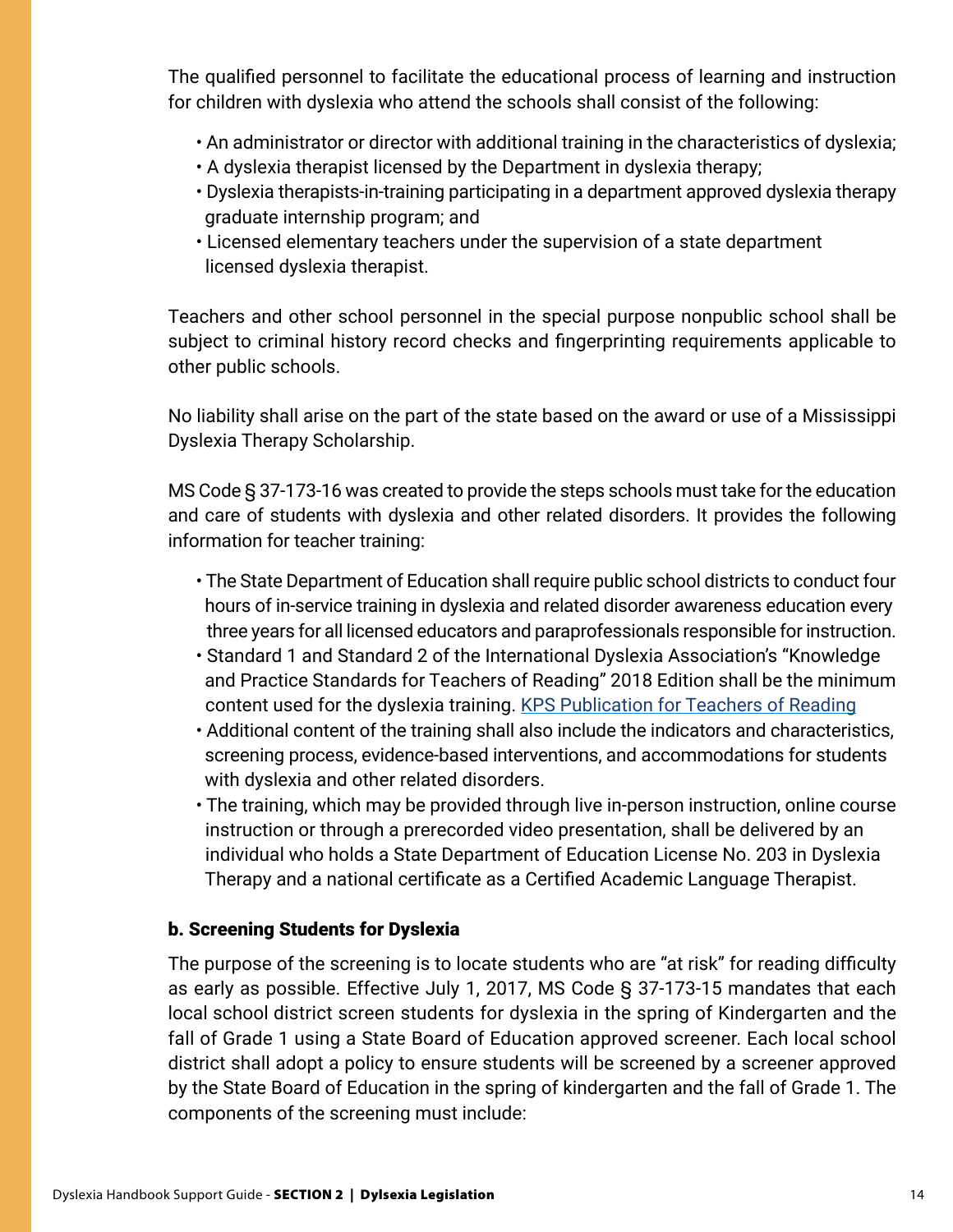- Phonological awareness and phonemic awareness
- Sound symbol recognition
- Alphabet knowledge
- Decoding skills
- Encoding skills
- Rapid naming

The MDE Approved Screener List and the Sample parent letter for students who do not pass the dyslexia screener can be found on the MDE Dyslexia Website.

If a student fails the screener, the parent must be notified of the results and informed that this is not a diagnosis of dyslexia. The school may use the information from the screener to develop interventions appropriate for the child's needs. However, the school district may perform a comprehensive dyslexia evaluation or subsequent dyslexia evaluations if they deem necessary. Subsequent dyslexia evaluations may be administered by licensed professionals including:

- Psychologists, licensed under Chapter 31, Title 73, Mississippi Code of 1972;
- Psychometrists, licensed by the Mississippi Department of Education, and in accordance with Chapter 31, Title 73, Section 27, Mississippi Code of 1972;
- Speech Language Pathologists, licensed under Chapter 38, Title 73, Mississippi Code of 1972.

### **2. 2019 MS Code Title 37 Chapter 23-Exceptional Children in General Education**

### **a. Dyslexia Grant**

In accordance with Mississippi Code §37-23-15, pilot programs adopted by the MDE, shall provide remediation in an appropriate multisensory, systematic language-based general education program or programs as determined by the school's district, in the areas in need of remediation for those students who do not qualify for special education services.

The MDE seeks competitive written proposals every three years from Mississippi Public School Districts for implementing dyslexia programs in grades  $K - 12$ . It is the intent that these dyslexia projects support the needs of identified students in accordance with the College- and Career-Readiness Standards, the State Board of Education Goals, and State Board Policy 41.1 on the Intervention Process.

Submitted applications are reviewed and scored by a highly qualified evaluation team consisting of but not limited to certified dyslexia therapists. Funds for this grant are subject to appropriations by the state government.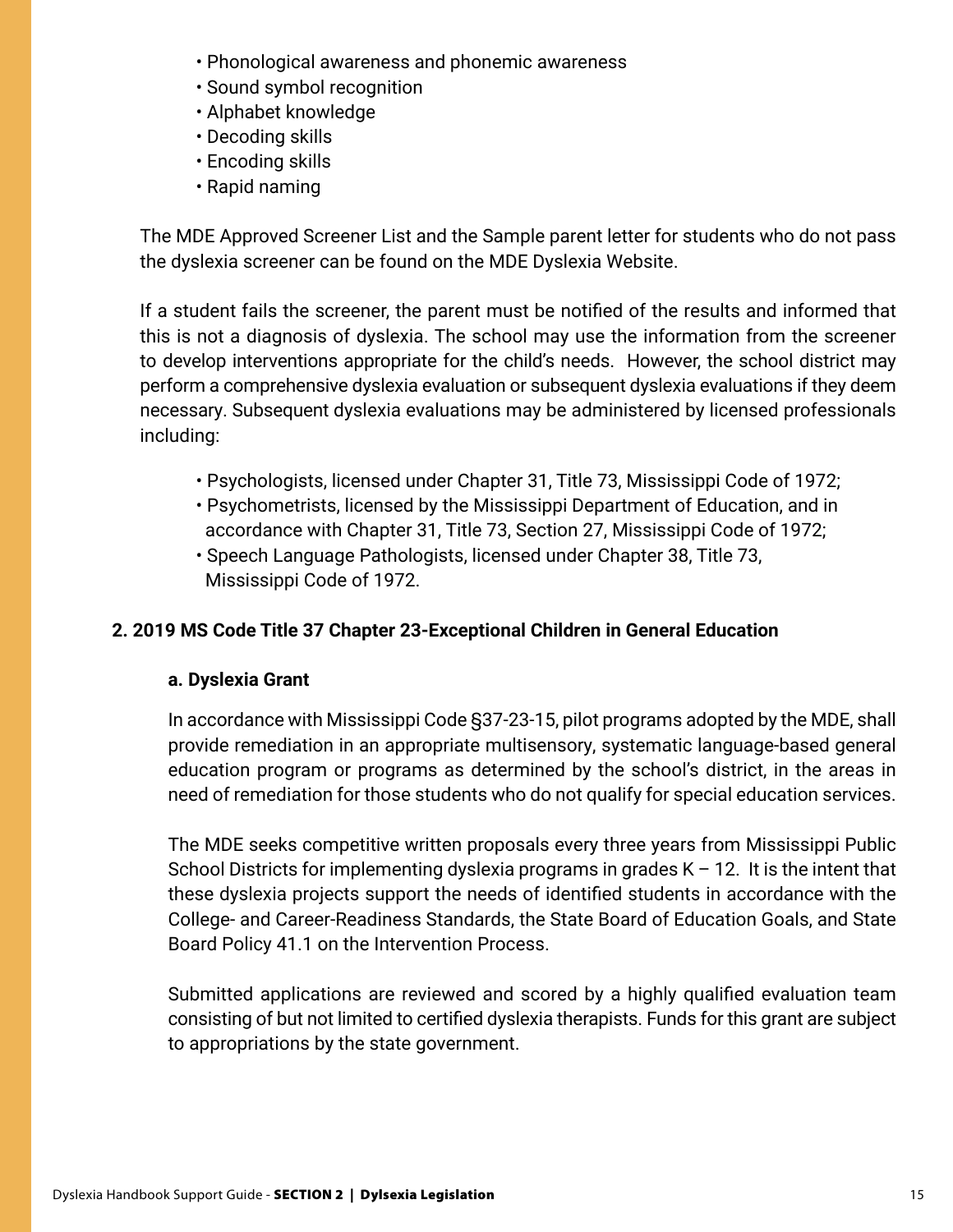### **3. 2018 MS Code Title 37 Chapter 19-Teacher Opportunity Program**

#### **a. Certified Academic Language Therapist Supplement (CALT)**

The following employees shall receive an annual salary supplement in the amount of Six Thousand Dollars (\$6,000.00), plus fringe benefits, in addition to any other compensation to which the employee may be entitled:

Any licensed speech-language pathologist and audiologist who has met the requirements and acquired a Certificate of Clinical Competence from the American Speech-Language-Hearing Association and any Certified Academic Language Therapist (CALT) who has met the certification requirements of the Academic Language Therapy Association and who is employed by a local school board or is employed by a state agency under the State Personnel Board. The licensed speech-language pathologist, audiologist, and certified academic language therapist shall submit documentation to the MDE that the certificate or endorsement was received before October 15 in order to be eligible for the full salary supplement in the current school year, or the licensed speech-language pathologist, audiologist, and certified academic language therapist shall submit the documentation to the MDE before February 15 in order to be eligible for a prorated salary supplement beginning with the second term of the school year. However, the total number of certified academic language therapists eligible for a salary supplement shall not exceed twenty (20).

#### **4. 2018 MS Code Title 37 Chapter 106-Critical Needs Teacher Forgivable Loan Program**

In a typical year, about twenty (20) awards are made for each of the two active cohorts, for a total of about forty (40) awards. Due to budget constraints, no awards will be made to new or renewal applicants for the 2021-22 year.

#### **Program Overview:**

Critical Needs Dyslexia Therapy Teacher Forgivable Loan (CNDT) are available to students seeking a first master's degree in Dyslexia Therapy in an approved program of study based on the Orton-Gillingham teaching approach. Students must be seeking a Class "AA" Mississippi educator license with a 203 (Dyslexia Therapy) designation. Loans will be made to cover the full cost of tuition, materials and required fees. Loans will be forgiven for recipients who serve as dyslexia therapists in public or charter schools/districts in Mississippi for one year for every year of funding received. Loan recipients who choose not to fulfill the service obligation will be required to repay the loan in full, with interest.

#### **Eligibility Requirements:**

- Be fully admitted as a regular student in an approved Dyslexia Therapy program based on the Orton-Gillingham teaching approach leading to a first master's degree and a Class "AA" Mississippi educator license. Currently, the approved program of study is offered at Mississippi College, the University of Southern Mississippi, and William Carey University.
- Have and maintain a 3.0 cumulative college GPA on a 4.0 scale.
- Hold a valid Class "A" Mississippi educator License.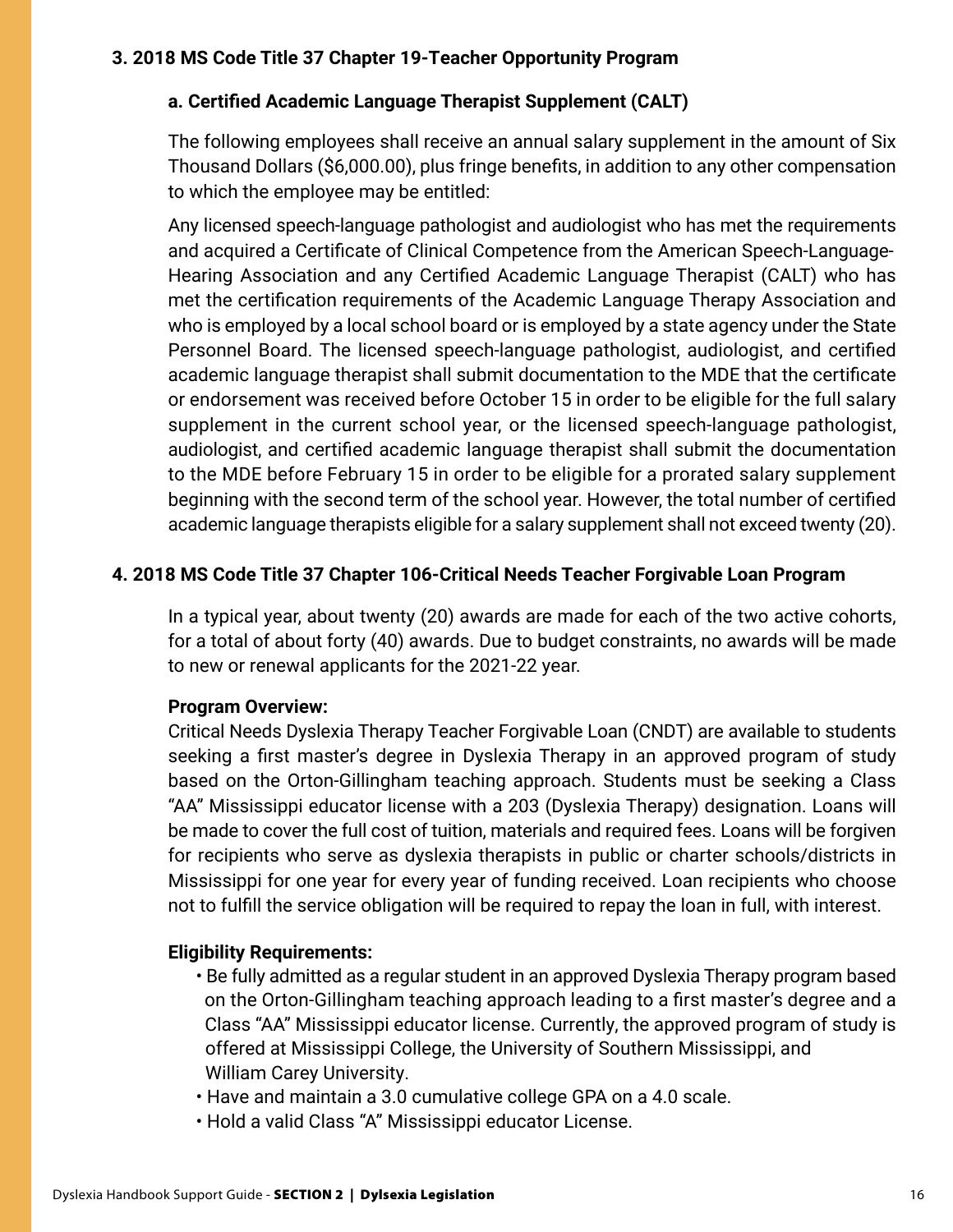# Section 3: Screening Students for Dyslexia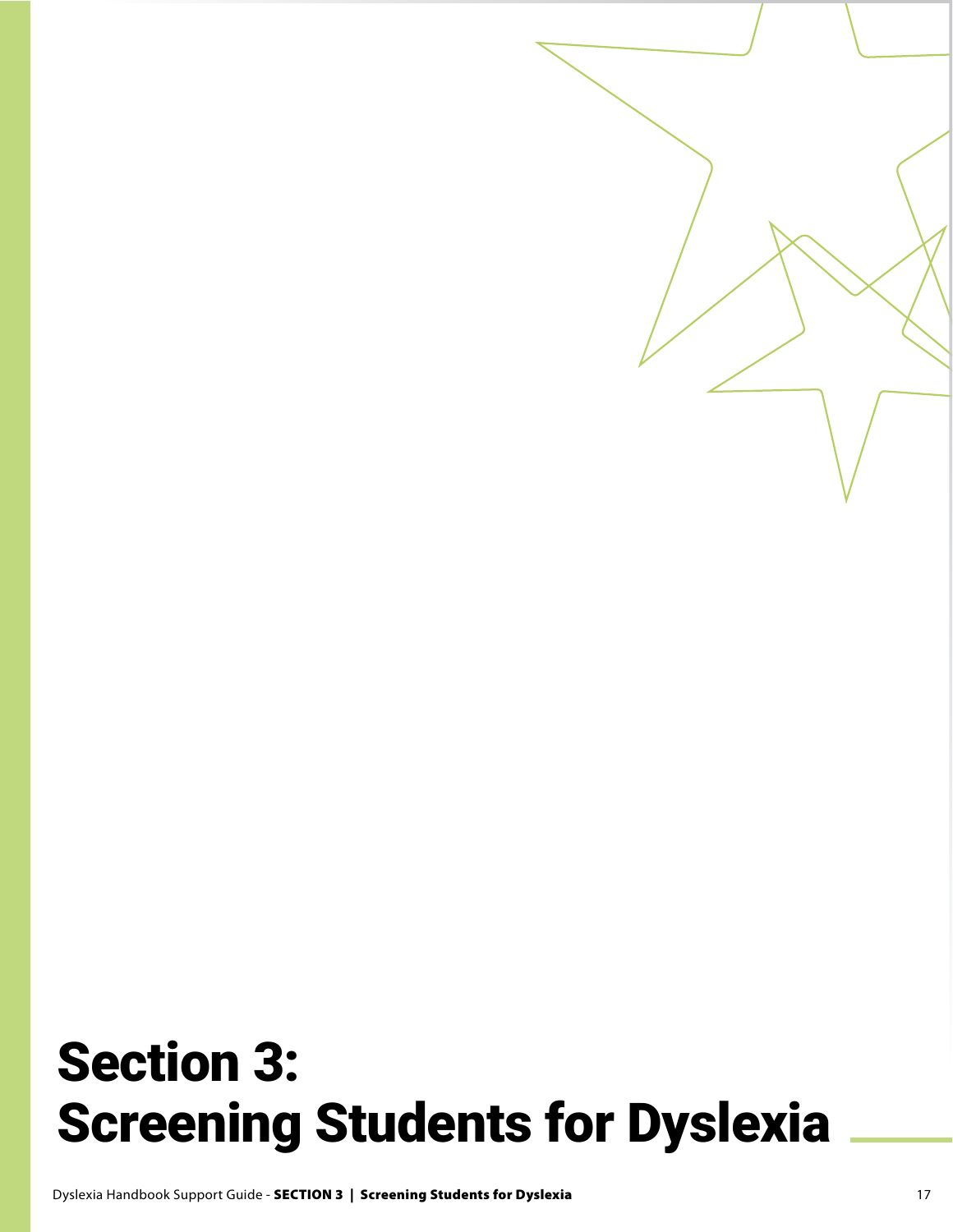# Section 3: SCREENING STUDENTS FOR DYSLEXIA

### 1. Reporting Data to MDE

During the spring semester of each year districts are required to submit dyslexia screener data to the MDE Intervention Office. This data contains information regarding pass and fail percentages and is used to determine if students are being identified as having any characteristics of dyslexia. Schools are required to submit their data using the Dyslexia Screener Data Form found on the MDE Dyslexia Wesbite. The data form is emailed to dyslexiadata@mdek12.org for submission yearly.

### 2. Making Instructional Decisions

Schools should utilize the information that they gain from the dyslexia screener to develop appropriate interventions.

Kindergarten students are screened in the spring of kindergarten. If they fail the dyslexia screener teachers should conduct a Teacher Support Team meeting to determine an appropriate intervention. They may also place these students on a watch list for the next school year. In doing so, they will be identified when they are given the screener again in first grade.

First grade students are screened in the fall of each year. If the student fails the screener schools are encouraged to conduct a Teacher Support Team meeting to discuss the overall performance of the student ensuring that all available data is discussed (universal screeners, classroom performance, teacher observations…). After reviewing multiple data points the student may be placed in a Tiered Intervention Program to meet their academic needs. After appropriate interventions have occurred school districts should follow the Three Tier Process and consider the Child Find Process.

### 3. Communicating with Parents

All parents must be notified if their child fails the dyslexia screener. Schools can call the parents, schedule a meeting, or send home a parent letter. Schools should inform parents of the components that the student failed and provide them with activities/strategies that they can utilize to support their student's growth.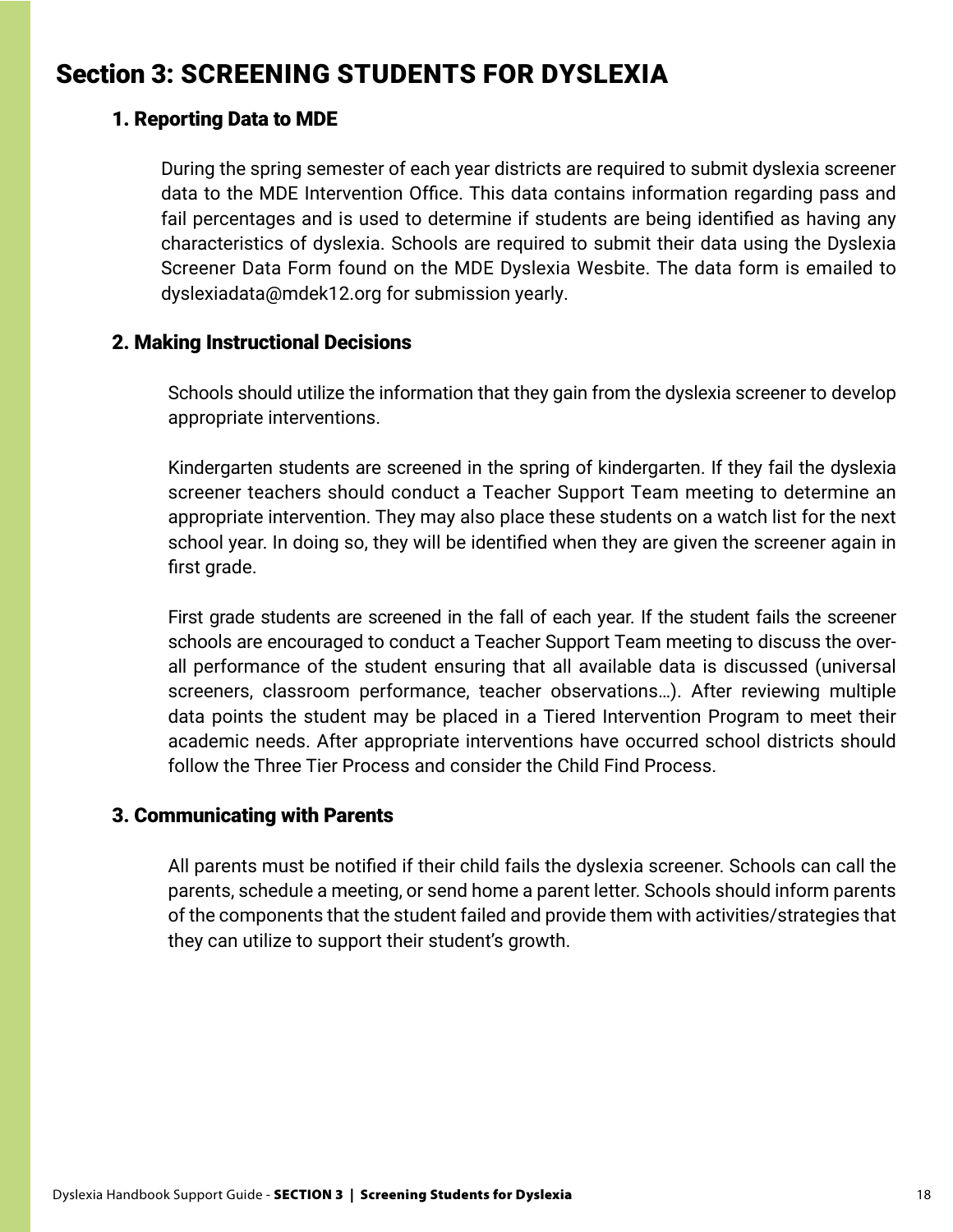# Section 4: General Characteristics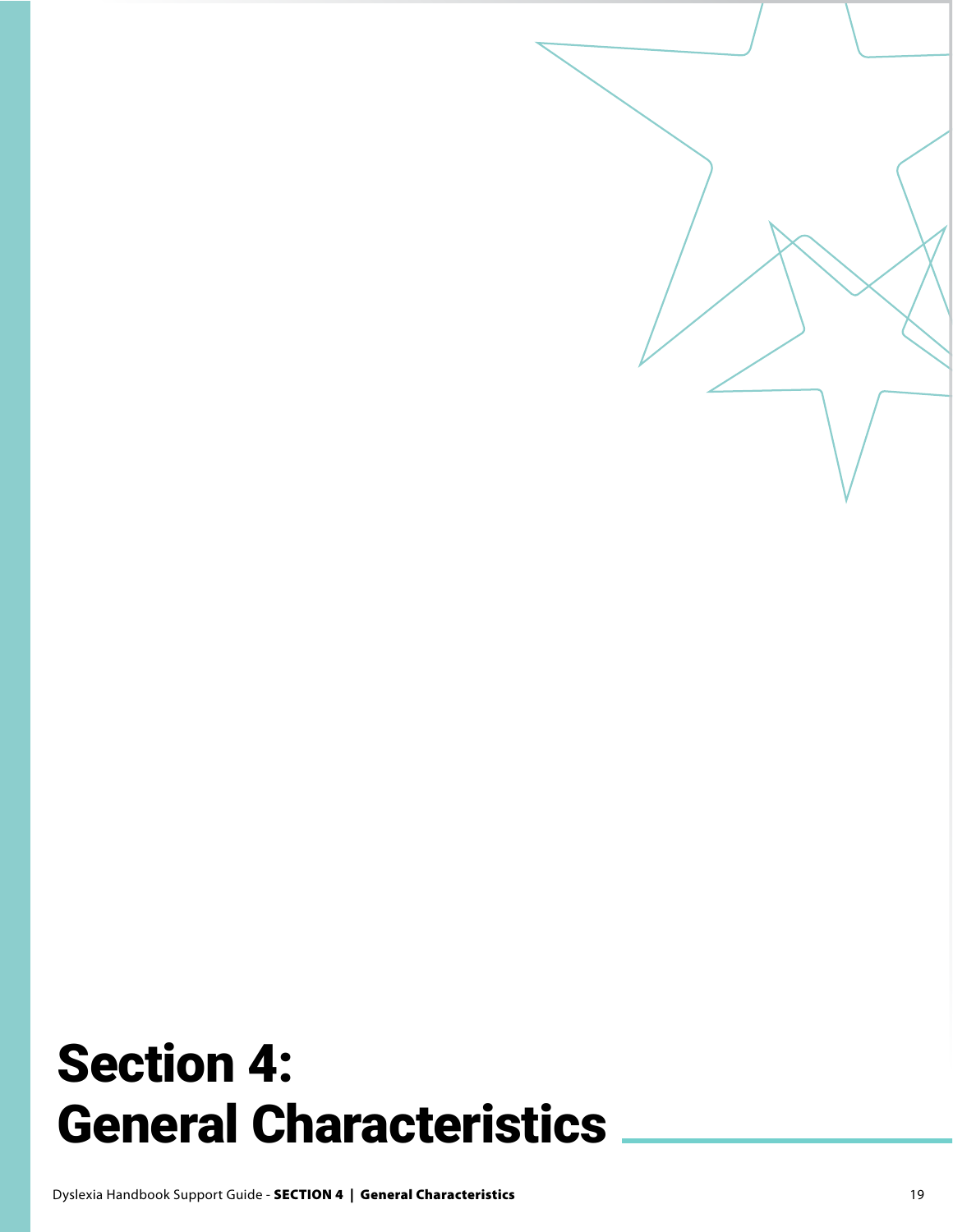# Section 4: General Characteristics

Many students with dyslexia exhibit the same characteristics, but not all students with dyslexia are the same. These students come with a variety of challenges, gifts, strengths and weaknesses. It is important to understand the many different characteristics of students with dyslexia. Once we are able to understand the characteristics then we can better support them academically and behaviorally.

# **1. Phonological Processing Ability**

Insufficient Phonological Processing Ability is the most common deficit in dyslexia. Joseph K. Torgesen (1995) defines phonological awareness as the "sensitivity to, or an explicit understanding of, the sound structure of spoken words and the ability to identify, think about, and manipulate the individual sounds." Students with characteristics of dyslexia may show deficits in the following components:

# **a. Phonological Awareness**

The phonological processing skill that has the most impact on the student's ability to understand the alphabetic principle is phonological awareness. Successful readers have well-developed phonological awareness. Deficits in phonological awareness result in difficulty learning phonics through traditional teaching strategies and require interventions using a multisensory teaching method to develop these skills.

Phonological awareness skills normally develop in the following order and should be taught in the following hierarchy:

- Blending
- Segmentation
- Rhyme and Alliteration
- Manipulation

The most complex level of phonological awareness involves the smallest unit of speech and is referred to as phonemic awareness. This is the ability to recognize the number of sounds in a word, then isolate and name those sounds.

| <b>Skill</b>       | <b>Task</b>                                                              | Activity                                                 |
|--------------------|--------------------------------------------------------------------------|----------------------------------------------------------|
| Sound blending     | starting with two-phoneme words                                          | go, at, it                                               |
| Sound matching     | initial,<br>final sound in a word                                        | car, cat, cub<br>Mat, hot, rut                           |
| Sound isolation    | initial,<br>final,<br>medial sound in a word                             | man/mmm/<br>cat /ttt/<br>log / ooo/                      |
| Sound segmentation | starting with two-phoneme words                                          | am /aaa//mmm/                                            |
| Sound manipulation | substitution,<br>deletion.<br>addition,<br>reordering of sounds in words | $Hot - pot$<br>$Cat - at$<br>Tree $-$ trees<br>Pat - tap |

Development of this skill progresses in the following order: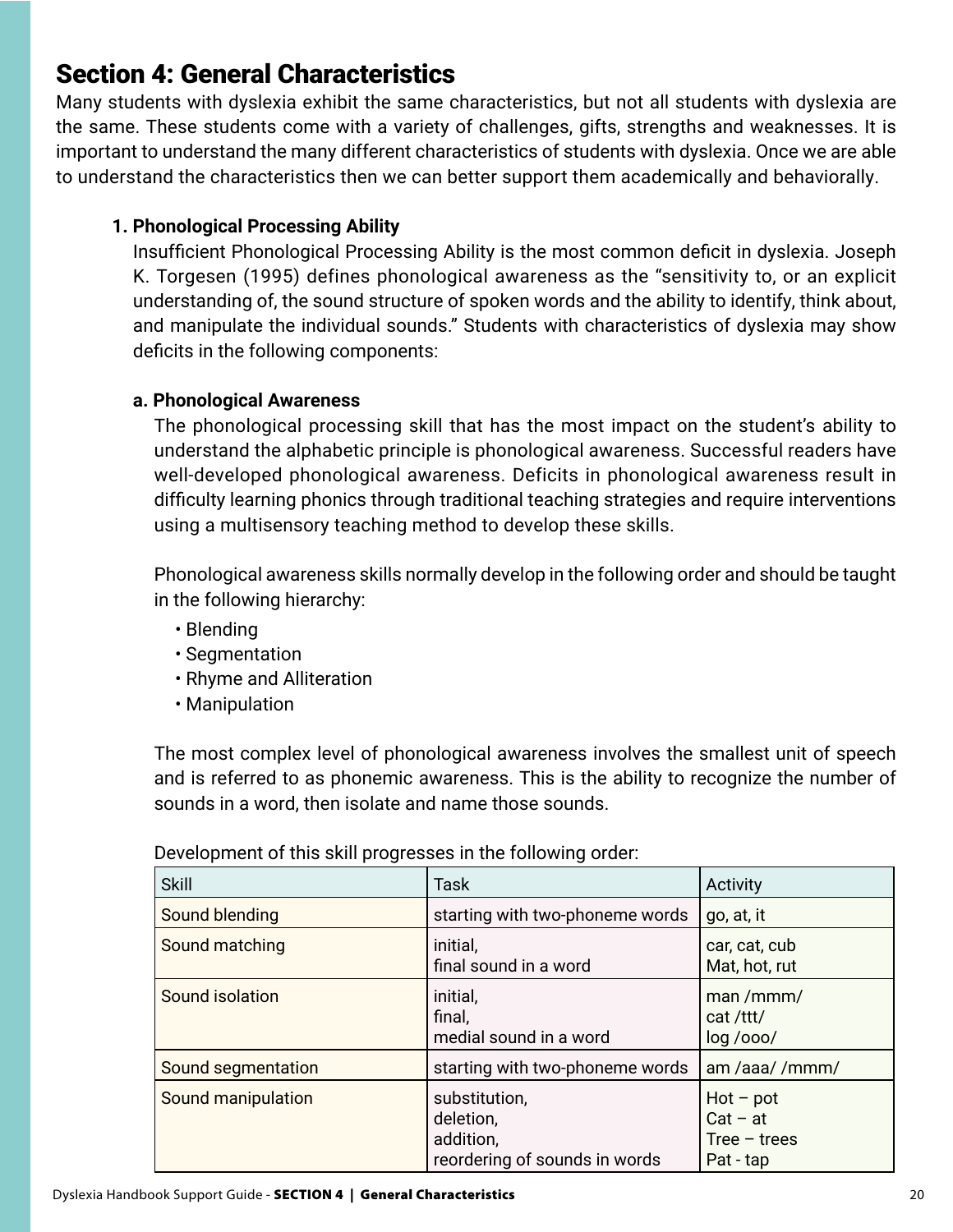Examples of tasks to build phonemic awareness:

| <b>Skill</b>            | Task                                                                                                                                                | Activity                                                   |
|-------------------------|-----------------------------------------------------------------------------------------------------------------------------------------------------|------------------------------------------------------------|
| Phoneme isolation       | Requires recognizing individual<br>sounds in words                                                                                                  | "Tell me the first sound<br>in the word cat."              |
| <b>Phoneme identity</b> | Requires recognizing the common<br>sound in different words.                                                                                        | "Tell me the sound that<br>is the same in map and<br>pot." |
| Phoneme categorization  | Requires recognizing the word<br>with the odd sound in a sequence<br>of three or four words                                                         | "Which word does not<br>belong: bin, bun, rag?"            |
| Phoneme segmentation    | Requires breaking a word into its<br>sounds by tapping out or counting<br>the sounds or by pronouncing<br>or positioning a marker for each<br>sound | "How many sounds are<br>in the word tree?"                 |
| Phoneme deletion        | Requires recognizing the word<br>that remains when a specified<br>phoneme is removed                                                                | "What is smile without<br>the $/s$ ?"                      |

#### **b. Phonological Memory**

Phonological memory is remembering a sequence of unfamiliar sounds, storing sound sequences within words in short-term memory and effectively recalling words from shortterm memory, and reading and spelling long words.

Strong phonological memory skills are predictive of successful decoding skills, reading accuracy, and larger vocabularies.

| Skill                   | Task                     | <b>Activity</b>      |
|-------------------------|--------------------------|----------------------|
| Letter retrieval        | Name letters in a series | m-r-f-l, t-o-e-r     |
| Number retrieval        | Name numbers in a series | $4-3-6-5, 9-5-3-1-4$ |
| Nonsense word retrieval | Repeat nonsense words    | flit, roan           |

Examples of tasks to build phonological memory

#### **c. Rapid Automatic Naming**

Automaticity in naming is learned by first learning the name of something, and then having to name it under increasing levels of stress and distraction. Rapid automatic naming is the efficient retrieval from long term memory of phonological information, such as, individual sounds in words, pronunciations of common word parts, and pronunciations of whole words.

Strength in the rapid automatic naming skill is predictive of continued development of adequate reading fluency and rate. Graham Nauhaus (2002) considers rapid automatic naming (RAN) to be an integral part of reading and is highly correlated with success in reading.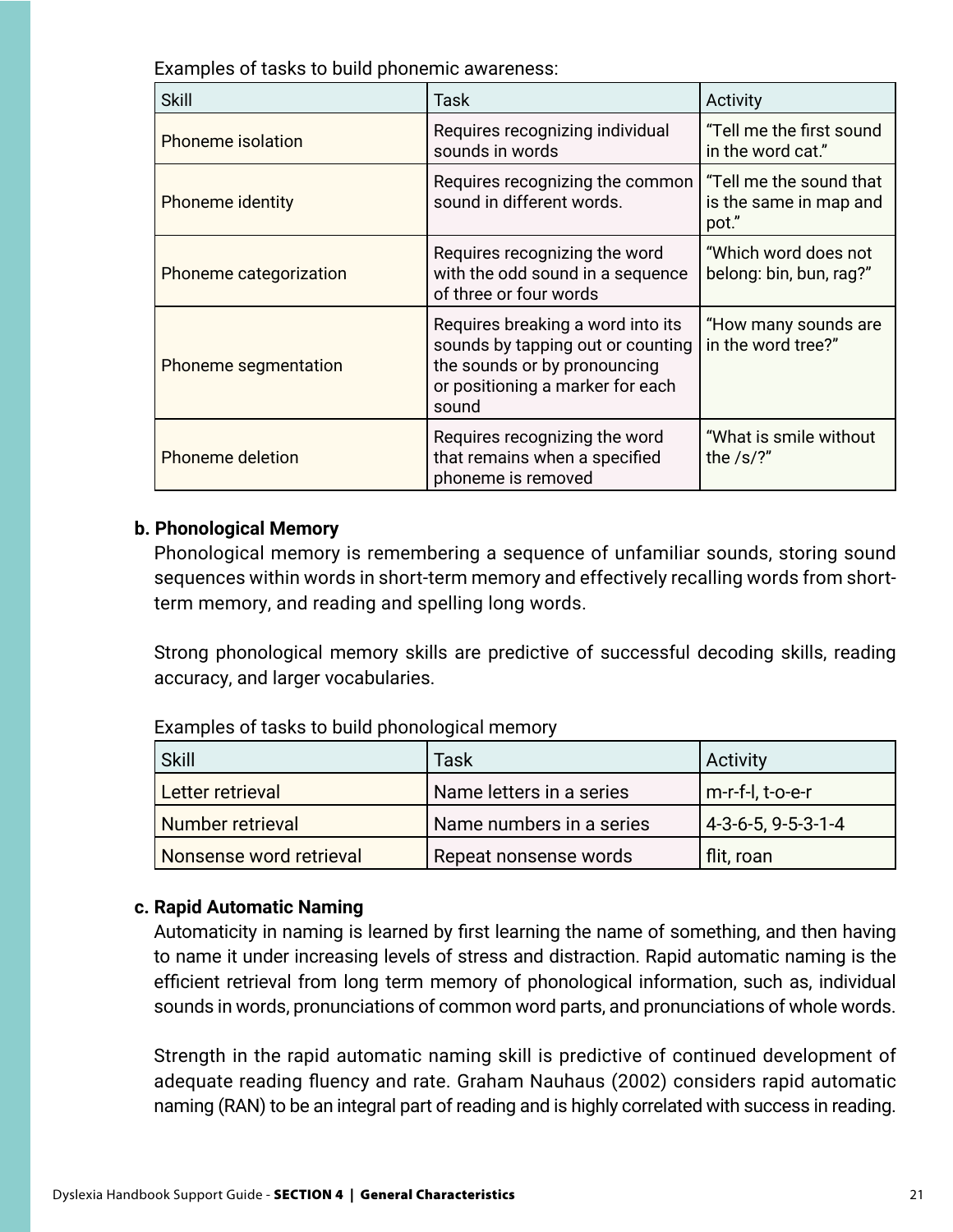Examples of tasks to build rapid automatic naming

| Skill                | Task                     | Activity                 |
|----------------------|--------------------------|--------------------------|
| <b>Color Naming</b>  | Name colors in a series  | Red, blue, green, yellow |
| <b>Letter Naming</b> | Name letters in a series | L, b, r, s               |
| <b>Number Naming</b> | Name numbers in a series | $4 - 6 - 7 - 9$          |
| Word naming          | Name words in a series   | Cat, mop, way, any       |

*"Although some children will learn to read in spite of incidental teaching, others never learn unless they are taught in an organized, systematic, efficient way by a knowledgeable teacher using a well-designed instructional approach."* (Louisa Moats, 1999)

NOTE: Research demonstrates that phonological awareness is more closely related to success in reading than intelligence (Torgesen, 1995).

#### **2. Alphabetic Principle**

The alphabetic principle is connecting letters with their sounds to read and write. To master this principle, students must have the phonological awareness skills that were mentioned above. These skills prepare students as they begin to recognize individual sounds in spoken words. Students must first understand that words are made up of letters that represent sounds of speech and secondly understand how to translate the letters in printed words into the sounds they make to read. Students with dyslexia may have difficulty in the following areas:

- Naming the letters of the alphabet  $\cdot$  Directionality when writing
- 
- Letter-sound relationships Alphabetizing
- 
- Recognizing and forming letter shapes

#### **3. Classroom Performance**

Students with dyslexia may not exhibit characteristics until they are in a classroom setting. Characteristics of dyslexia may be identified by classroom teachers when students begin utilizing the following skills:

- Accurate and fluent word recognition Written expression
- 
- 
- 
- Reading comprehension Mathematics
- 
- Decoding **•** Short attention span
- Spelling  **Handwriting/penmanship**
- Reading text Cral language development
	-

NOTE: Be aware that students with dyslexia possess variable and diverse strengths and deficiencies. Dr. Sally Shaywitz (2005) stated, "A dyslexic child has a weakness in decoding, but that weakness is surrounded by a sea of strengths." In the identification process, be sure to notice any co-existing complications and/or assets that may either exacerbate or "mask" the student's difficulties with print language tasks.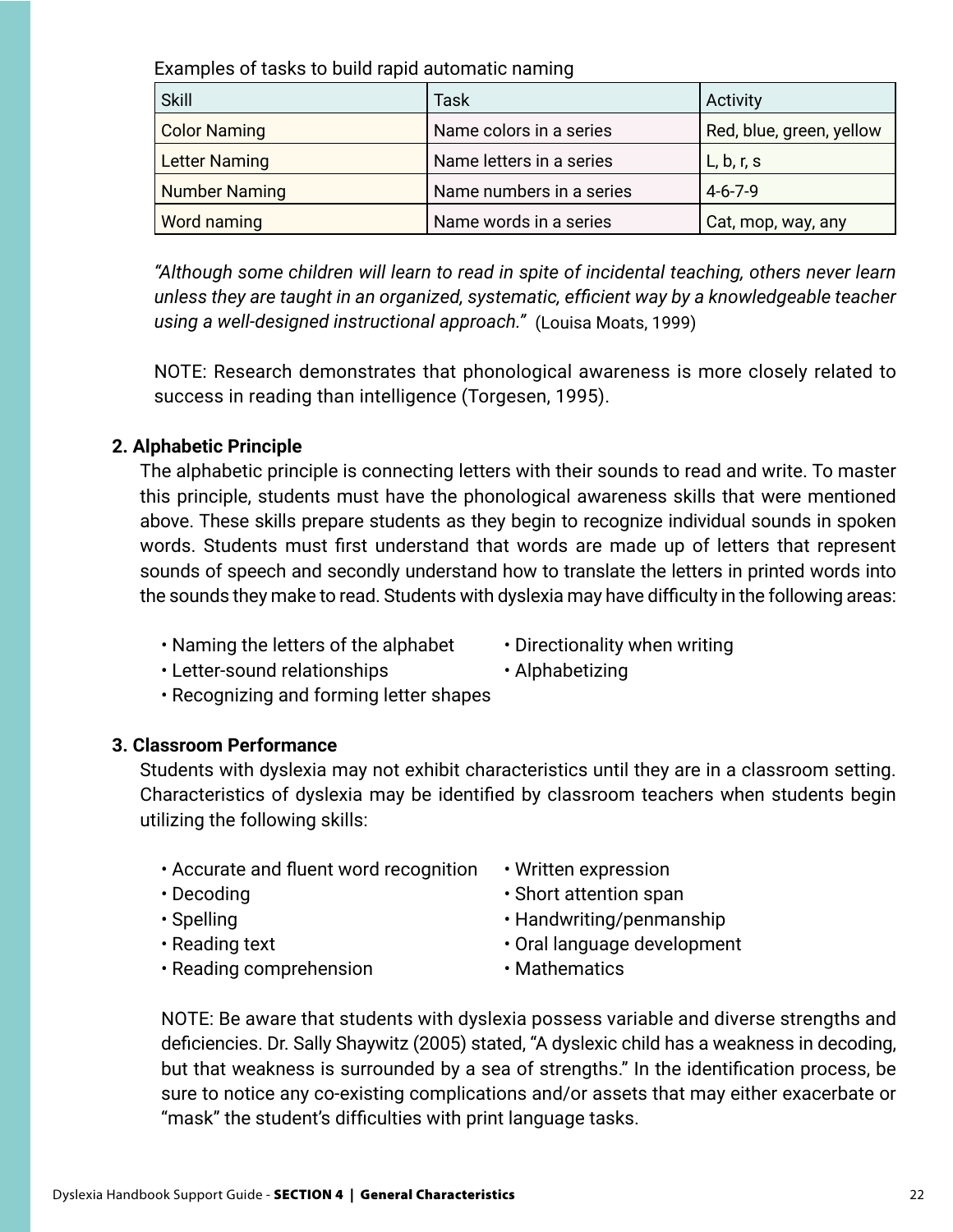#### **4. Characteristics by Age Group**

Difficulties may vary in degree from person to person. Some of the characteristics that are noted in one age group may also be found in other age groups. Keeping in mind that students with dyslexia will exhibit characteristics differently and at different stages.

#### **a. Preschool Years** (time from birth to the time a child enters kindergarten)

- Trouble learning common nursery rhymes such as "Jack and Jill" and "Humpty Dumpty"
- A lack of appreciation of rhymes
- Mispronounced words; persistent baby talk
- Difficulty in learning (and remembering) names of letters
- Failure to know the letters in his own name
- Not speaking as much as other children
- Misidentifying common objects (spoon for fork)
- Trouble following multi-step directions

#### **b. Kindergarten and First Grade**

- Failure to understand that words come apart; for example, that batboy can be pulled apart into bat and boy and that the word bat can be broken down still further and sounded out as: "b" "aaaa" "t"
- Inability to learn to associate letters with sounds, such as being unable to connect the letter b with the "b" sound
- Reading errors that show no connection to the sounds of the letters; the word big is read as goat
- The inability to read common one-syllable words or to sound out even the simplest of words, mat, cat, hop, nap
- Complains about how hard reading is, or running and hiding when it is time to read
- May have poor fine motor coordination
- Often uses an awkward pencil grip (fist, thumb hooked over fingers, etc.)
- May be impulsive and prone to accidents
- A history of reading problems in parents or siblings

#### **c. Second Grade through Sixth Grade**

- Very slow progress in acquiring reading skills
- Lack of a strategy to read new words
- Trouble reading unknown words that must be sounded out
- $\cdot$  May confuse small words: at  $-$  to, said  $-$  and, does  $-$  goes
- Stumbling on reading multisyllabic words
- Omitting parts of words when reading
- Fear of reading out loud; avoidance of oral reading
- Oral reading filled with substitutions, omissions, and mispronunciations
- Makes consistent reading and spelling errors including:
	- Letter reversals d for b as in dog for bog
	- Word reversals tip for pit
	- Inversions m and w for u and n
	- Transpositions felt and left
	- Substitutions house and home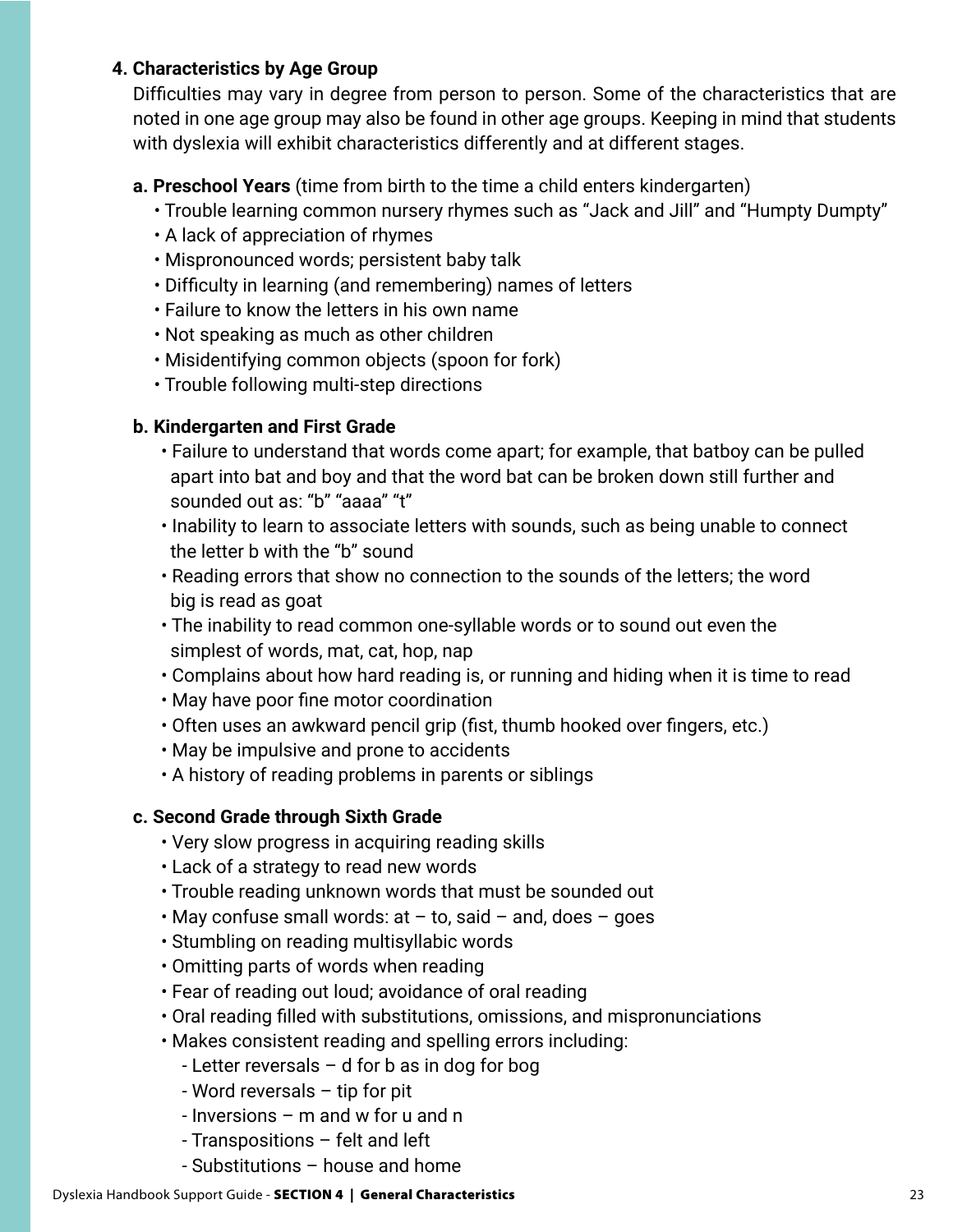- Oral reading that is choppy and labored, not smooth or fluent
- Oral reading that lacks inflection
- Reliance on context to discern the meaning of what is read
- Ability to understand words in context rather than read isolated single words
- Inability to finish tests on time
- Substitution of words with the same meaning for words that can't be pronounced, such as car for automobile
- Spelling with words not resembling true spelling; some spellings may be missed by spell check
- Trouble reading mathematical word problems
- May transpose number sequences and confuse arithmetic signs
- May have trouble remembering math facts
- May be slow to learn new skills; relies heavily on memorizing without understanding
- May have trouble learning to tell time
- May have trouble planning
- Reading that is very slow and tiring
- Excessive time on homework that otherwise would not take as long
- Untidy handwriting
- Extreme difficulty learning a world language
- Lack of enjoyment in reading, and the avoidance of reading books or even a sentence
- Reading accuracy improves over time, though it continues to lack fluency and is laborious
- Lowered self-esteem
- History of reading, spelling, and foreign language problems in family members

#### **d. Secondary and Adults**

- Childhood history of reading and spelling difficulties
- Word reading becomes more accurate over time but continues to require great effort
- Lack of fluency
- Embarrassment caused by oral reading
- Trouble reading and pronouncing uncommon, strange, or unique words such as people's names, street or location names, items on a menu
- Problems retrieving words
- Slow and labor-intensive reading and writing
- Extreme fatigue from reading
- May pay too little attention to details or focus too much on them
- May misread information
- May have an inadequate vocabulary
- May have an inadequate store of knowledge from previous reading
- Frequent sacrifice of social life for studying
- Trouble understanding jokes or expressions of speech
- Avoiding activities that involve reading
- Preference for books with figures, charts, or graphics
- Reluctance to read for pleasure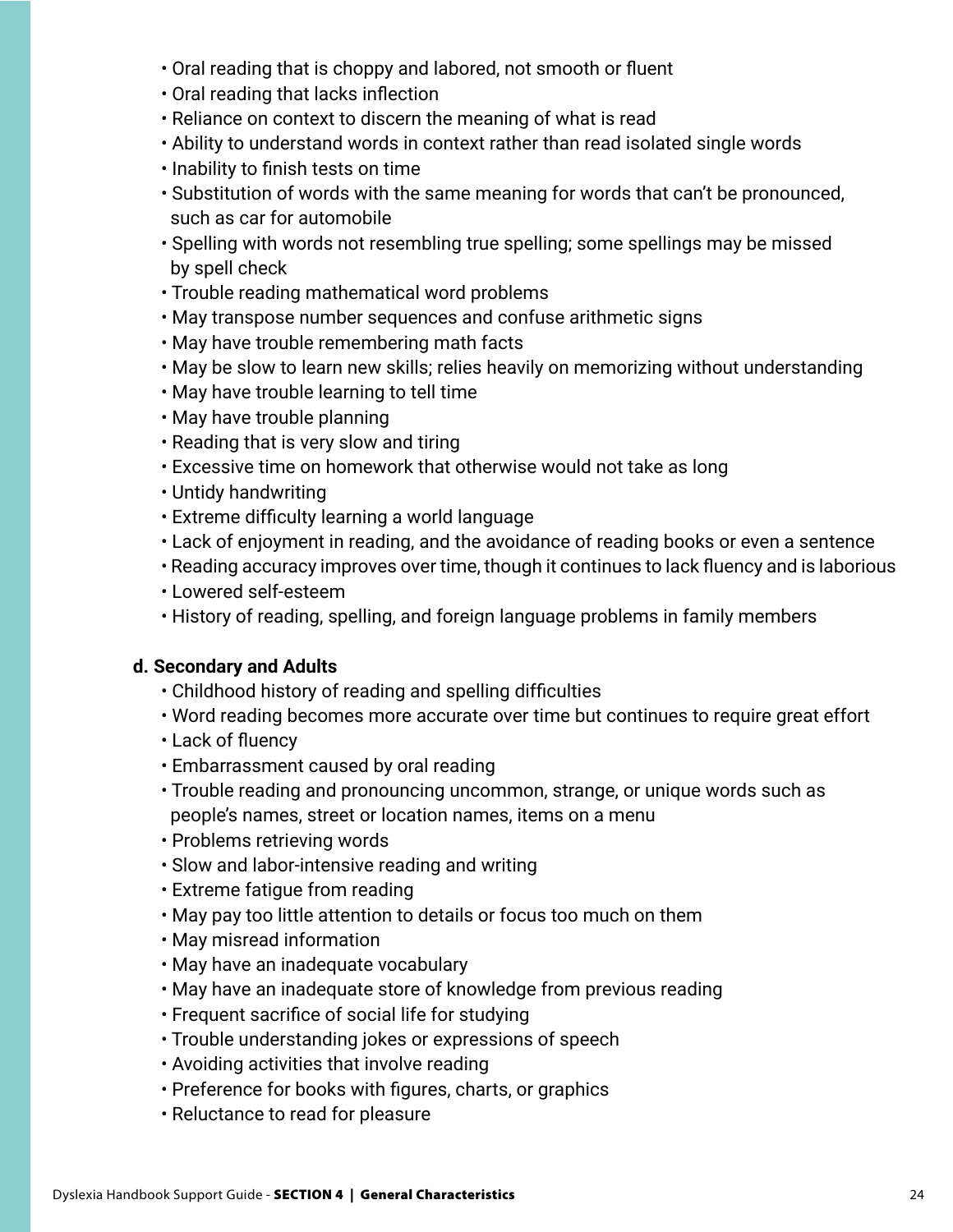- Spelling that remains inaccurate and a preference for less complicated words that are easier to spell
- May reverse letter sequences soiled for solid, left for felt
- May be slow to discern and to learn prefixes, suffixes, root words, and other reading and spelling strategies
- Spells the same word differently on the same page
- Repeated reading and rereading material in order to understand
- May procrastinate or avoid writing
- May have trouble answering open-ended questions on tests
- May have trouble summarizing and outlining
- Difficulty managing homework assignments and deadlines
- Higher math skills such as algebra are a struggle
- Significant discrepancy between the student's grades and scores on standardized tests including ACT
- Trouble learning a world language
- Trouble with navigation
- Trouble expressing ideas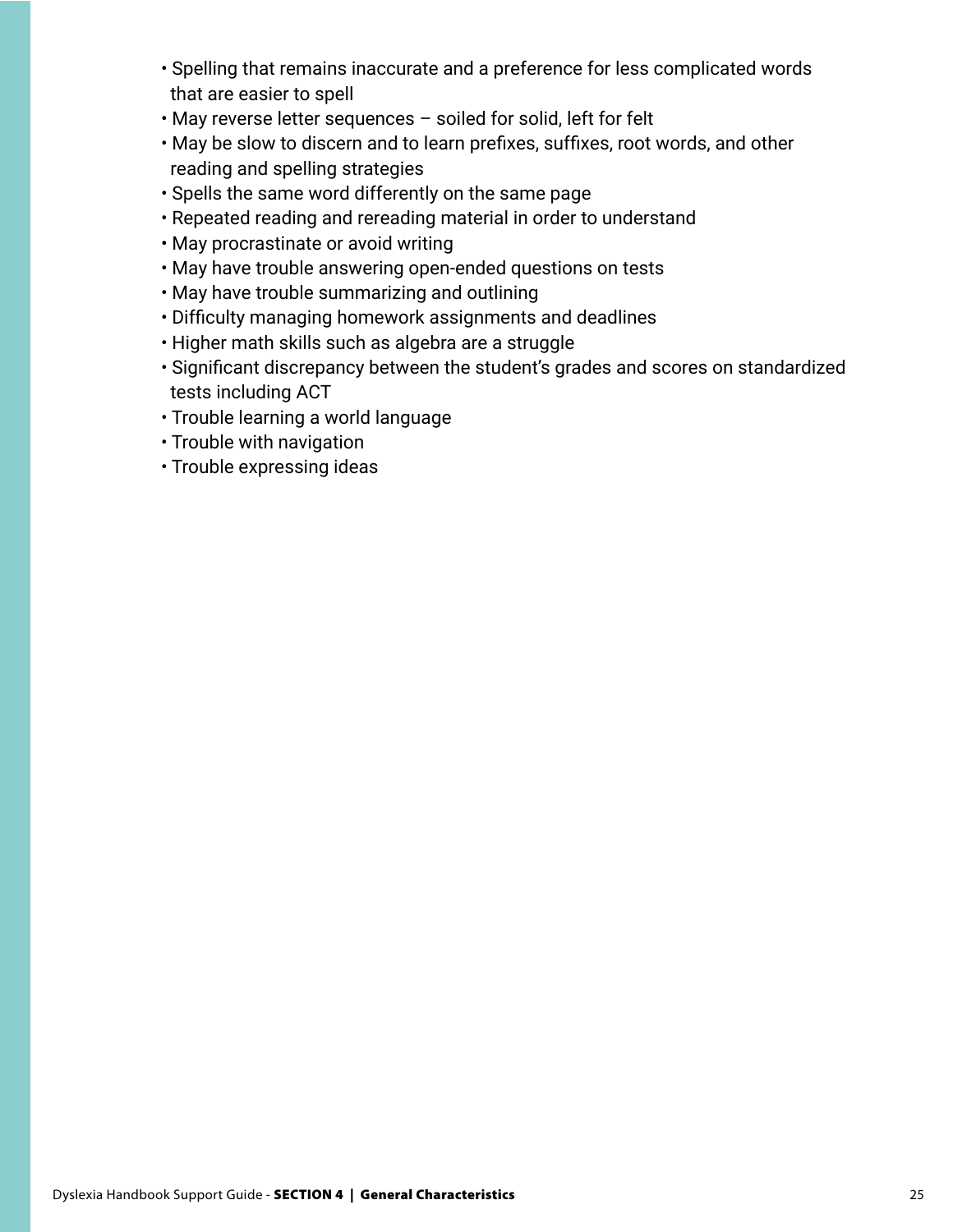# Section 5: Supporting Students with Dyslexia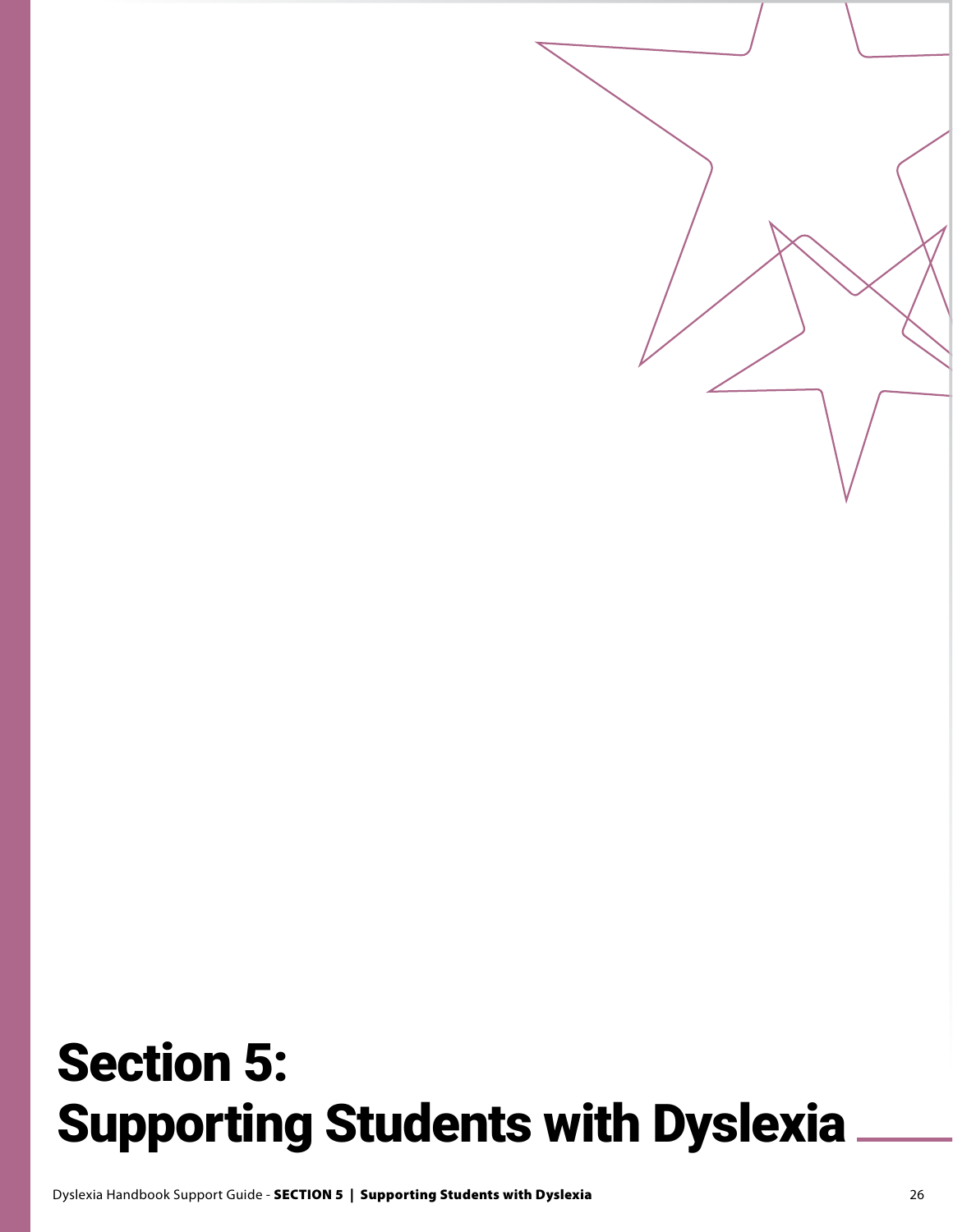# SECTION 5: SUPPORTING STUDENTS WITH DYSLEXIA

Research shows that multisensory instruction that is Orton-Gillingham based is the most effective way to teach students with dyslexia.

### 1. Strategies and Techniques

There are many appropriate strategies and techniques to support students with dyslexia. Keep in mind that all students are individuals and may respond to different techniques and approaches. Below are different strategies and techniques that may be utilized.

- Multisensory instruction in decoding skills
- Utilize multiple learning modalities when teaching new information in all subject areas
- Repetition and review of skills
- Intensive Intervention (see information in the MTSS Section)
- Small group or individual instruction
- Teaching comprehension strategies
- Utilize graphic organizers for written assignments
- Provide a class syllabus to give both the student and the parents an outline of the class and advanced notice of larger projects
- Support students who have a difficult time taking notes by allowing them to focus on the lesson as opposed to filtering the lecture for important information:
	- Provide a copy of class notes prior to or after class
	- Set up student partners to share and compare notes
	- Allowing students to take a picture of the board
- Set up progress checkpoints for large/long term assignments to support those students with time management and organization issues
- Check for understanding when delivering multi-step instructions
- Select reading materials/books that are available on audio (reserve through the public library if your school or the student is unable to purchase)
- Teach students to use resources such as Spark Notes to support reading comprehension for longer reading assignments
- Begin each day's lesson by summarizing both previously taught information and information from today's lesson. This helps students with dyslexia to organize the details of the lesson
- When beginning a lesson or unit, provide students with a list of vocabulary words; they can then use them to create a glossary to help them study
- To compensate for trouble with organizing and separating important information from inconsequential information, provide study guides prior to tests or exams to give them specific topics to review and study
- To support open lines of communication, set up opportunities for students with dyslexia to get extra help as they may feel uncomfortable asking questions out loud
- Provide alternate methods of "writing reports" such as creating PowerPoint presentations, building models and giving oral reports; allowing students with dyslexia opportunities to demonstrate their knowledge in a positive way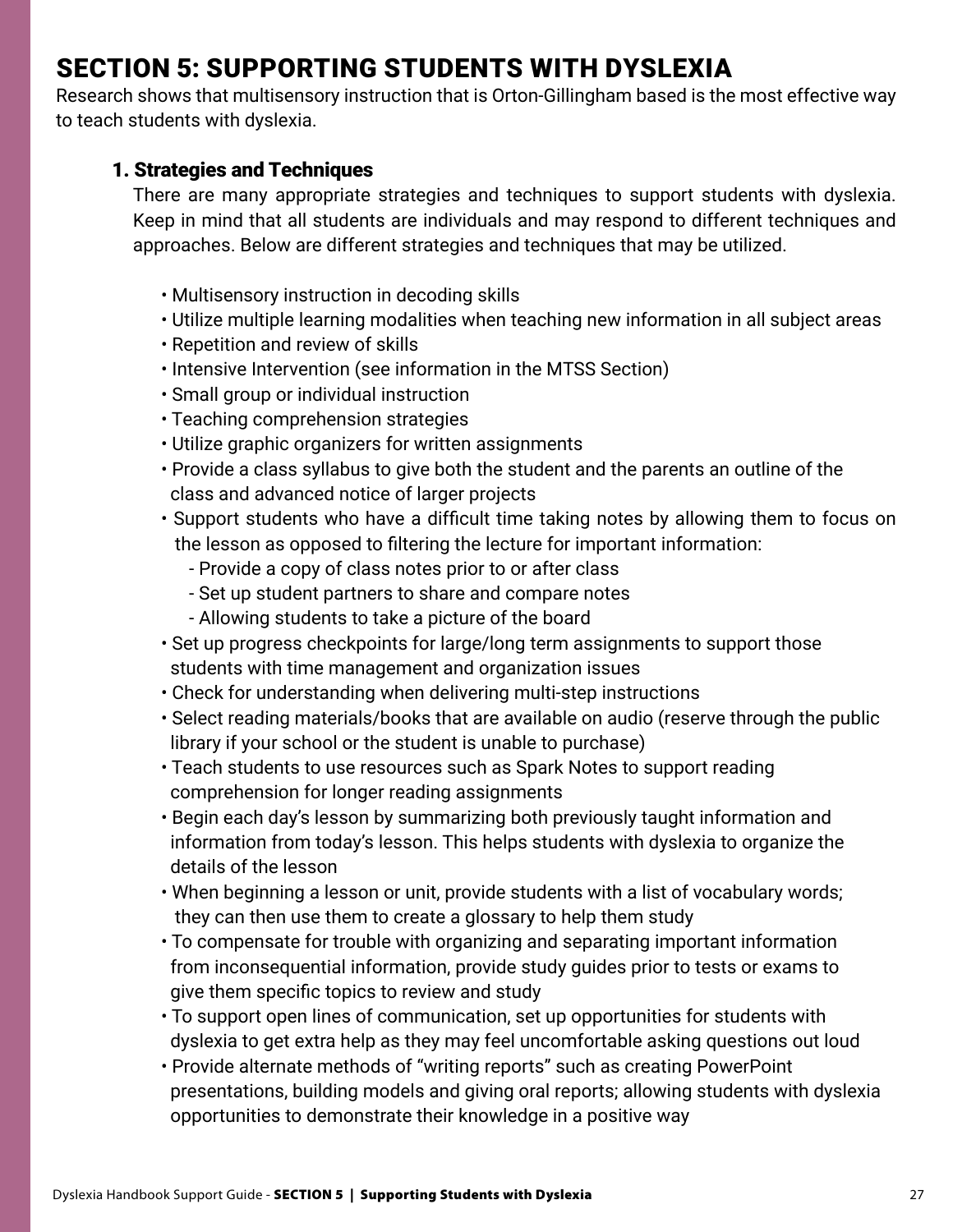# 2. Multi-Tiered System of Supports (MTSS)

Mississippi has defined Multi-Tiered System of Supports as a framework for effective teambased problem solving that is data-informed, evidence-based, and flexible enough to meet the academic and behavioral needs of all students. It is adaptable to meet the unique needs of districts and schools where a collaborative team should meet to make informed decisions. MTSS is NOT a single curriculum or program. It is a framework to guide schools and districts as they make instructional decisions for student intervention placement.

MTSS is made up of the following components:

- Shared Leadership
- Family, School, and Community Partnerships
- Data-based Problem Solving and Decision Making
- Layered Continuum of Supports
- Evidence-based Instruction, Intervention, and Assessment
- Universal Screening and Progress Monitoring

#### a. Three-Tiered Instructional Model

The Mississippi State Board of Education's Policy 41.1 requires that districts and schools follow a three-tiered instructional model consisting of:

- Tier 1: high-quality classroom instruction,
- Tier 2: focused supplemental instruction,
- Tier 3: specifically designed intensive interventions as prescribed.

This systematic approach supports struggling learners, as well as advanced learners, through the selection of evidence-based instruction and intervention in response to both academic and behavioral needs. The system includes on-going progress monitoring of the effectiveness of instruction to ensure that all Mississippi students graduate from high school ready for college and career. Such a model enables early identification of students in need of supports and allows for appropriate supports to be put in place as soon as a student starts to fall behind.

The policy, as approved by the Mississippi State Board of Education, may be viewed in its entirety in Appendix A of the MTSS Guidance Document which may be found on the MDE Intervention Website.

#### Tier I: High Quality, Core Instruction

Universal Instruction, often referred to as high-quality core instruction, is the classroom experience for all students. The importance of high quality, evidence-based practices in the classroom cannot be overstated. Universal instruction includes a wide variety of strategies used to engage students in learning while incorporating the science of reading. Universal instruction is not a one-size-fits-all solution. Universal instruction should include scaffolding and differentiation to meet the varied needs of learners in the classroom.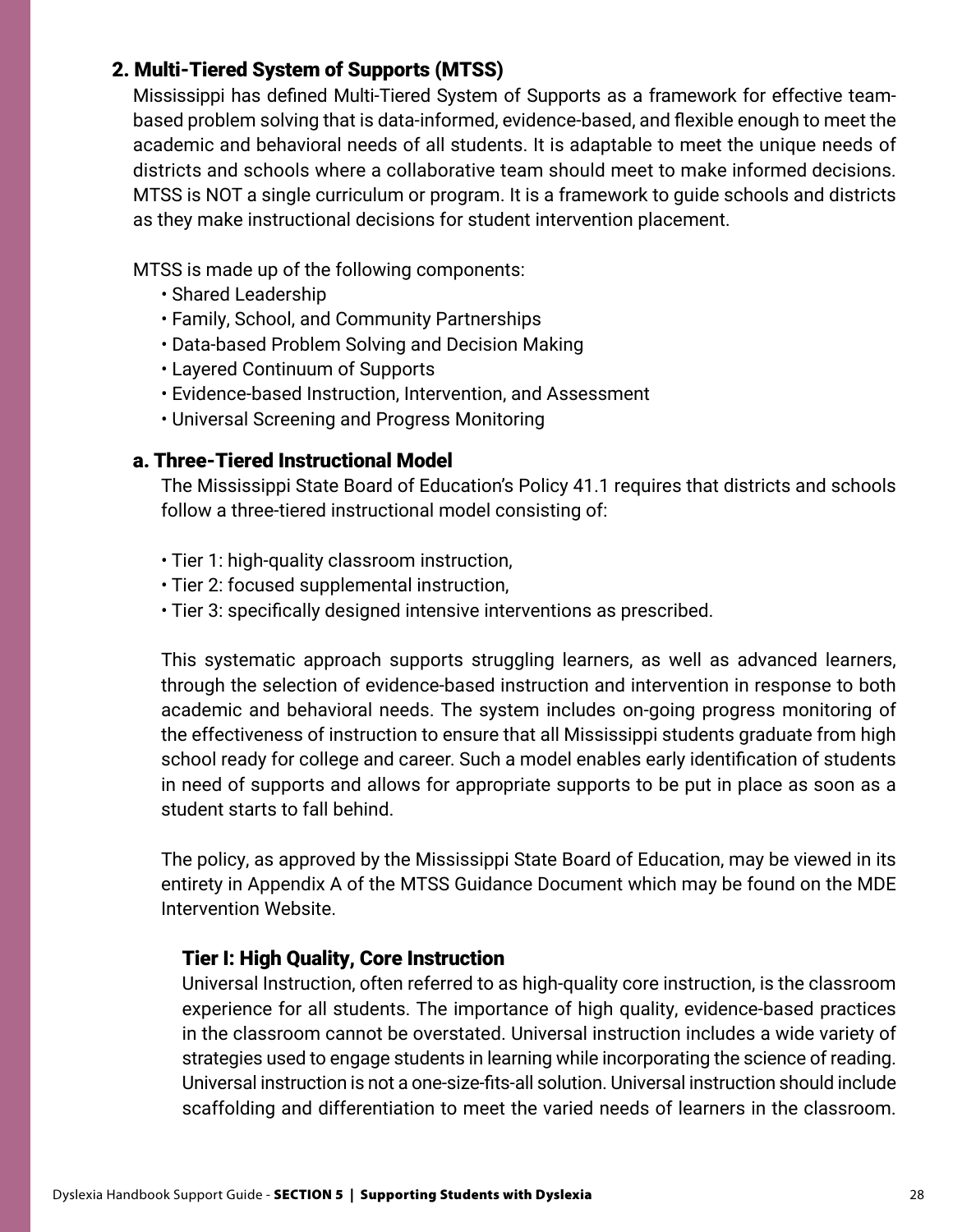Providing visual models, tools, vocabulary cards, anchor charts, and strategically grouping students during whole class and small group instruction are all considered universal supports for students. The careful selection of which supports are advantageous for which students require teachers to utilize a variety of formative assessment practices to plan their instruction carefully.

#### Tier II: Targeted Supplemental Intervention

Even with the best efforts and well-designed core instruction, some students will need additional support. The hallmark of supplemental supports is the act of intensifying instruction, in time and frequency while narrowing focus. Therefore, targeted, evidencebased supports expect a degree beyond universal and must be provided in addition to universal instruction. Targeted intervention and support may be implemented by the classroom teacher, a support teacher, or other personnel adequately qualified to teach the defined intervention. The delivery of an intervention and the resources used should result from data analysis and student need(s).

#### Tier III: Intensive Individualization

When the progress in targeted intervention is not adequate for a student to be successful, it may be necessary to again increase time and intensity and further narrow focus through implementation of an intensive individualized intervention.

Tier 3 interventions may take a variety of forms. A skilled intervention provider might design an intervention or implement a research-based program that aligns well with the specific needs of the student. For many students who struggle significantly, the instructions may need to be broken into smaller steps or more time may be necessary for the student to master the learning objective. Although some students might naturally understand ideas and apply them across topics and settings, some students who struggle might need instruction explicitly and repeatedly linked within their learning experiences.

#### b. Addressing Dyslexia within MTSS

Mississippi's public schools are required to accept a diagnosis of dyslexia from a licensed psychologist, psychometrist or speech language pathologist. Once the evaluation is received the Teacher Support Team will determine the most appropriate supports to put in place to allow for student success. When determining these supports, teams should look at all available and relevant data. Supports may consist of, but are not limited to, services provided by a dyslexia therapist, placement in Tier II or Tier III intervention, Orton-Gillingham or multisensory based intervention programs, classroom accommodations, modifications, and accommodations on state testing.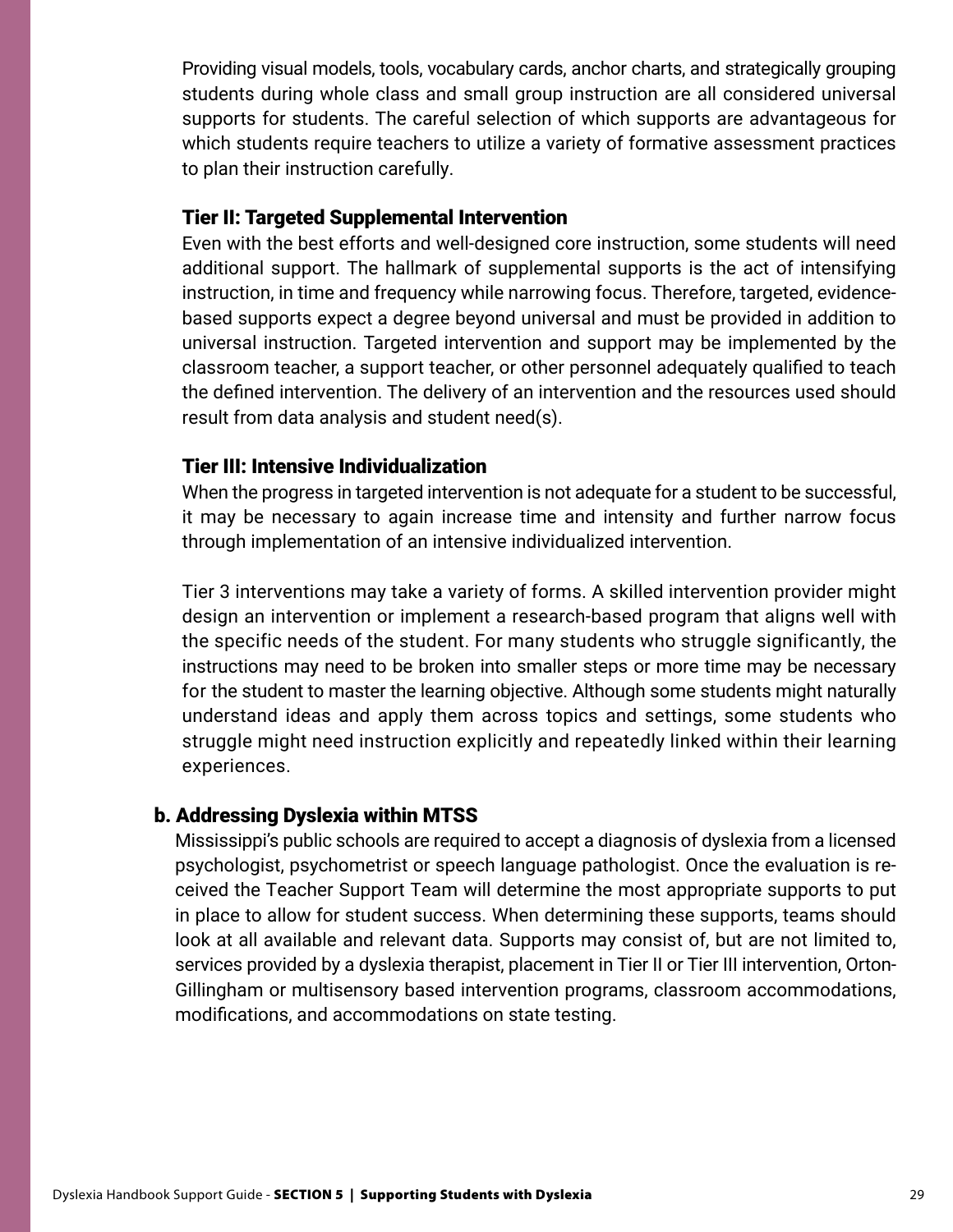#### c. Monitoring Progress

Progress monitoring is a process used to assess a student's academic and behavioral performance and measure student improvement or responsiveness to instruction and intervention. Progress monitoring can be formal (quantifiable, norm-referenced tools) or informal (teacher-developed, formative tools) and can be implemented with individual students or an entire class. The frequency of progress monitoring will increase with the intensity of an intervention or additional challenge. Like universal screening, progress monitoring is a process, and therefore data should include multiple pieces of evidence with a focus on individual student improvement.

Ongoing progress monitoring is an essential component of MTSS as it is necessary for the design and redesign of appropriate supports for students. Progress monitoring should be administered at specific intervals as determined by the TST and the intervention plan. This data should directly reflect the target deficit area(s) addressed during intervention time.

### 3. Additional Supports

### a. The Reading Classroom

The Reading Classroom focuses on learning to decode and derive meaning from text.

At the elementary level, students should be receiving instruction in whole and small groups. Some students may work independently, while others may be involved in small group intervention time with the classroom teacher. The classroom should be equipped with supplies and materials, including a classroom library that incudes decodable readers in the early elementary grades, necessary to support quality reading instruction and utilizing the science of reading.

At the secondary level, students should be "reading to learn". This means students who have not yet learned to decode words may struggle to keep up with their grade and age level peers. Because of this, reading instruction for decoding at the secondary level becomes more explicit and specific to the student's needs. This instruction should be provided by a highly qualified reading instructor or specialist, and students should be working individually or in small groups.

The reading schedule should prioritize reading instruction that is based on the 5 essential components of reading (phonological awareness, phonics, fluency, vocabulary, and comprehension). Students should participate in a variety of reading activities and may need additional intervention instruction. Students who require explicit instruction may need an evidence-based instructional plan that is specific to their individual strengths and deficit areas. The intervention process may be different from school to school, but all schools must provide the necessary support.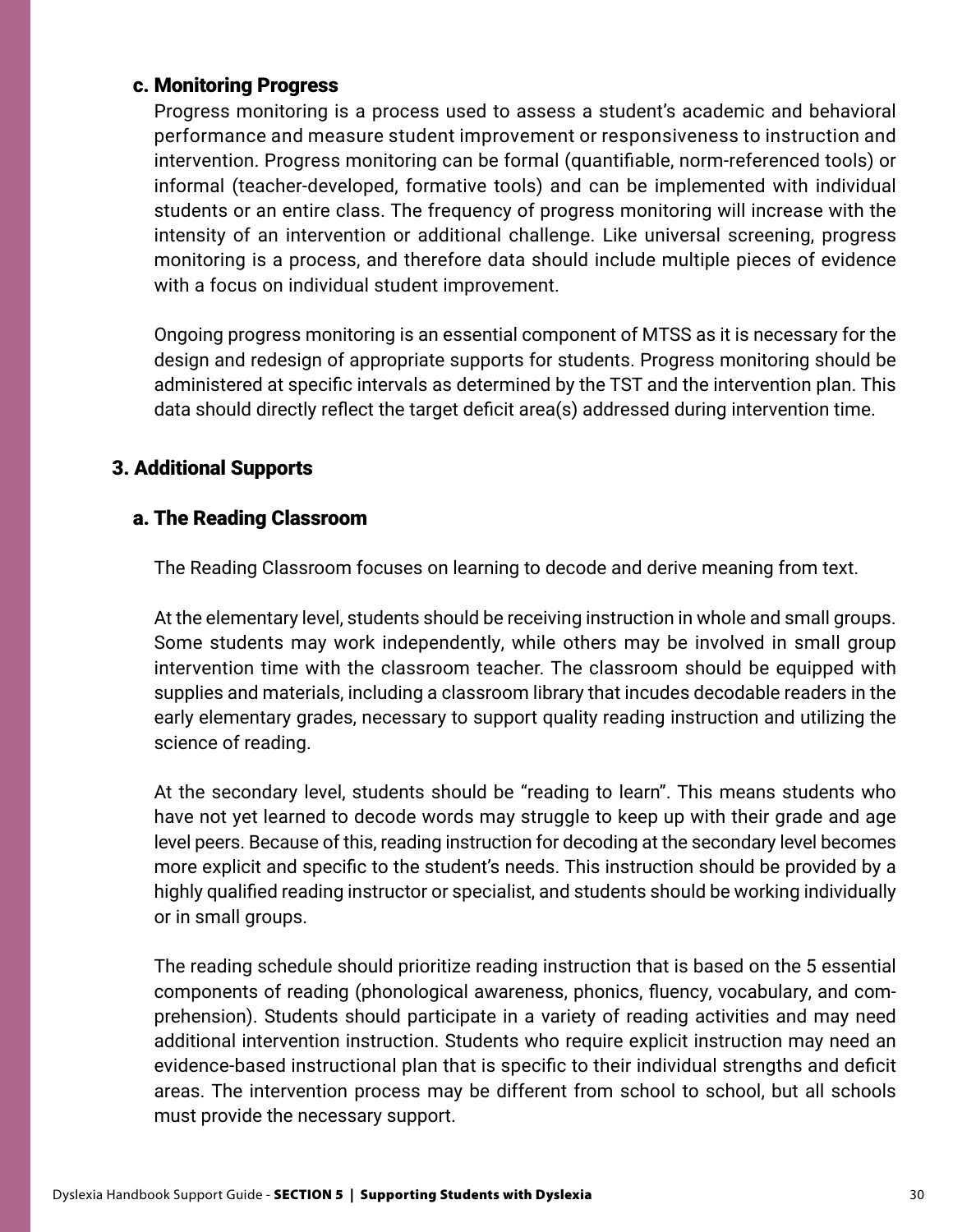### b. Assistive Technology

Assistive technology can help students with dyslexia overcome challenges, such as slow note-taking and poor handwriting, allowing them to demonstrate their knowledge of the content without the barriers that may otherwise exist. Below are several examples of assistive technologies that can be utilized in the classroom. However, this list is not exhaustive. Before purchasing any programs or apps, determine the effectiveness of the technologies by talking with others about their own experiences utilizing the technologies with students. (NOTE: *Local school districts have discretion over which technology partners and products are utilized in their districts. For legal advice regarding technology services, please contact your local school board attorney.*) Once technologies are selected for use in your classroom, train students and staff members on the safe and effective use of the assistive technologies and the appropriate times to utilize them.

#### **Accessibility Features on Devices and in Internet Browsers**

Research the accessibility features available in the device's operating system and chosen internet browser, as many will provide options such as text-to-speech, zoom, and color filters, that can be beneficial for students with dyslexia.

#### **Remove Distractions in Print Material**

Students can easily become overwhelmed by a full page of text, struggle with visual tracking, and/or battle to maintain their focus while reading; therefore,

- Keep document formatting simple and clean.
- When possible, ensure the font selection is simplistic
- (Times New Roman, Arial, or similar) and font size is not too small (12 pts or larger).
- Set the line spacing to more than single spacing to assist with tracking while reading.
- Ensure borders, graphics, or images are at a minimum and are not touching the text so as not to become a distraction.
- Provide "clean" copies of printed materials, free from black streaks, smudges, or distorted text which can reduce readability.

### **Remove Distractions from Web-Based Material**

Many internet browsers, such as Safari, Microsoft Edge, and Firefox, provide options for "Reader View" which will remove videos, images, advertisements, and other distractions on web pages to allow students to focus on the text. Additionally, the "Reader View" function may also allow for increasing font size, line spacing, and color contrast that can assist with focus and readability. For Chrome browser users, similar options are available through the free Mercury Reader add-on.

### **Text-to-Speech and Other Reading Supports**

With text-to-speech technology, students with dyslexia can listen to words being read aloud while scanning the text on the screen. Some operating systems and internet browsers will offer text-to-speech features. However,

• Microsoft's Immersive Reader (available in many Microsoft products including Word, Outlook, Edge, FlipGrid, and Wakelet) and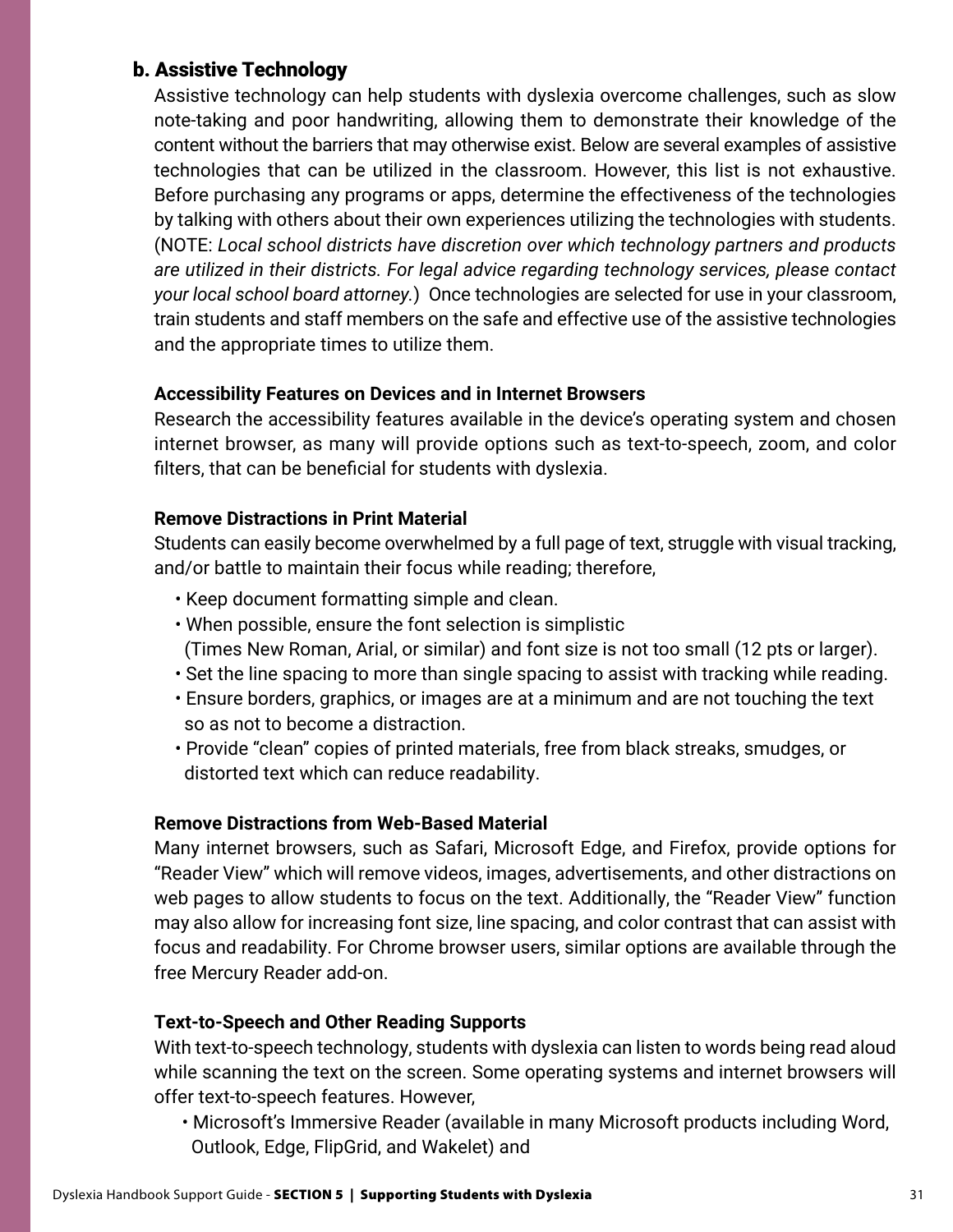• TextHelp's Read&Write (available in Google Docs and Chrome), allow for greater functionalities such as dictionaries, visual dictionaries, line focus, and syllable identification, to provide additional reading supports.

(Note: There may be costs associated with some of these features.) For assistance with reading text that is not already located on the device, consider utilizing Office Lens, Microsoft's free app for iOS or Android devices. Office Lens will digitize the text found in photographs, such as notes on a whiteboard or other printed documents, so that it can be read utilizing the Immersive Reader.

#### **Speech-to-Text**

Speech-to-text technologies take the spoken word and translate it into text. Students with dyslexia can speak into a built-in or external microphone and their words will appear on the device screen. This can assist students with barriers to writing, such as handwriting speed or quality and spelling. However, students must be trained to speak their punctuation, by saying "comma" or "new paragraph" as needed. Many word processing programs have speech-to-text capabilities, but often this functionality must be enabled by the user. For example, the "Voice Typing" command in Google Docs can be activated by going to Tools > Voice Typing. Microsoft and Apple have similar functionality called "Dictation" that must be enabled in order to utilize this feature.

#### **Note Taking and Studying**

Having to simultaneously listen, process, and write can easily overwhelm students. If writing or taking notes is difficult, an audio recorder can record class content so information can be reviewed at a later time. This enables students with dyslexia to focus on the content instead of writing and spelling. Note-taking programs such as Evernote and Microsoft One-Note allow for easily bookmarking webpages, annotating images, and audio recordings. (Note: There may be costs associated with some features.) An additional study tool can be the use of Quizlet to create digital flashcards and play a variety of games to test the knowledge of the material. Quizlet flash cards allow for text and images, and the text can be read aloud for the student. (Note: There may be costs associated with some features.)

#### **Spelling and Grammar Checks**

Technologies that provide word prediction and spelling and grammar checks can help students with dyslexia focus on the content of their writing rather than the mechanics. Utilizing these tools on mobile devices can empower older students who are using their devices to communicate with others in the workforce or community. Programs such as Grammarly or Ginger provide spelling and grammar checks, along with explanations for the grammatical errors and possible corrections. (Note: There may be costs associated with some features.) For similar assistance on mobile devices, Grammarly is available for iOS, and Ginger is available for Android devices.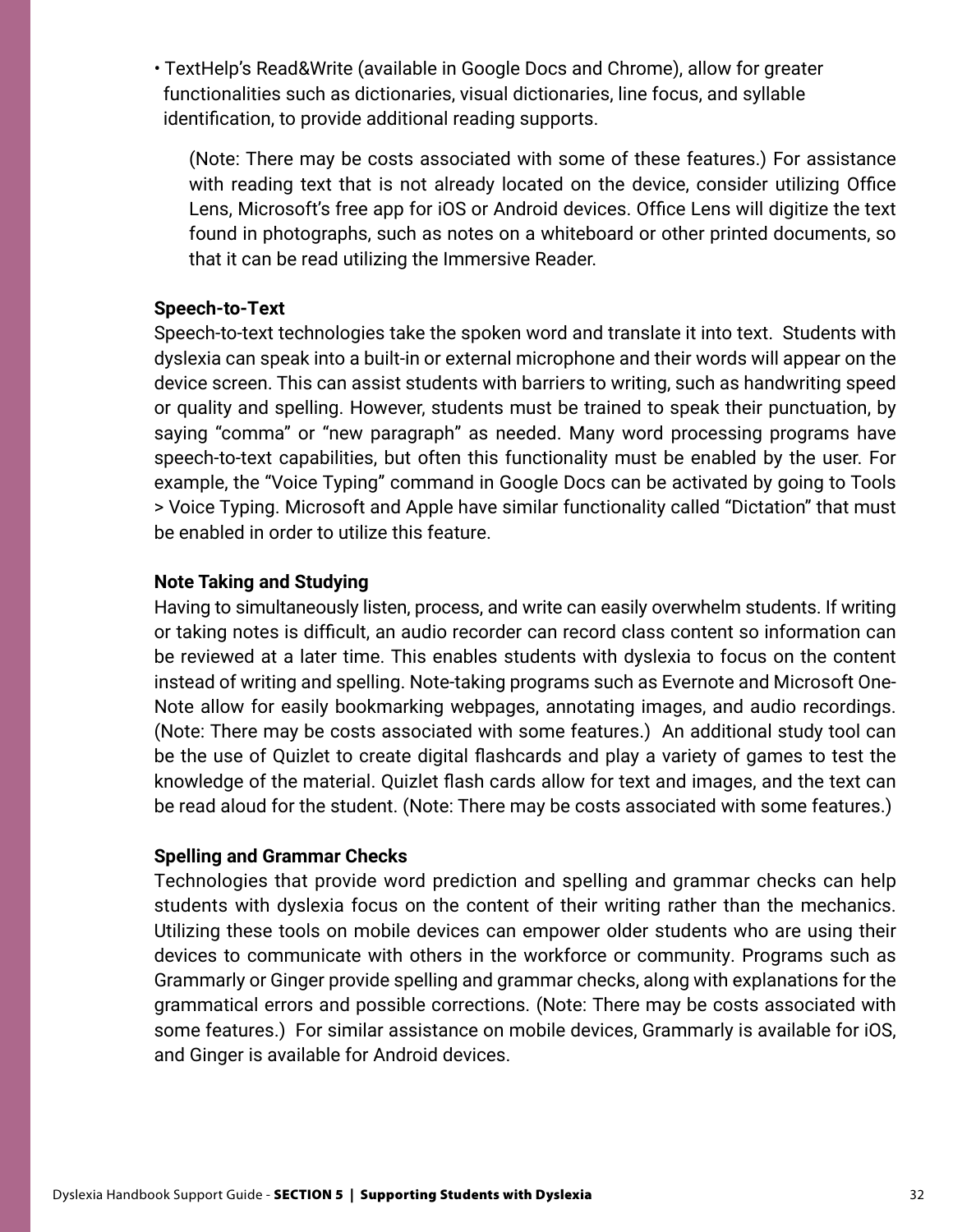# Section 6: Child Find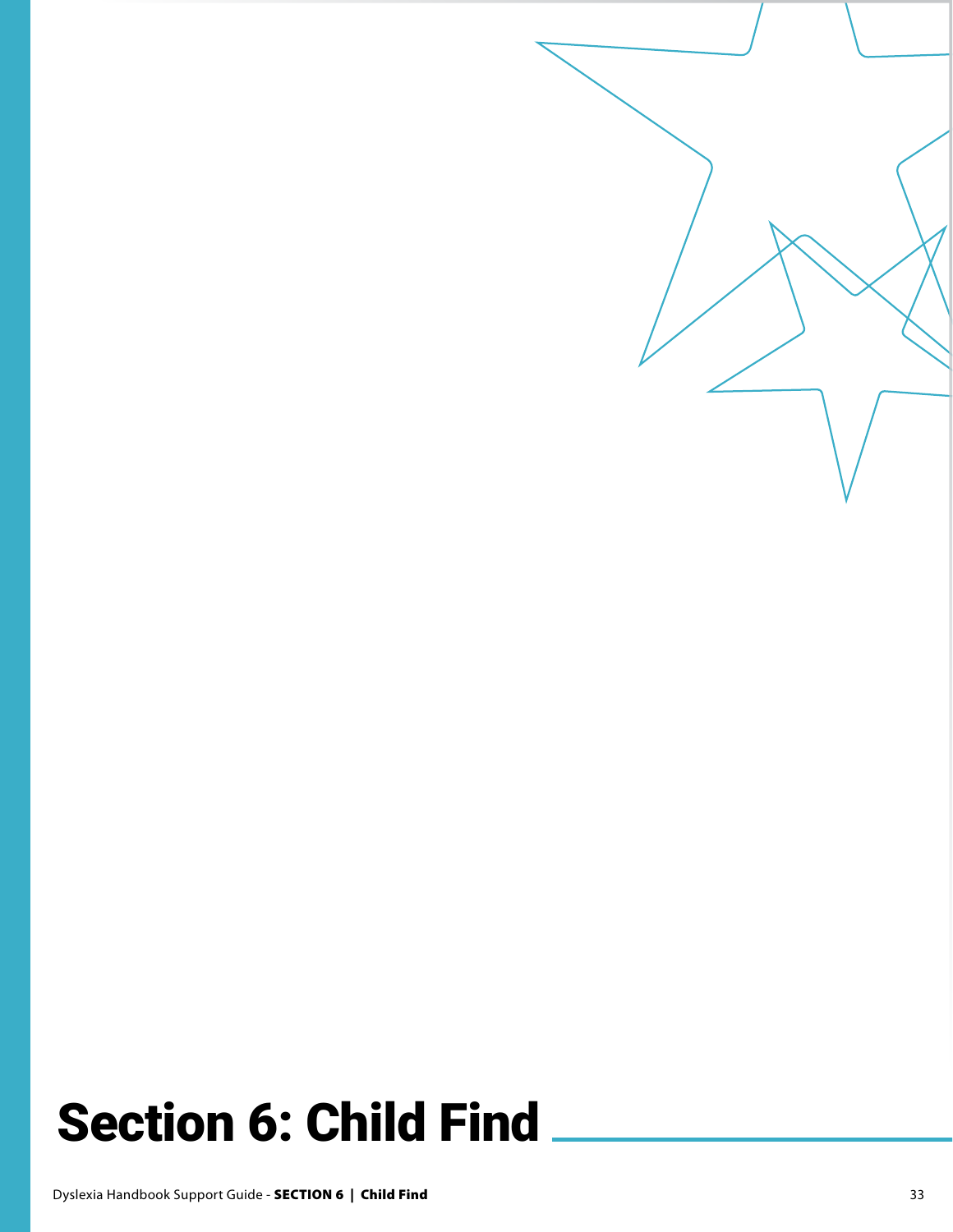# SECTION 6: CHILD FIND

Child Find is the ongoing obligation to identify, locate, and evaluate all children suspected of disabilities who need special education and related services as a result of those disabilities. A district should not violate its Child Find duty by repeatedly referring a student for interventions rather than evaluating the student's need for special education and related services.

### 1. Making Child Find Decisions

The request for a comprehensive evaluation can be made at any point. When a written or verbal request for an initial evaluation is made, a Multidisciplinary Evaluation Team (MET) composed of the parent, the child (if appropriate), and qualified professionals must be convened within fourteen (14) calendar days to review the request including all pertinent existing documentation. The public agency must invite the parent to participate; however, if the parent is unable to attend, the MET must proceed. The MET should also include a MET Chairperson who can allocate school resources for the evaluation and, if necessary, resolve disagreements in eligibility determination decisions. Day one is the day the parent, teacher, Teacher Support Team (TST) member or representative of another public agency makes the request to the LEA.

The MET has the sole responsibility for deciding whether or not to evaluate a child based on any and all documentation available. If the MET determines that the need for an evaluation is substantiated, Prior Written Notice, Informed Parental Consent, and Procedural Safeguards: Your Family's Special Education Rights must be given to the parent within seven (7) calendar days of the meeting. In these cases, the MET must obtain informed written consent from the parent before it can proceed with an initial evaluation (i.e., no individual assessments may be conducted prior to obtaining this consent). If the MET determines that the need for an Initial Evaluation is not substantiated at this time, Prior Written Notice and Procedural Safeguards: Your Family's Special Education Rights must be given to the parent within seven (7) calendar days of the meeting. In these cases, the MET may refer the child to the TST for focused supplemental instruction or intensive interventions using the Multi-Tiered System of Supports to promote the child's success in the general education curriculum. The following are examples of what may be reviewed when making decisions:

- The student's most recent spelling test
- Sample of the student's unedited writing (journal entry, creative story, etc.)
- The student's most recent progress report or report card
- A copy of most recent literacy screeners
- Any provided outside testing
- Dyslexia screener results
- Dyslexia checklists (see appendix)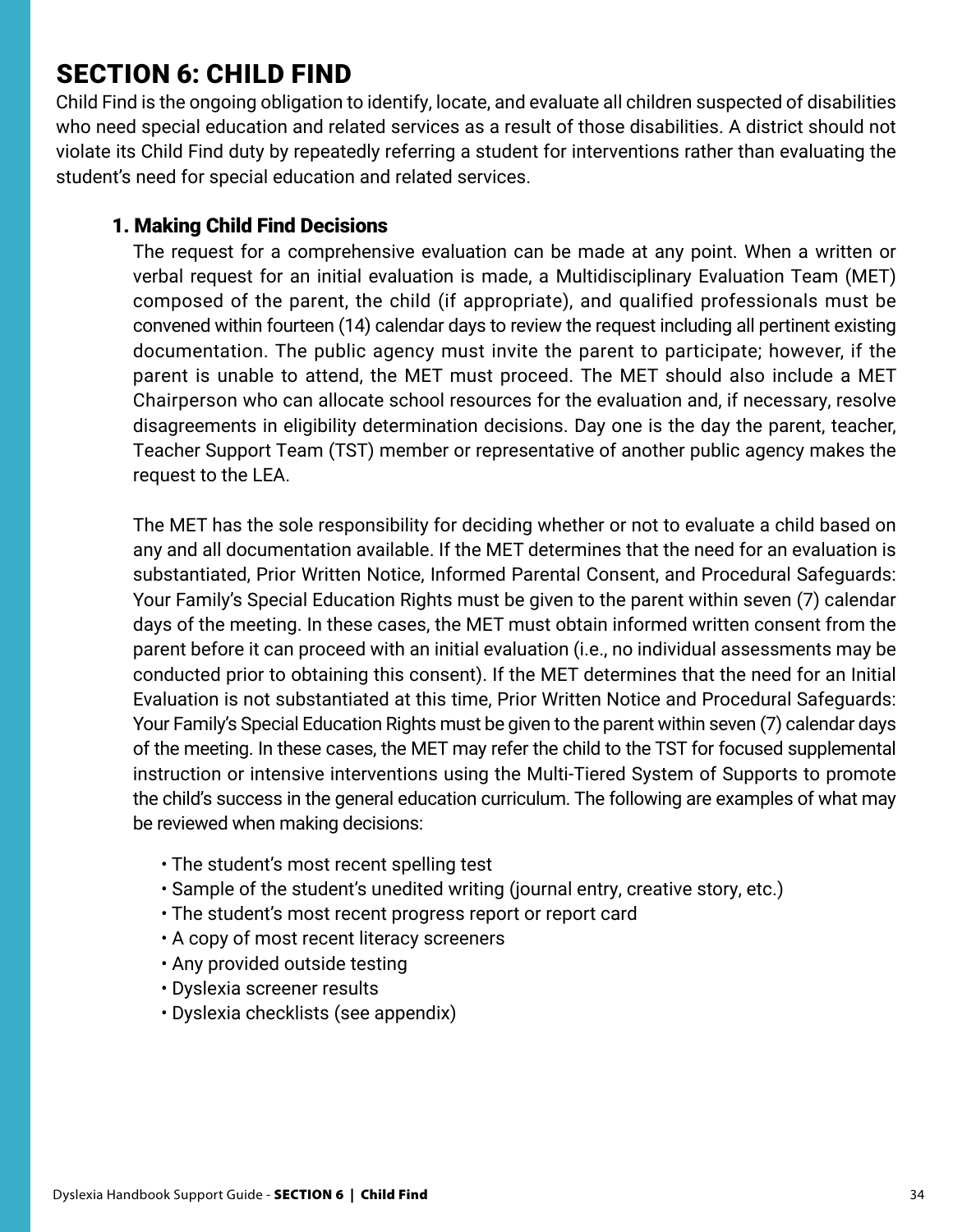## 2. Section 504

A student with a diagnosis of dyslexia may qualify or be deemed eligible for Section 504 if he or she is displaying or has a physical or mental impairment which substantially limits one or more life activities, has a record of such impairment, or is regarded as having such impairment. It is important to note that a disability must be the reason that the student cannot equally access or receive benefit from the school's programs or services. There are three prongs of the criteria: (a) physical or mental impairment, major life activity, and substantial limitation; (b) record of impairment; and (c) regarded as having such impairment. Section 504 is a civil rights statute NOT a special education statute. Therefore, it is the responsibility of general education staff and administration to implement those practices and procedures necessary for a school to fulfill this law's requirements. School districts should ensure a board approved Section 504 is in place. Parents are encouraged to connect with their local school district to obtain the process for determining eligibility within the district.

### 3. Special Education

School districts should recognize that some students who have an official diagnosis of dyslexia may qualify for Special Education Services under the eligibility category of Specific Learning Disability (SLD). A Free Appropriate Public Education (FAPE) must be available to all students who have been determined to be eligible for special education. FAPE is defined as appropriate special education and related services provided at public expense, without cost to the parent, and under public supervisions and direction. A FAPE must meet the requirements of the Mississippi Department of Education's State Policies Regarding Children with Disabilities under the Individuals with Disabilities Education Act (IDEA) of 2004 (State Board Policy 74.19). It is binding on all public agencies who receive payments under Part B of IDEA. A FAPE includes an appropriate preschool, elementary or secondary public education in the child's Least Restrictive Environment (LRE) and is provided in conformity with the child's Individualized Education Program (IEP).

A FAPE must be based on the child's individual needs and not based on a disability category. School districts should examine their district policies and procedures to ensure that they fully align with the state and federal regulations and consider implementing policies that allow for the use of the terms dyslexia, dyscalculia, and dysgraphia on IEP's. If the child's comprehensive assessment supports the use of these terms and if dyslexia is the condition that is the basis for the determination of the child's disability, then the IEP should address the unique educational needs of children with SLD resulting from dyslexia, dyscalculia, and dysgraphia. This should be addressed during IEP committee meetings with parents under IDEA requirements.

### 4. The Difference between IEPs and 504 Plans

Both Individualized Education Programs (IEPs) and 504 plans can offer formal help for PreK– 12 students with learning and attention issues. They are similar in some ways but quite different in others. This chart compares them side-by-side to highlight the differences.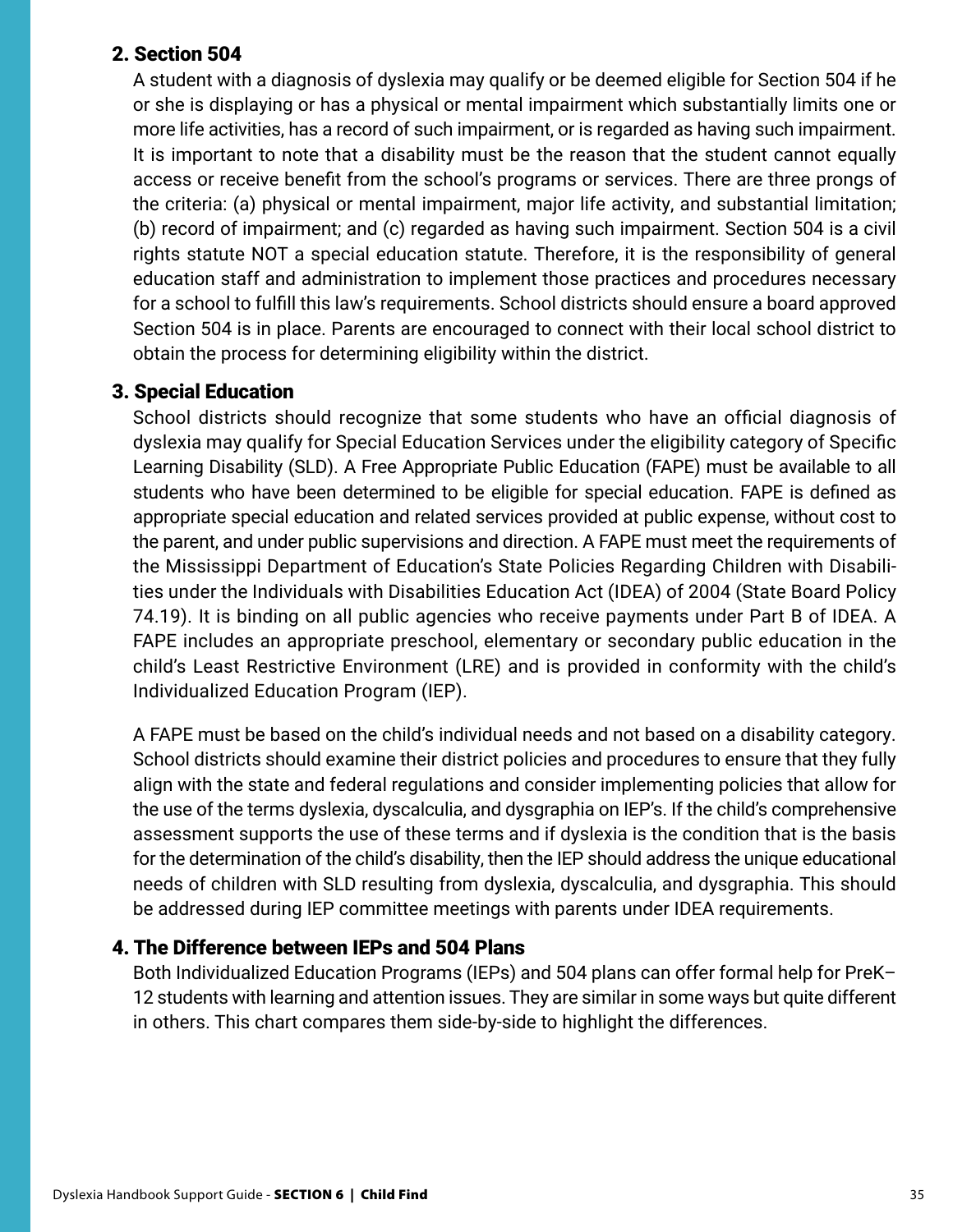|                                          | <b>IEP (Special Education)</b>                                                                                                                                                                                                                                                                                                                                                                                                                                                                                    | 504 Plan (General Education)                                                                                                                                                                                                                                                                                                                                                   |
|------------------------------------------|-------------------------------------------------------------------------------------------------------------------------------------------------------------------------------------------------------------------------------------------------------------------------------------------------------------------------------------------------------------------------------------------------------------------------------------------------------------------------------------------------------------------|--------------------------------------------------------------------------------------------------------------------------------------------------------------------------------------------------------------------------------------------------------------------------------------------------------------------------------------------------------------------------------|
| <b>Basic Description</b>                 | A blueprint or plan for a child's special<br>education experience at school.                                                                                                                                                                                                                                                                                                                                                                                                                                      | A blueprint or plan for how a child will<br>have access to learning at school.                                                                                                                                                                                                                                                                                                 |
| <b>What It Does</b>                      | Provides individualized specially designed<br>instruction and related services to meet the<br>unique needs of the child.                                                                                                                                                                                                                                                                                                                                                                                          | Provides changes to the learning<br>environment to meet the needs of<br>the child as adequately as other<br>students.                                                                                                                                                                                                                                                          |
|                                          | These services are provided at no cost to<br>parents.                                                                                                                                                                                                                                                                                                                                                                                                                                                             | As with IEPs, a 504 plan is<br>provided at no cost to parents.                                                                                                                                                                                                                                                                                                                 |
| <b>What Law Applies</b>                  | The Individuals with Disabilities Education<br>Act (IDEA)                                                                                                                                                                                                                                                                                                                                                                                                                                                         | Section 504 of the Rehabilitation<br>Act of 1973                                                                                                                                                                                                                                                                                                                               |
|                                          | This is a federal special education law for<br>children with disabilities.                                                                                                                                                                                                                                                                                                                                                                                                                                        | This is a federal civil rights law<br>to stop discrimination against<br>people with disabilities.                                                                                                                                                                                                                                                                              |
| Who Is Eligible                          | To get an IEP, there are two requirements:<br>. Meets the eligibility criteria for one<br>or more of the 13 specific disabilities<br>listed in IDEA and state board policy<br>. The disability must affect the child's<br>educational performance and/or<br>ability to learn and benefit from the<br>general education curriculum                                                                                                                                                                                 | To get a 504 plan, there are two<br>requirements:<br>• Has any disability or<br>· is regarded or has record<br>of having a disability<br>Section 504 has a broader<br>definition of a disability than<br>IDEA. Many students who do<br>not qualify for special education,<br>may still be eligible for<br>Section 504.                                                         |
| Independent<br>Educational<br>Evaluation | Parents may ask the school district to pay<br>for an independent educational evaluation<br>(IEE) by an outside expert as a second<br>opinion. More information on IEEs can be<br>found at Mississippi Special Education<br>Procedures Volume III.                                                                                                                                                                                                                                                                 | LEA policies should establish<br>evaluation and grievance<br>procedures for establishing<br>eligibility.                                                                                                                                                                                                                                                                       |
| Who Creates the<br>Program/Plan          | There are strict legal requirements about<br>who participates. An IEP is created by a<br>committee that must include:<br>. The child's parent<br>. At least one of the child's general<br>education teachers<br>. At least one special education teacher<br>• School psychologist or other<br>specialist who can interpret<br>evaluation results<br>. A district representative with authority<br>over special education resources<br>With a few exceptions, the entire team<br>must be present for IEP meetings. | The rules about who is on the<br>504 team are less specific than<br>they are for an IEP.<br>A 504 plan is created by a team<br>of people who are familiar with<br>the child and who understand<br>the evaluation data and special<br>services options.<br>This might include:<br>• The child's parent<br>· General and special<br>education teachers<br>• The school principal |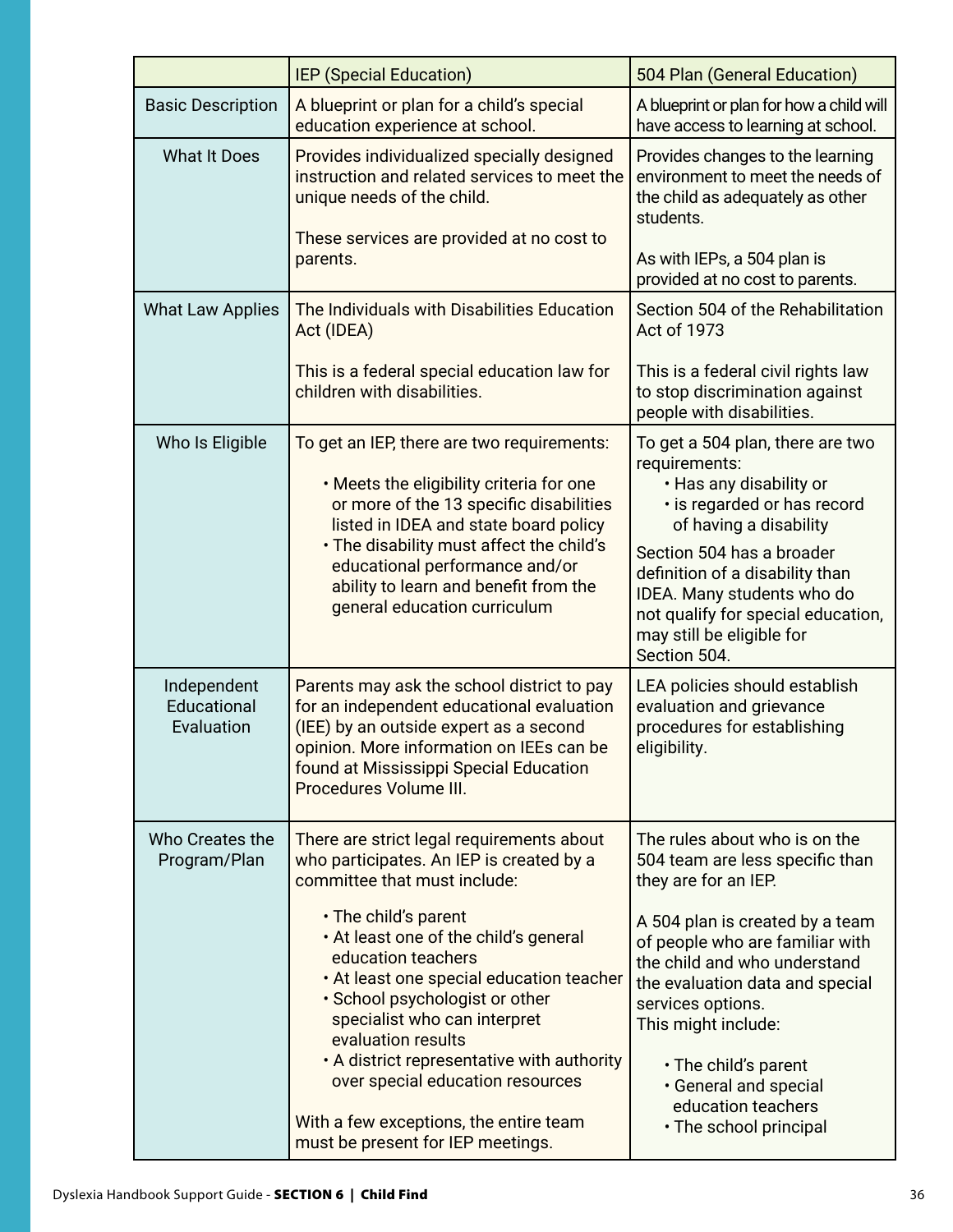| What's in the<br>Program/Plan | The IEP sets learning goals for a child and<br>describes the services the school will give<br>her. It's a written document. Here are some<br>of the most important things the IEP must<br>include:                                                                                                                                                                                                                                                                                                                                                                                                                                                                                                                                                                    | There is no standard 504 plan.<br>Unlike an IEP, a 504 plan doesn't<br>have to be a written document.<br>A 504 plan generally includes the<br>following:                                                                                                                                                                                                                                                                                                                                                                                                                                                                                                                                                                                                                                                                                         |
|-------------------------------|-----------------------------------------------------------------------------------------------------------------------------------------------------------------------------------------------------------------------------------------------------------------------------------------------------------------------------------------------------------------------------------------------------------------------------------------------------------------------------------------------------------------------------------------------------------------------------------------------------------------------------------------------------------------------------------------------------------------------------------------------------------------------|--------------------------------------------------------------------------------------------------------------------------------------------------------------------------------------------------------------------------------------------------------------------------------------------------------------------------------------------------------------------------------------------------------------------------------------------------------------------------------------------------------------------------------------------------------------------------------------------------------------------------------------------------------------------------------------------------------------------------------------------------------------------------------------------------------------------------------------------------|
|                               | . The child's present levels of academic<br>and functional performance-how she<br>is currently doing in school<br>. Annual education goals for the child<br>and how the school will track her<br>progress<br>• The services the child will get-this<br>may include special education, related,<br>supplementary and extended school<br>year services<br>• The timing of services-when they<br>start, how often they occur and how<br>long they last<br>. Any accommodations-changes to the<br>child's learning environment<br>. Any modifications-changes to what<br>the child is expected to learn or know<br>. How the child will participate in<br>standardized tests<br>. How the child will be included in<br>general education classes and<br>school activities | · Specific accommodations,<br>supports or services for<br>the child,<br>. Names of who will provide<br>each service,<br>. Name of the person<br>responsible for ensuring the<br>plan is implemented.                                                                                                                                                                                                                                                                                                                                                                                                                                                                                                                                                                                                                                             |
| <b>Parent Notice</b>          | When a child's services or placement needs<br>to be changed or adjusted, an IEP Committee<br>meeting should be held. The LEA should<br>also provide notice in writing before the<br>change. This is called prior written notice.<br>Notice is also required for any IEP meetings<br>and evaluations.                                                                                                                                                                                                                                                                                                                                                                                                                                                                  | Unlike Special Education, the<br>federal regulations for Section<br>504 do not require or even<br>mention that parents are to be a<br>part of the decision-making<br>committee. Including parents in<br>the decision-making<br>committee is a determination<br>that is made by each school<br>district and should be spelled<br>out in the district's procedures<br>for implementing Section 504.<br>Parents should at least be asked<br>and encouraged to contribute any<br>information that they may have<br>(e.g., doctor's reports, outside<br>testing reports, etc.) that would<br>be helpful to the Section 504<br>committee in making their<br>determination of what the child<br>may need. Schools are expected<br>to make sound educational<br>decisions as to what the child<br>needs in order to receive an<br>appropriate education. |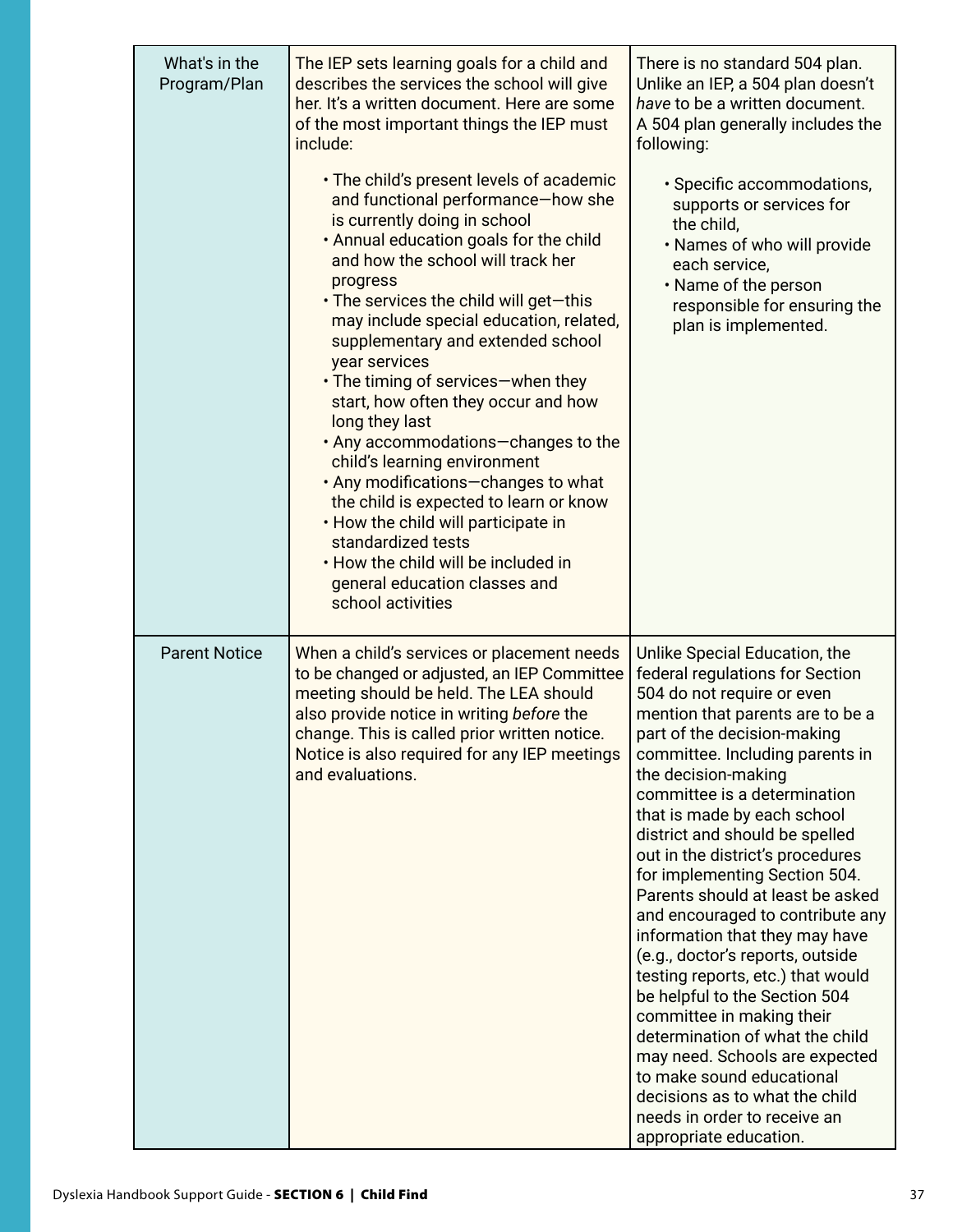| <b>Parent Consent</b>                     | A parent must provide written consent for<br>the LEA to evaluate a child. Parents must<br>also consent in writing before the school<br>can provide services in an IEP.                                          | While parental consent is not<br>specifically stated it is implied<br>for an LEA to evaluate a child.<br>Districts should establish<br>evaluation procedures to ensure<br>appropriate identification of<br>students with disabilities.                                             |
|-------------------------------------------|-----------------------------------------------------------------------------------------------------------------------------------------------------------------------------------------------------------------|------------------------------------------------------------------------------------------------------------------------------------------------------------------------------------------------------------------------------------------------------------------------------------|
| How Often It's<br>Reviewed and<br>Revised | The IEP committee must review the IEP at<br>least once a year.<br>The student must be reevaluated every<br>three years to determine if they are still<br>eligible for services.                                 | 504 Plans must be reviewed<br>periodically.                                                                                                                                                                                                                                        |
| How to Resolve<br><b>Disputes</b>         | IDEA gives parents several specific ways to<br>resolve disputes (usually in this order):<br>• Mediation<br>· State Complaint<br>• Due Process Complaint<br>· Resolution session<br>· Civil lawsuit<br>· Lawsuit | Section 504 gives parents<br>several options for resolving<br>disagreements with the school:<br>• Mediation<br>• Alternative dispute resolution<br>· Impartial hearing<br>• Complaint to the Office of<br>Civil Rights (OCR)<br>• Lawsuit                                          |
| Funding/Costs                             | Students receive services at no charge.<br>LEAs do receive federal funding for special<br>education services.                                                                                                   | Students receive services at no<br>charge.<br>States do not receive extra funding<br>for eligible students; however,<br>funding can be revoked from<br>programs (including schools)<br>that don't comply.<br><b>IDEA</b> funds cannot be used to<br>serve students with 504 plans. |

Knowing which laws do what is a big part of understanding the difference between an IEP and a 504 plan.

# 5. Evaluations for Dyslexia

Evaluation describes the process of determining if someone has dyslexia. The word evaluation encompasses identification, screening, testing, diagnosis, and all the other information gathered involved when the student, his or her family, and a team of professionals work together to determine why the student is having difficulty and what can be done to help. School districts may choose whether or not they provide the evaluation.

If the school does not provide evaluations for dyslexia, the parent can have a subsequent evaluation performed. The resulting diagnosis of the evaluation must be accepted by the school district for purposes of determining eligibility for placement within a dyslexia therapy program or the three-tiered instructional model or students with a diagnosis of dyslexia may also receive a Mississippi Dyslexia Therapy Scholarship for placement in a dyslexia program in another public school or nonpublic special purpose school.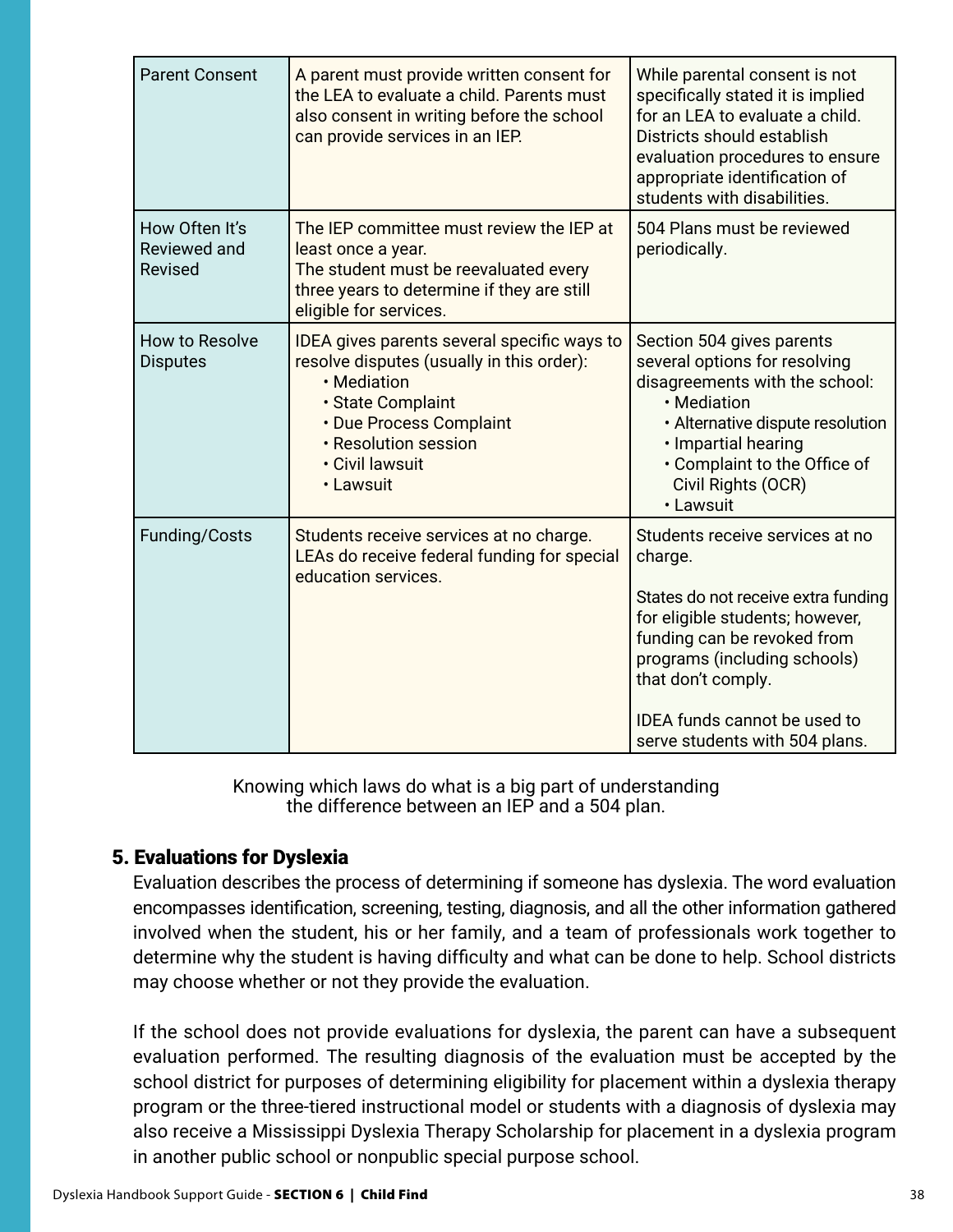Parents who consider hiring a professional to complete the dyslexia evaluation should ask the following questions:

• Are you a licensed professional as described in MS Code § 37-173-15?

- Psychologist
- Psychometrist
- Speech Language Pathologist
- Are you familiar with dyslexia?
- Have you had any training in diagnosing dyslexia? Where?
- What assessment tools do you use to diagnose dyslexia?
- How long will it take to complete the assessment?
- Do you need any information from me or the teachers to complete the assessment?

Licensed Speech Pathologists may also diagnose dyslexia, according to MS Code § 37- 173-15. However, all Speech Pathologists do not have this specialized training. Therefore, use the questions above as a guide for choosing a service provider.

A dyslexia evaluation should include the following components: (The evaluation does not have to include all of these components, but a full evaluation should include most of these components)

- 
- 
- Reading comprehension Word attack
- Word reading/oral reading Vocabulary knowledge
- Written expression/writing samples Phonological awareness
- 
- Oral expression Rapid naming
- Listening comprehension
- IQ assessment Letter-word identification
- Reading fluency  **Passage comprehension** 
	-
	-
	-
- Spelling Phonological memory
	-

The evaluation report should provide the documentation necessary to determine eligibility for purposes of placement within a dyslexia therapy program. At the request of the parent, the diagnostic report may also be considered by a Multidisciplinary Evaluation Team (MET) who determines eligibility for Special Education services, if necessary. The parent of a child with dyslexia must advocate for the best possible education opportunities for that child. To be an effective advocate you must understand the diagnostic report and your child's rights.

Below is a list of typical assessments that may be used to diagnose dyslexia, and the areas they cover.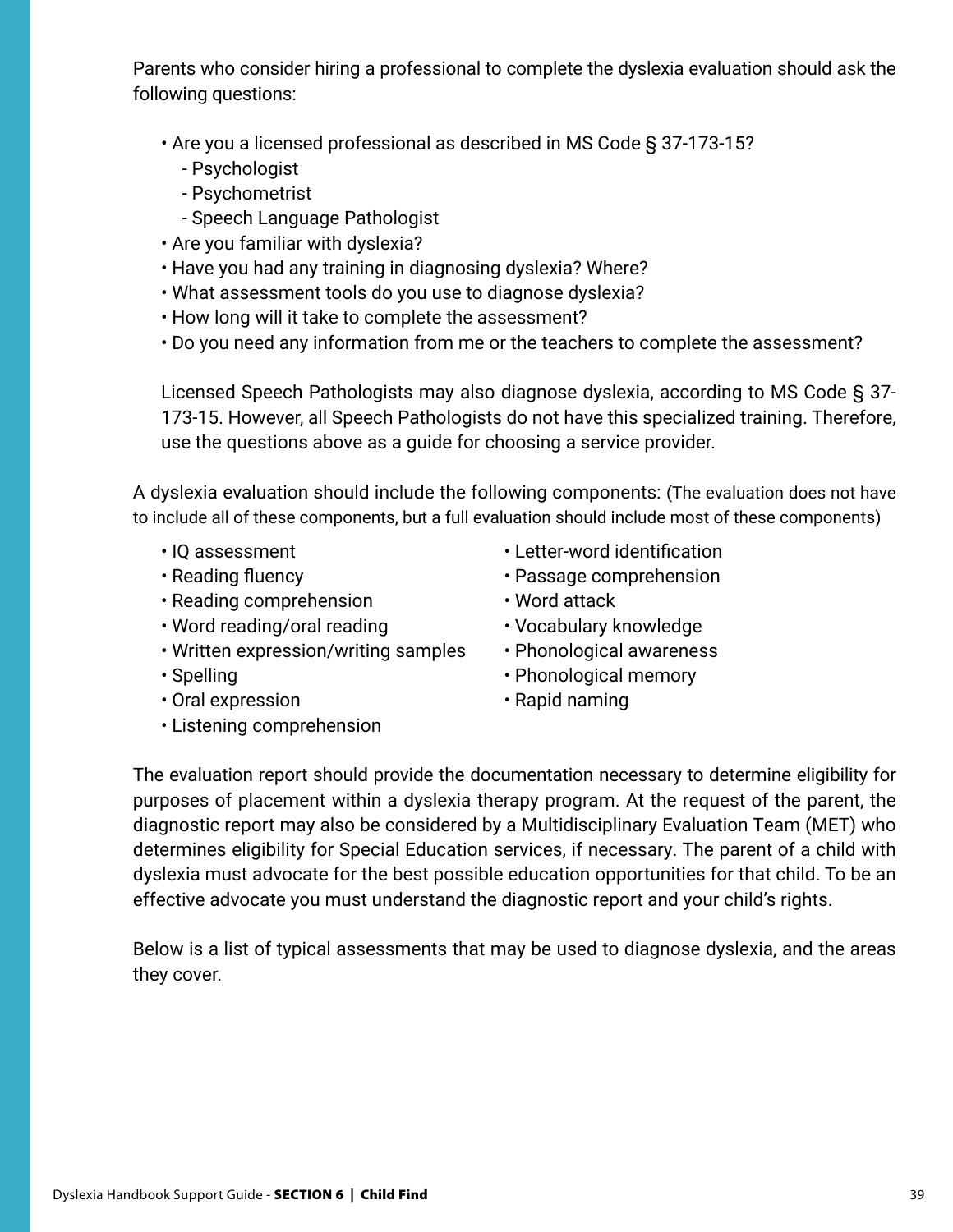| <b>Name</b>                                                           | <b>Assessed Areas</b>                                                                                                                                                                                                               |
|-----------------------------------------------------------------------|-------------------------------------------------------------------------------------------------------------------------------------------------------------------------------------------------------------------------------------|
| <b>Comprehensive Test of Phonological Processing</b><br>$(CTOPP-3)$   | • Phonological Awareness<br>• Phonological Memory<br>· Rapid Naming                                                                                                                                                                 |
| Lindamood Auditory Conceptualization Test -<br>Third Edition (LAC-3)  | • Phonemic Awareness<br>• Rapid Naming                                                                                                                                                                                              |
| <b>Test of Auditory Analysis Skills (TAAS)</b>                        | • Phonemic Awareness                                                                                                                                                                                                                |
| Woodcock-Johnson Psycho-Educational Battery -<br>Third Edition (WJ-3) | • Letter Word Identification<br>• Reading Fluency<br>• Passage Comprehension<br>• Calculation<br>• Math Fluency<br>• Applied Problems (Mathematics)<br>· Spelling<br>• Writing Fluency<br>• Writing Samples<br>· Academic Knowledge |
| <b>Texas Primary Reading Inventory (TPRI-revised)</b>                 | • Graphophonemic Knowledge<br>• Phonemic Awareness<br><b>· Book and Print Awareness</b><br>• Listening Comprehension<br>• Word Reading<br>• Reading Accuracy<br>• Reading Fluency<br>· Reading Comprehension                        |
| <b>Phonological Awareness Test (PAT)</b>                              | • Phonological Awareness<br>• Phoneme-Grapheme Correspondences<br>• Phonetic Decoding Skills                                                                                                                                        |
| Woodcock Reading Mastery Test - Revised (WRMT-R)                      | • Phonological Awareness<br>• Listening Comprehension<br>• Letter Identification<br>• Word Identification<br>· Rapid Automatic Naming<br>• Oral Reading Fluency<br>• Word Attack<br>. Word Comprehension<br>• Passage Comprehension |
| <b>Decoding Skills Test (DST)</b>                                     | · Decoding                                                                                                                                                                                                                          |
| Wide Range Intelligence Test (WRAT-3)                                 | • Cognitive Ability                                                                                                                                                                                                                 |
| Gray Oral Reading Test - 5 (GORT-5)                                   | • Reading Fluency<br>• Reading Comprehension                                                                                                                                                                                        |
| <b>Test of Word Reading Efficiency (TOWRE)</b>                        | · Sight Word Efficiency<br>• Phonemic Decoding Efficiency                                                                                                                                                                           |
| Test of Written Language - Fourth Edition (TOWL-4)                    | • Writing                                                                                                                                                                                                                           |
| Oral and Written Language Scales (OWLS-2)                             | • Oral Language<br>• Written Language<br>• Expressive Processing<br>• Receptive Processing                                                                                                                                          |

## **Process for requesting dyslexia testing at the school level**

School districts independently decide the process for assessing students who are suspected of having dyslexia. The process may vary by district, but each district should have a procedure for addressing parent requests for testing.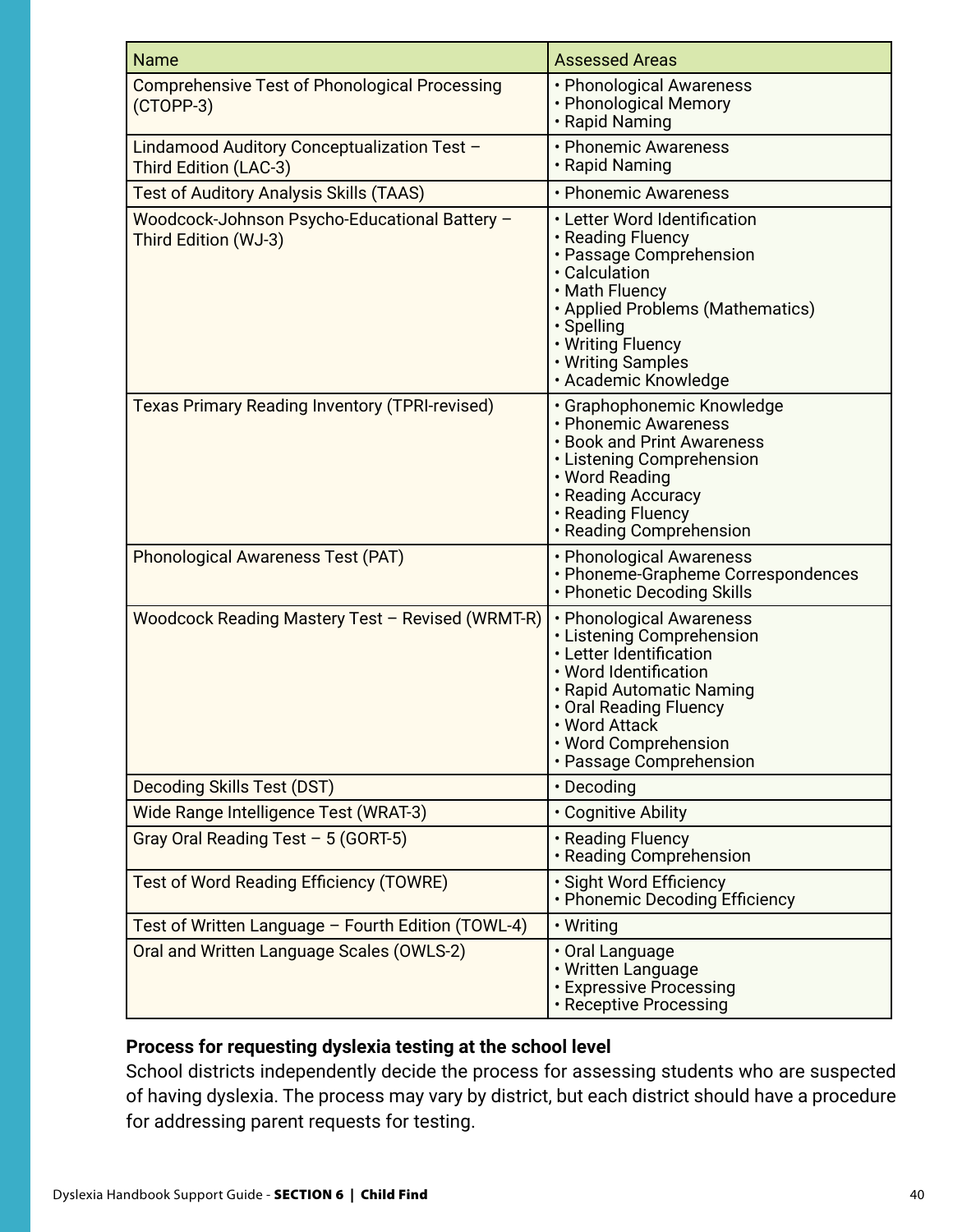# Section 7: Accommodations and Modifications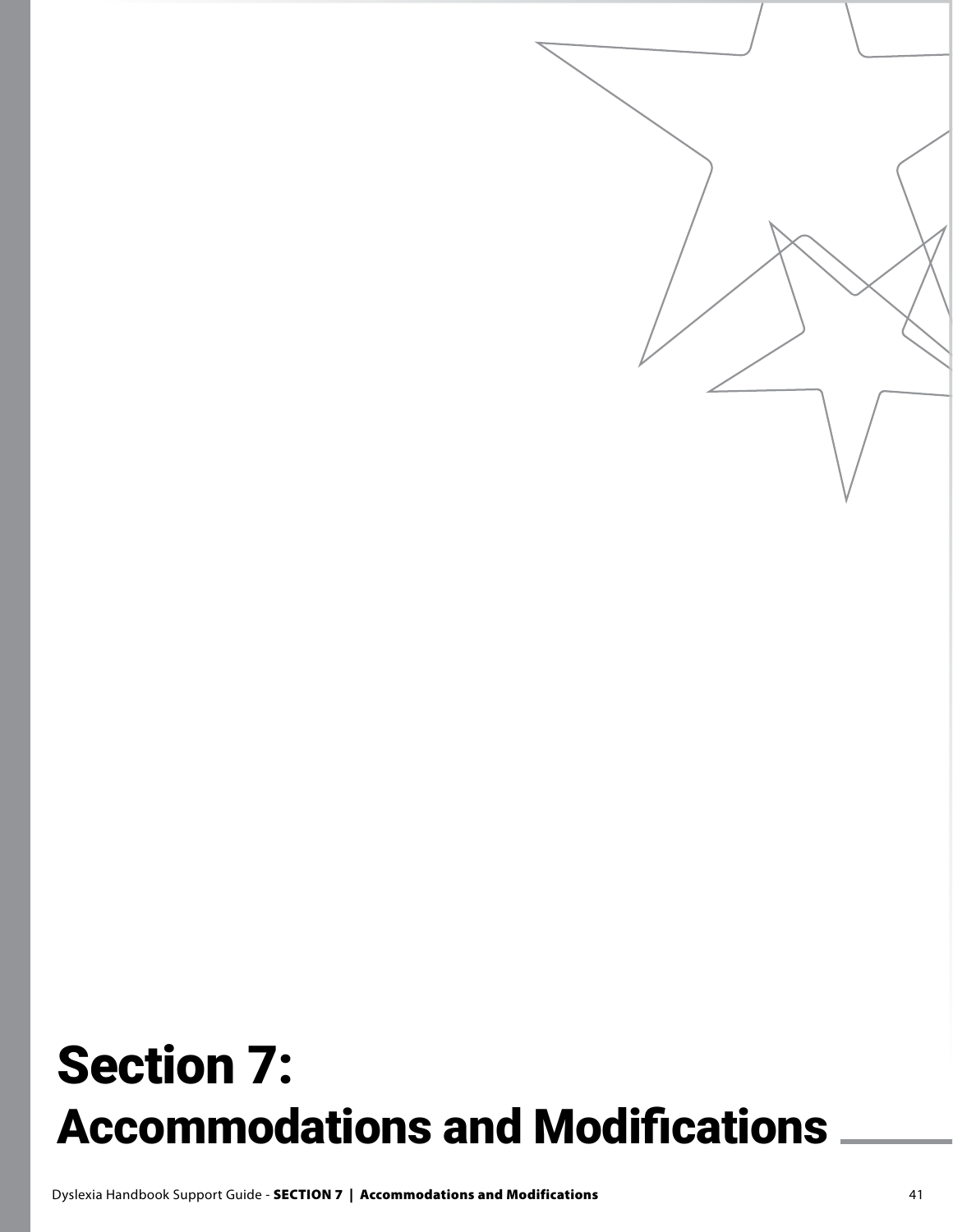# SECTION 7: ACCOMMODATIONS AND MODIFICATIONS

Accommodations and modifications are types of adaptations that are made to the environment, curriculum, instruction, or assessment practices in order for all students to be successful learners and for students with disabilities to actively participate with other students in the general-education classroom and in school-wide activities. Accommodations are an adaptation that helps a student overcome or work around a disability and modifications are an adaptation to instruction or the administration of an assessment that changes, lowers, or reduces performance expectations for demonstration of a learning outcome. The following examples are provided to support teachers as they provide these adaptations in the classroom.

**1. Examples of Accommodations and Modifications (not an exclusive list)**

#### **Classroom:**

- Provide books on tape, an electronic reader, or audiobook app that a student can listen to especially for content areas
- Create opportunities for oral reading on a one-on-one basis and only ask the student to read aloud in class if he or she feels comfortable/volunteers to do so
- Provide a text tracker or placement marker when reading from paper
- Allow students to use a highlighter to mark important parts of the text
- Use shared reading or reading buddies
- Provide an advance copy of notes or partial notes
- Allow the student to discuss material one-on-one after reading with a paraprofessional, student partner, or the teacher
- Provide outlines, summaries of chapters, vocabulary words, and preview questions before reading
- Give spelling tests orally
- Accept creative spelling on written work without penalizing
- Reduce amount of spelling words on homework/tests
- Provide manipulatives to use during spelling test (e.g., letter tiles)
- Allow student to dictate work to a parent or paraprofessional where they act as the scribe for the student
- Provide speech-to-text software
- Offer alternative projects instead of written reports
- Photocopy another student's notes or designate a notetaker who will share notes at the end of class
- Minimize the amount of copying from the board by allowing students to take a picture with a device or provide a desk copy of the notes
- Allow students to use a keyboard to take notes
- Allow students to respond to questions orally rather than writing each answer
- Use worksheets with minimal writing
- Allow the use of electronic spell-checkers
- Allow students to tape record lessons
- Have students sit near teacher (preferential seating)
- Use color coding to help the student organize desk, notes, and books
- Provide high contrast materials with limited visual clutter
- Give students a chance to pre-read before asking them to read aloud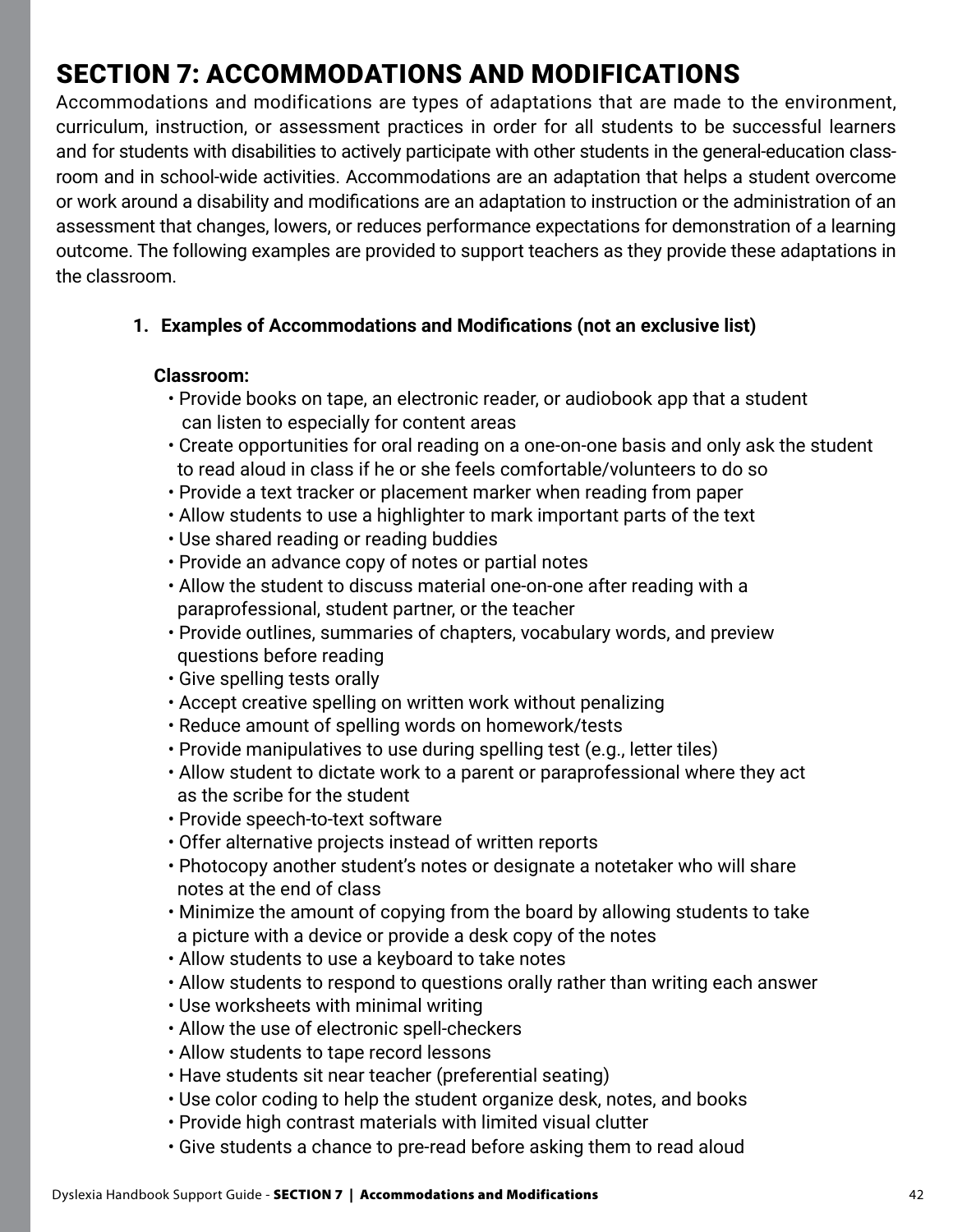#### **Homework:**

- Reduce homework, especially assignments requiring reading
- Provide a set of books/textbooks for student to keep at home
- Allow student to dictate answers to a parent, sibling, or tutor
- Allow typewritten homework

#### **Suggestions for Instruction:**

- Teach using all multisensory systems through all learning pathways: visual, auditory, kinesthetic, and tactile
- Break tasks down into smaller chunks
- Teach from easiest to most challenging material
- Systematically review concepts to enhance students' memory
- Teach phonemic awareness and letter knowledge, giving explicit instruction in sound identification, matching, segmentation, and blending
- Have students apply their decoding skills to increase fluent, automatic reading of text
- Have students process word meanings to develop an understanding of words and their uses as well as connections among word concepts (explicit vocabulary instruction)
- Make sure students understand what they are reading by frequently asking questions and having them stop and summarize as they read parts of the text
- Allow students to preview lessons (especially science and social studies) by reading ahead at home
- Teach students to compose writing in stages: generating and organizing ideas, initially with a group or partner; producing a draft; sharing ideas with others for the purpose of gaining feedback; revising, editing, proofreading, and publishing
- Explicitly teach students how to use graphic organizers to support understanding of concepts or to organize notes
- Use editing checklists

#### **When reading is slow and laborious:**

- Allow extra time for completing tests
- Shorten assignments
- Provide books on tape or an audiobook app
- Encourage students to preview reading to identify words they cannot pronounce
- Encourage students to discuss material with someone to enhance their comprehension

#### **When students have a basic language problem:**

- Encourage them to visualize the material and/or provide images, charts, maps, diagrams, etc.
- Allow for oral testing

#### **When handwriting is laborious and barely legible:**

- Allow students to use a computer for assignments
- Provide students with a copy of notes
- Allow students to record lectures
- Grade written work on content rather than form
- Provide time and guidance for proof reading, editing, and correcting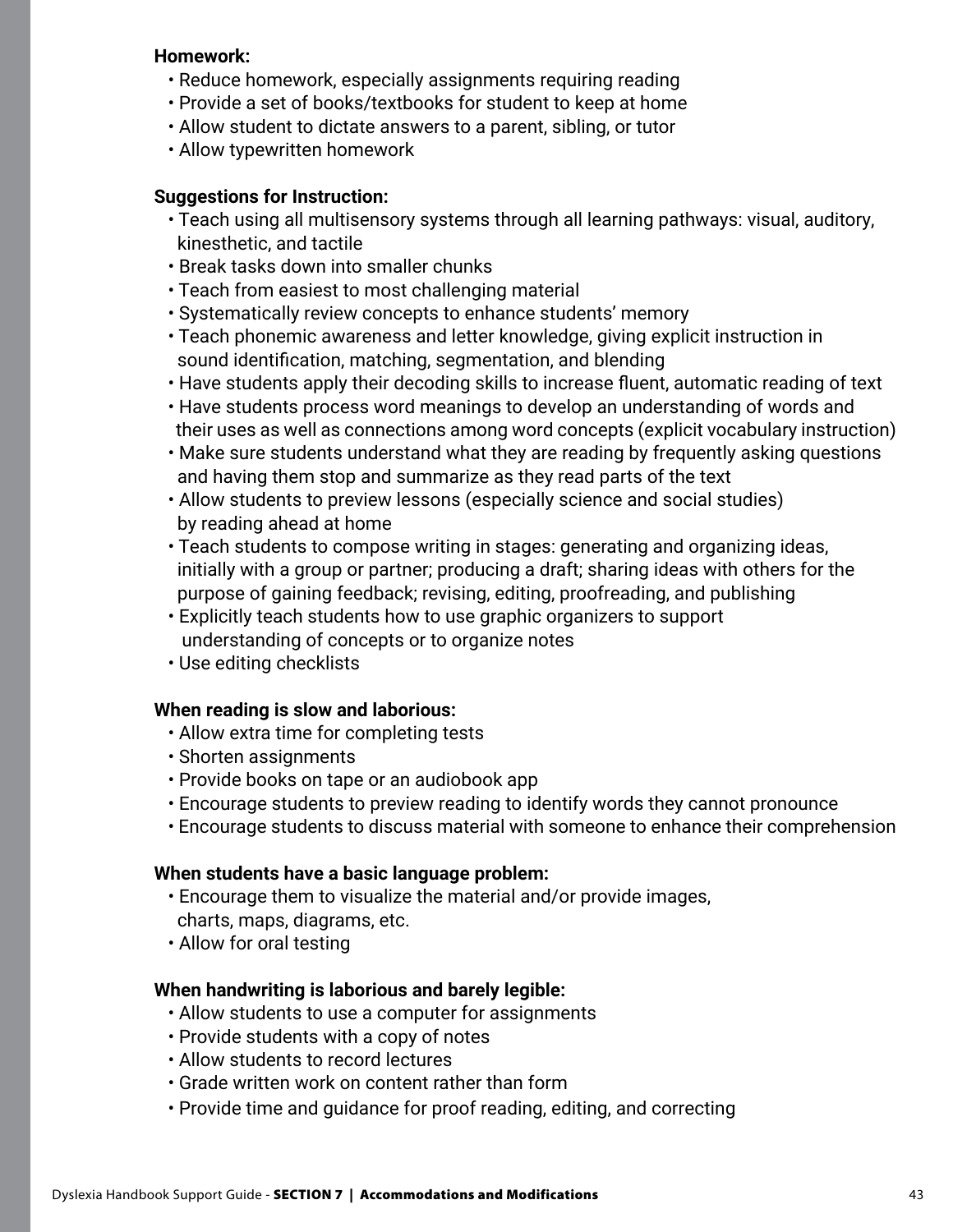#### **When students' oral responses are slow and labored:**

- Allow prepared, short oral reports in class rather than instant, oral responses
- Accept phonological errors in oral responses without penalizing
- Allow the use of assistive technology such as Immersive Reader to support comprehension

#### **Most commonly requested classroom accommodations:**

- Untimed tests
- Reduced spelling list
- Oral reading only when prepared (reading out loud in class)
- Reduced homework load
- Grade on content, not spelling nor handwriting
- Reduced copying tasks
- Alternative assignments
- Avoidance or reduction of using essay tests
- Avoidance of multiple-choice questions due to the volume of reading required
- Class review sessions before tests

#### **2. Statewide Assessment Accommodations**

Students who have a documented diagnosis of dyslexia on file in accordance with Mississippi Code § 37-173-1 are afforded extended time accommodations for statewide assessments.

## **Mississippi Academic Assessment Program (MAAP) Mississippi K-3 Assessment Support System (MKAS2) American College Testing (ACT) English Language Proficiency Test (ELPT)**

| #     | Accommodation                                                                            | MAAP*      | MKAS2      | <b>ACT</b> | <b>ELPT</b> |
|-------|------------------------------------------------------------------------------------------|------------|------------|------------|-------------|
| 20/23 | Extended time until the end of the school day                                            | Yes        | Yes        | Yes        | Yes         |
| 24    | Administer the test over several sessions,<br>specifying the duration of each session    | <b>YES</b> | <b>YES</b> | Yes        | Yes         |
| 25    | Administer the test over several days, specifying<br>the duration of each day's sessions | <b>YES</b> | <b>YES</b> | <b>YES</b> | <b>YES</b>  |

**\*Grades 3-8, EOC, Math, ELA, Science Grades 5 and 8, Biology I, and U.S. History \*Grades 3-8, EOC, Math, ELA, Science Grades 5 and 8, Biology I, and U.S. History**

The MS Testing Accommodations for Students with Dyslexia form should be kept in the student's cumulative record as well as in the student's classroom.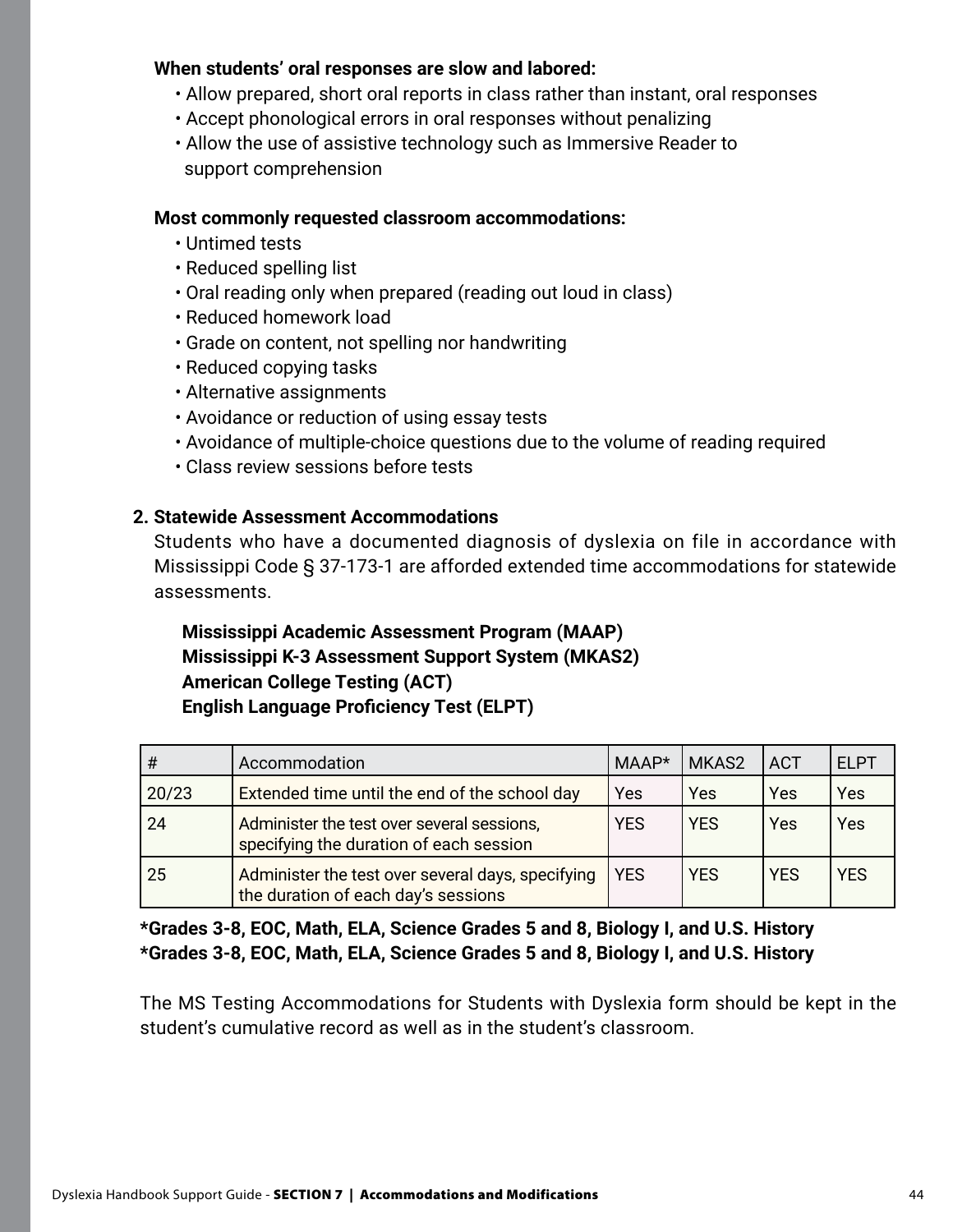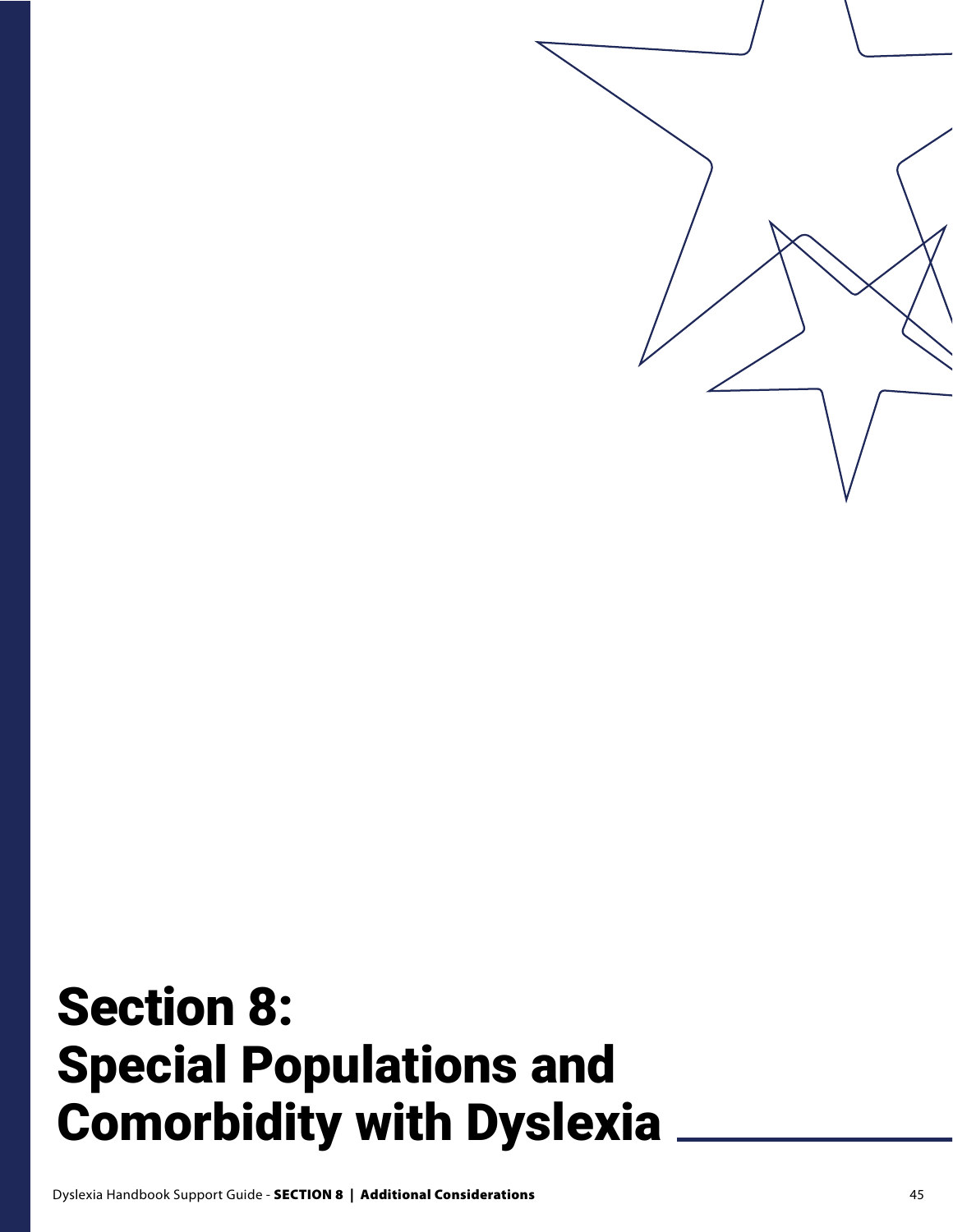# SECTION 8: Special Populations and Comorbidity with Dyslexia

Students with dyslexia may have additional barriers to overcome that may require special considerations and attention to ensure equal opportunity for success. They may also experience social and emotional challenges. All educators should be aware of these challenges and understand their relationship to dyslexia.

## 1. Dysgraphia

Dysgraphia is a nervous system problem that effects fine motor skills and is associated with impaired handwriting and sometimes spelling. This can interfere with learning to spell words in writing. Handwriting can be distorted, unclear, irregular, or inconsistent. It can occur alone or with dyslexia or with an oral and written language learning disability.

### **Typical Symptoms:**

- Cramped grip, which may lead to a sore hand
- Difficulty spacing things out on paper or within margins (poor spatial planning)
- Frequent erasing
- Inconsistency in letter and word spacing
- Poor spelling, including unfinished words or missing words or letters
- Unusual wrist, body, or paper position while writing
- Labored handwriting

#### **Supporting Students:**

- Allow the student to use wide-ruled paper, graph paper or paper with raised lines to help with letter and word formation.
- Allow the student to use pencil grips or other writing aids to make writing more comfortable.
- Allow the student to use a computer to type written responses/ teach typing skills early.
- Acknowledge the condition and talk to the child about it to help them better understand it. *This allows them to take ownership of the condition and their learning.*
- Praise hard work and effort and offer positive reinforcement.
- Encourage stress relieving activities such as rubbing your hands together prior to writing. *This helps warm up fingers and get fine motor skills ready for the writing activity.*
- Allow the student to use a stress ball to improve hand-muscle strength and coordination.
- Use a highlighter to create lines to guide students with where to write as well as think about the letter form and size.

### 2. Dyscalculia

Dyscalculia is a disability with learning math concepts which makes it hard to understand and work with numbers. About half of students with dyscalculia also have reading issues so there is a strong connection with dyscalculia and dyslexia. It is estimated that 5 to 10 percent of people might have it.

### **Typical Symptoms:**

- Trouble understanding concepts such as less than or more than
- Grasping the meaning of quantities or concepts like biggest and smallest
- Understanding the idea that numbers stand for a quantity
- *(e.g., the numeral 5 is the same as the word five, and that these both mean five items)*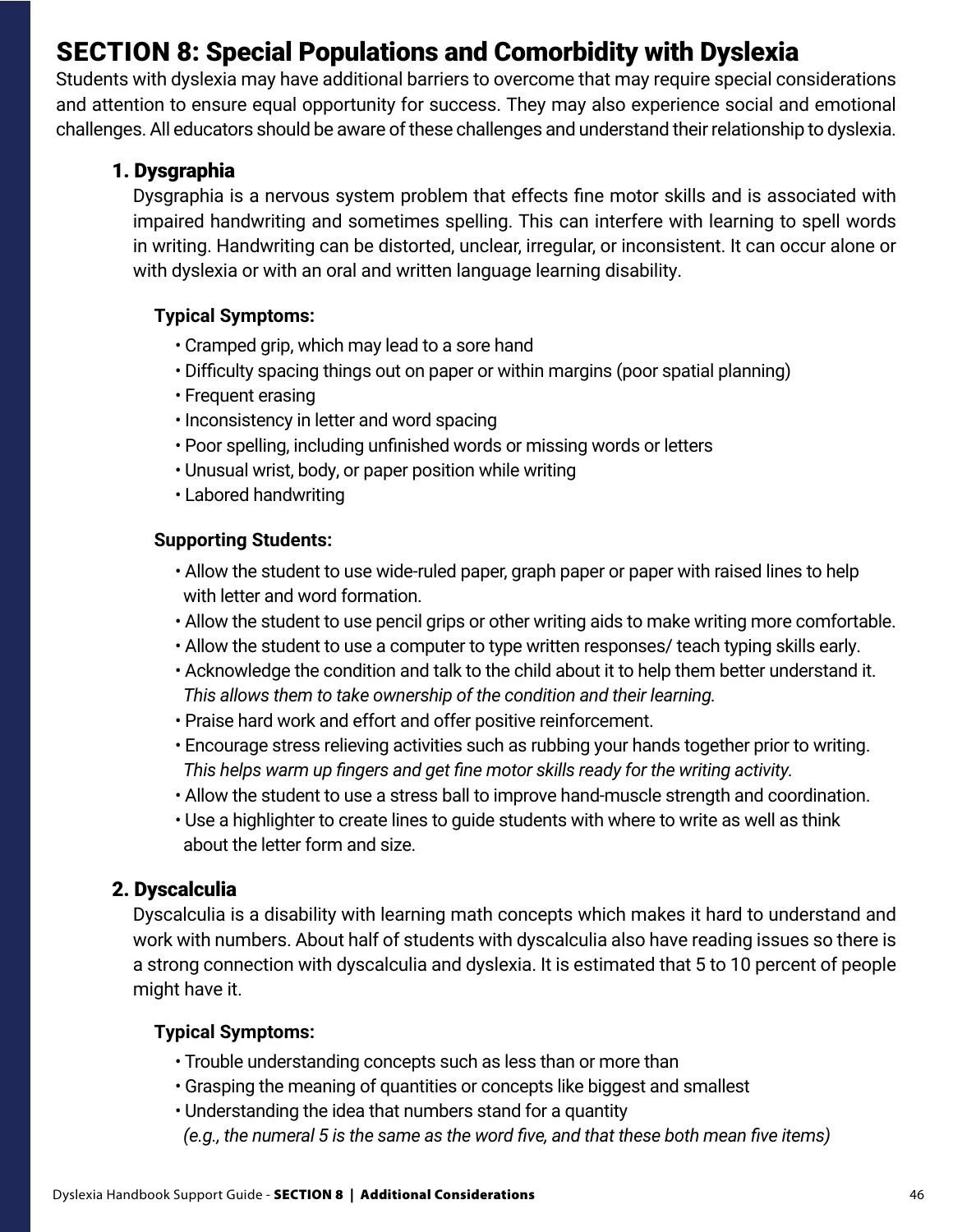- Remembering/retaining and recalling basic math facts for addition, subtraction, multiplication, or division
- Counting money or making change
- Estimating time
- Judging speed or distance
- Understanding the logic behind math
- Difficulty with number sense or the procedural aspects of math even after repeated, lengthy practices
- Holding numbers in their head while solving problems
- Lining up numbers correctly
- Trouble understanding mathematical signs such as addition and subtraction
- Continuing to use fingers to count rather than using mental math
- Tending to be slower than their peers to perform calculations

# **Supporting Students:**

- Math issues must be addressed separately from the other issue(s) that the student may have such as dyslexia
- Provide them with multisensory ways and manipulatives to deal with numbers
- Allow the student to write out a problem which may help them to see the relationships between the information or help them to organize information.
- Allow the student to draw the problem which may help visual learners to see relationships and understand concepts.
- Help the student to break multi-step math tasks into smaller subsets. *This will help them stay focused and see the connections in procedural problems.*
- Use "real life" cues and physical objects to help the child manipulate the objects and make the concepts more concrete.
- Provide multiple opportunities for review. *This will keep skills fresh and allow students to build onto the next related concept.*

# 3. Attention Deficit Hyperactivity Disorder (ADHD)

Attention Deficit Hyperactivity Disorder (ADHD) is a neurodevelopmental disorder that can cause above normal levels of hyperactivity and impulsive behaviors, or inattentiveness. According to the Center for Disease Control, there are three types of ADHD: predominantly, inattentive presentation, predominantly hyperactive-impulsive presentation, and combined presentation.

# **Typical Symptoms:**

**1. Inattentive Type** – which makes it hard to organize, finish tasks, pay attention to details, follow instructions or conversations, remain focused, or remember daily activities.

**2. Hyperactive-Impulsive Type** – which causes difficulty sitting still for longer periods of time (for a meal, doing homework) inattentiveness, hyperactivity, and impulsivity.

**3. Combined Type** – in which the person exhibits symptoms from both the inattentive and hyperactive- impulsive presentations are present.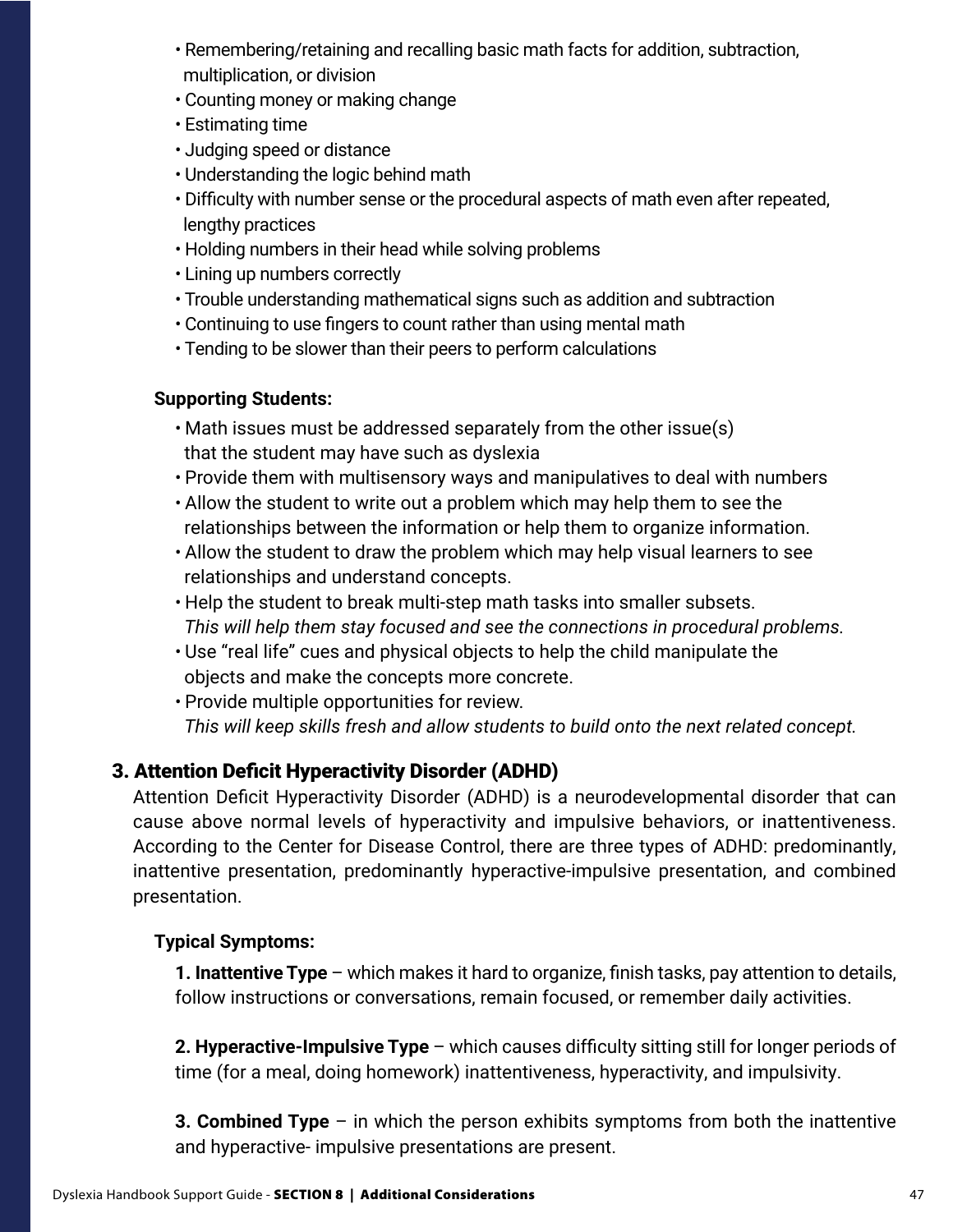#### Additional symptoms for the two categories: inattentiveness, and hyperactivity-impulsivity are listed below:

#### **Inattentive:**

- Makes careless mistakes in schoolwork, overlooks details
- Is easily distracted or sidetracked
- Has difficulty following instructions
- Does not seem to be listening when spoken to directly
- Has trouble organizing tasks and possessions
- Often fails to finish work in school or chores in the classroom or at home
- Often avoids or resists tasks that require sustained mental effort, including doing homework
- Often loses homework assignments, books, jackets, backpacks, sports equipment
- Daydreams often
- Forgets or loses things often

#### **Hyperactive-impulsive:**

- Often fidgets or squirms
- Has trouble staying in his/her seat
- Constant running, jumping, and climbing where it is inappropriate
- Has trouble playing quietly, talks too much
- Is extremely impatient, cannot wait for their turn/interrupts often
- Makes careless mistakes or takes unnecessary risks
- Always seems to be "on the go" or "driven by a motor"
- Talks excessively
- Blurts out answers before a question is completed
- Has trouble listening to directions
- Interrupts or intrudes on others' conversations, activities, possessions
- Has trouble taking turns
- Has more accidents and injuries than others
- Has a hard time resisting temptation
- Has difficulty getting along with others

It is important to keep in mind that these behaviors can be exhibited by all children and a diagnosis is only for those students whose symptoms cause difficulties in both school and at home over an extended period of time.

#### **Supporting Students:**

Many children with ADHD are eligible to receive school services, such as special education services and accommodations. There are two laws that govern special services and make accommodations for children with disabilities:

- The Individuals with Disabilities Education Act (IDEA)
- Section 504 of the Rehabilitation Act of 1973

The support a child with ADHD receives at school depends on if they meet the eligibility requirements for one of two federal plans: an individualized education program (IEP) or a 504 Plan.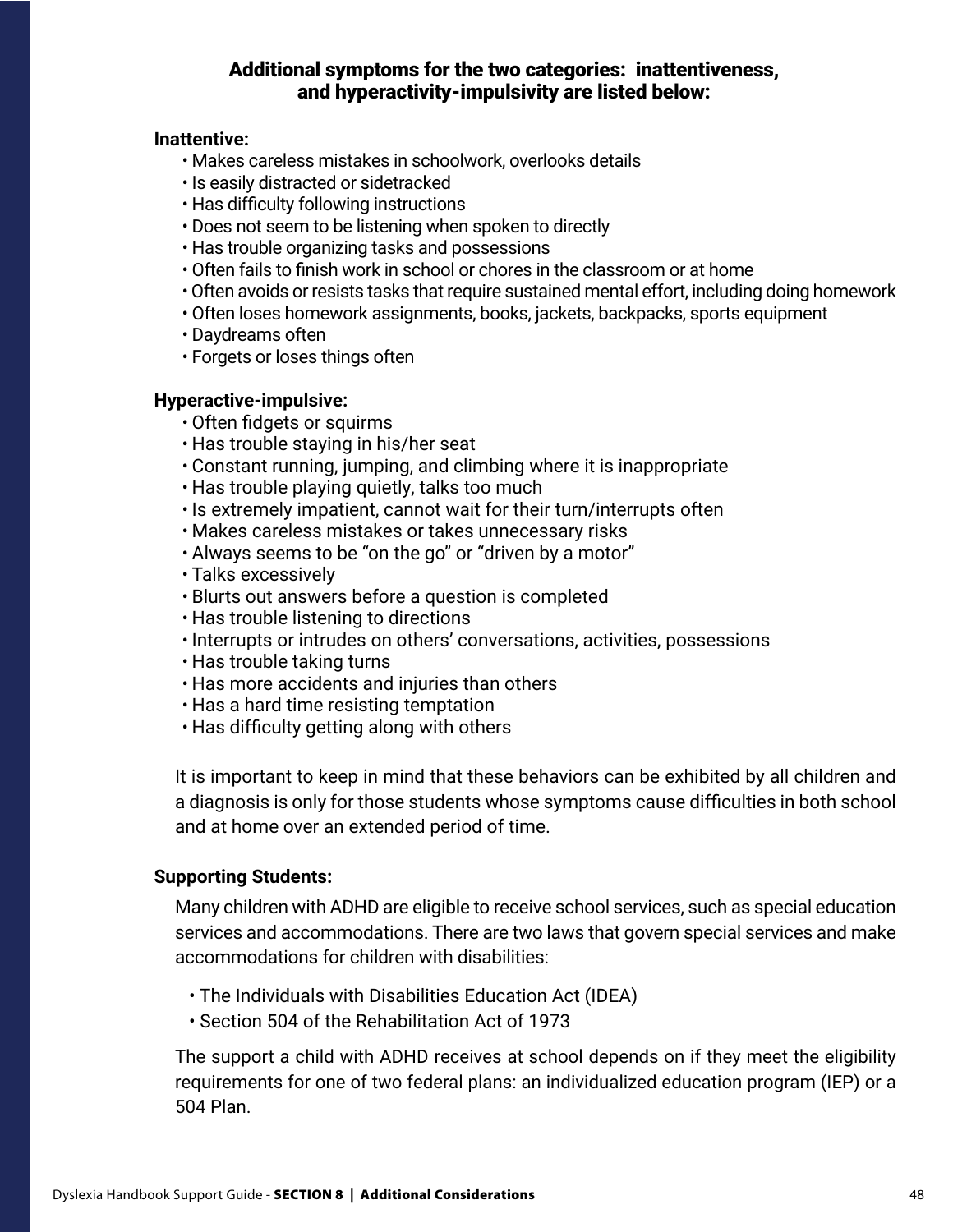Classroom Supports for students diagnosed with ADHD:

- Encourage positive behaviors through a reward system or a daily behavior report card
- Provide specific organizational training for time management, planning, and organizing materials
- Keep classroom expectations consistent, clear, and concise and revisit as needed for reinforcement
- Limit proximity to distractions such as doors, windows, pencil sharpeners, high traffic areas, etc.
- Provide frequent and immediate feedback regarding both positive and negative behaviors
- Reward positive behaviors
- Provide opportunities for brain breaks
- Allow for flexibility within rules (such as providing them with a fidget toy or allowing them to stand when working)
- Break down work loads into smaller, more manageable chunks
- Offer alternatives to sitting in a chair, such as allowing the child to stand, using a balance buddy in their seat, or wobble stool, etc.

# 4. English Learners

English learners (EL) are students who speak one or more languages as their dominant language and are learning to speak English. For more information on identifying English learners in Mississippi, see the Mississippi English Learner Guidelines (Mississippi English Learner Guidelines) pages 13-17.

Dyslexia affects 1 in 5 humans, not just English readers. This means that students who are struggling to learn English may also be at risk for dyslexia. English learners are often missed in the identification of dyslexia. It may be assumed that because the student is learning the English language, that the cause of reading difficulties is due to the child's level of English language acquisition. While English is not as transparent as Spanish or German, it may not be the second language acquisition that is causing the struggle. There are multiple factors to consider when determining if an English learner student is having difficulty due to dyslexia including:

**Has the student been provided with opportunities to learn reading skills in their native language?** If the student has had limited or interrupted schooling or lack of opportunity to learn to read, this may be the cause of the reading difficulties as opposed to dyslexia.

**Is the child provided with sufficient home support in learning English or learning to read?** This can be due to multiple factors such as a parent's work schedule, or a parent's inability to read in any language. If this is the case, that lack of support should be addressed to determine its weight on the child's rate of progress in reading.

**Does the child have the intellectual capability to learn to read at the same rate as his/her peers?** Students with dyslexia have an average to above average IQ. If a student's IQ falls below this level, the struggle may be due to other cognitive disorders which should be investigated.

**Is the child dealing with trauma that may affect his/her learning?** This should be addressed with the parents and the school counselor when this is the case.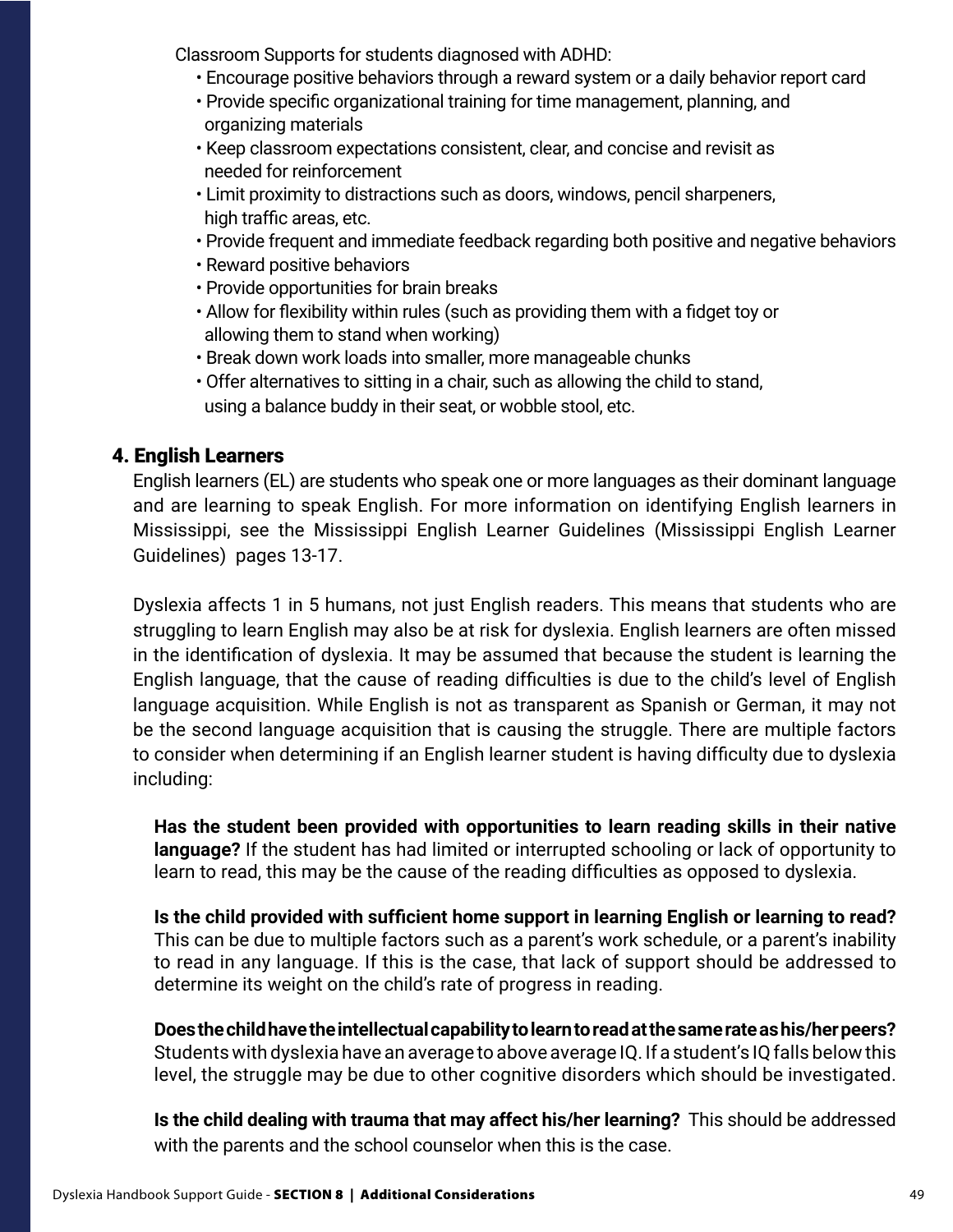**How long has the student been learning English?** If the student is new to the language, difficulties may be due to needing more time to acquire English reading skills.

#### **Typical Symptoms:**

Some issues related to dyslexia are often the same issues faced by English learners (such as phonemic awareness and rapid naming) so it can be difficult to recognize signs of dyslexia in EL students. Typical symptoms may be present in both languages. While English learners may exhibit some signs of dyslexia, it is important to examine and assess the symptoms to determine if the cause is of the difficulty is due to learning a new language or due to dyslexia or another reading disability.

- Reading well below the expected level for age
- Experience problems processing and understanding what he or she hears
- Difficulty finding the right word or forming answers to questions
- Problems remembering the sequence of things
- Difficulty seeing (and occasionally hearing) similarities and differences in letters and words
- Inability to sound out the pronunciation of an unfamiliar word
- Difficulty spelling
- Spending an unusually long-time completing tasks that involve reading or writing
- Avoiding activities that involve reading
- Difficulty reading, including reading aloud
- Slow and labor-intensive reading and writing
- Problems with spelling
- Mispronouncing names or words, or problems retrieving words
- Trouble understanding jokes or expressions that have a meaning not easily understood from the specific words (idioms), such as "piece of cake" meaning "easy"
- Spending an unusually long-time completing tasks that involve reading or writing
- Difficulty summarizing a story
- Trouble learning a foreign language
- Difficulty memorizing
- Difficulty doing math problems
- Trouble with phonemic awareness in their first language which can also cause learning letters and sounds in English to be difficult.

Although it can be difficult to identify dyslexia in children who are English Learners, it is essential that they are provided with all assessments, resources and services provided to all other students.

#### **Supporting Students:**

English learners struggling with dyslexia will need specific supports as determined by their dyslexia diagnosis as well as their level of language acquisition. This information should be found on the student's Language Service Plan. The supports may include but are not limited to: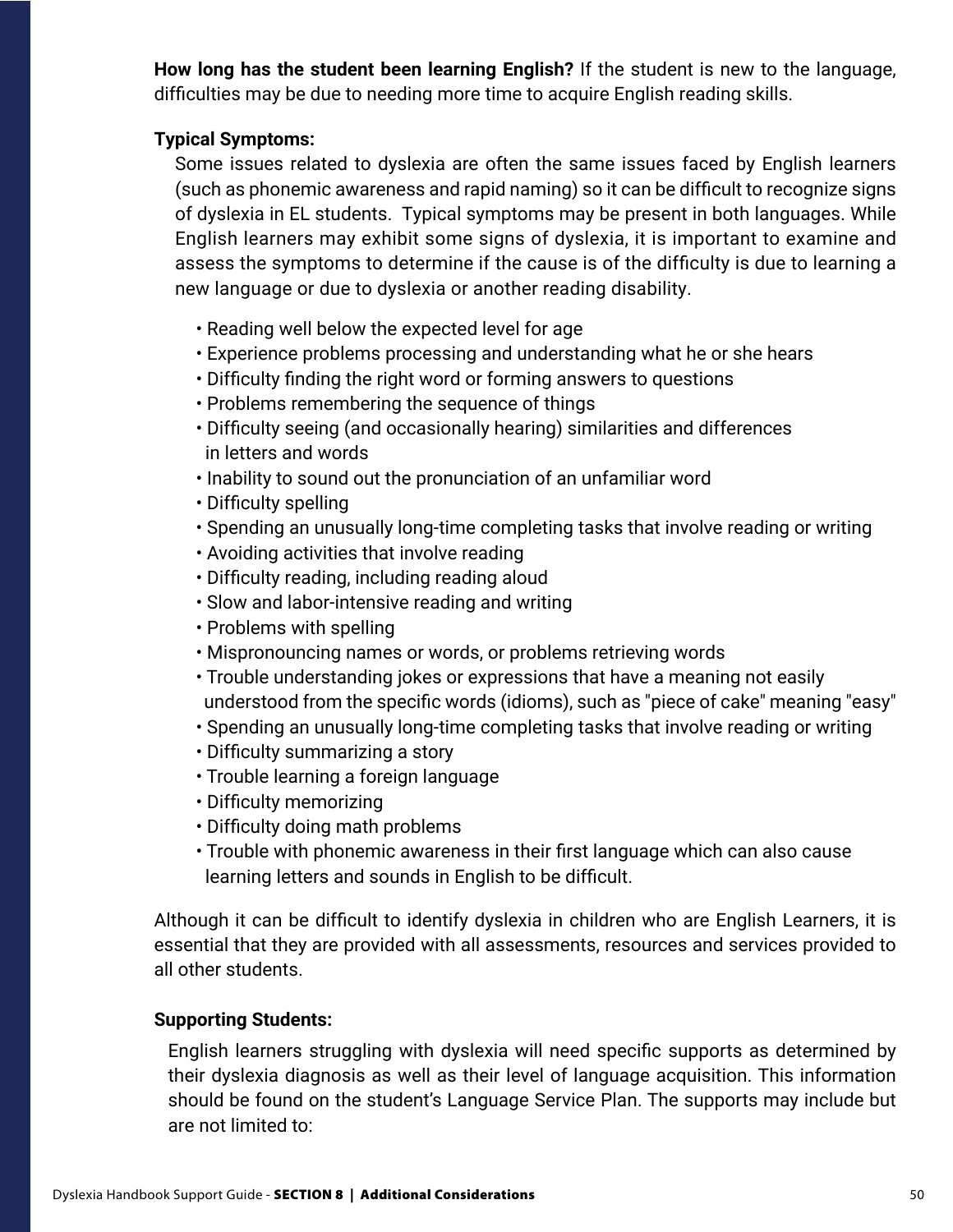- General accommodations/supports for students with dyslexia
- Best practices for supporting ELs in the classroom
- (see Mississippi English Learner Guidelines Part Three: Instructional Strategies)

# 5. Gifted

In Mississippi, students who are identified as gifted are intellectually gifted. Gifted students who are identified as dyslexic, are often termed as twice exceptional - both intellectually gifted and learning disabled (as determined by an accepted standardized assessment). Gifted students are often overlooked when reading difficulties occur for multiple reasons).

## **Typical Symptoms**:

Parents and teachers may fail to notice both giftedness and dyslexia. Dyslexia may mask giftedness, and giftedness may mask dyslexia. The International Dyslexia Association (IDA) lists several common characteristics of gifted students with dyslexia which include:

- Superior oral vocabulary
- Advanced ideas and opinions
- High levels of creativity and problem-solving ability
- Extremely curious, imaginative, and questioning
- Discrepant verbal and performance skills
- Clear peaks and valleys in cognitive test profile
- Wide range of interests not related to school
- Specific talent or consuming interest area
- Sophisticated sense of humor

### **Supporting Students:**

- Audio Books
- Speech to Text
- Smart Pens
- Keyboarding
- Notes or partial notes provided
- Taking pictures of the notes on the board
- Provide alternative access to content and demonstration of knowledge
- Provide specific, systematic, direct reading intervention

### 6. Speech

Students with speech impairments may have difficulty with articulation (the production of speech sounds), fluency (the rhythm and flow of speech) or voice (the quality of pitch, resonance, or loudness). Students with language impairments may have difficulty understanding and being understood through communication; verbal, nonverbal, and written.

#### **Typical Symptoms:**

- Students may have deficits in the following areas:
- Phonological awareness
- Phonological memory
- Phonological retrieval
- Phonological production
- Language that extends to vocabulary and grammatical development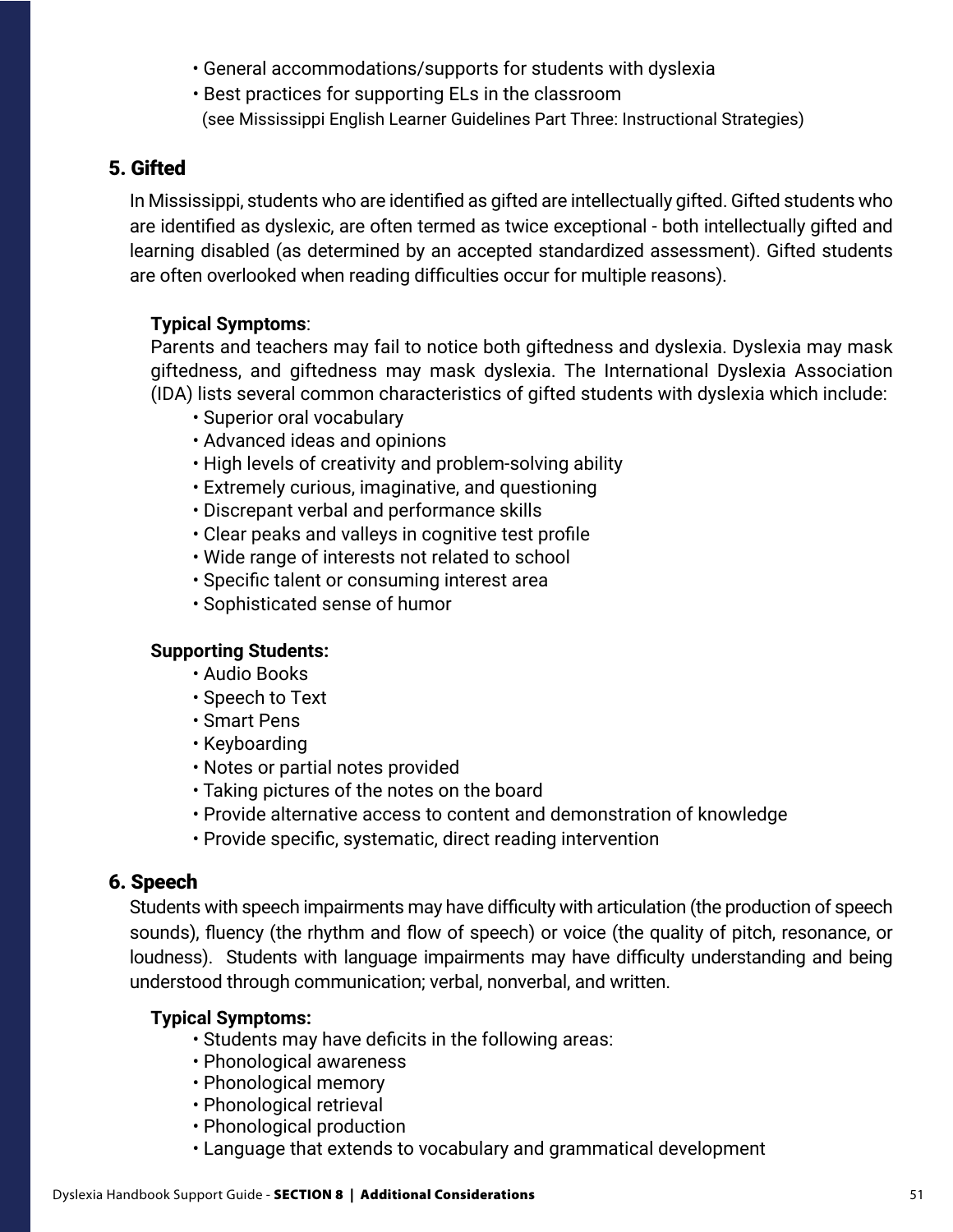#### **Supporting Students:**

- Support oral language skills in sentence structure and syntax to help develop understanding written words.
- Support vocabulary development to assist the child in determining if their decoding was accurate.
- Work collaboratively with the speech language pathologist to reinforce speech language goals and classroom content goals.

# 7. Social Emotional Learning

A wide range of social and emotional characteristics can emerge in children with dyslexia as they struggle to read in a traditional setting. While we tend to think of dyslexia as a reading disorder, it also influences a child's social and communication skills. Since it can interfere with being able to retrieve words quickly, dyslexia can hinder a child's ability to interact with peers in a typical way and respond appropriately in social situations.

## **Typical Symptoms:**

- Shows frustration and anxiety, as the child realizes he or she is lagging behind his or her peers
- Low self-esteem or lacking in confidence
- Exhibits health or behavior problems, emotional difficulties or wants to avoid school
- Avoids reading aloud

## **Supporting Students:**

Understanding the characteristics that may emerge as a result of dyslexia may help to remediate some of the additional struggles related to the disability, but also may help us understand those who thrive despite (or because of) being identified with dyslexia.

Helping your child understand their learning disorder can give them the tools they need to manage their dyslexia  $-$  both academically and emotionally.

- Talk to the student about the specific difficulties that they may be experiencing:  *"You know how you have a hard time reading signs, or copying notes from the board? That's dyslexia."*
- Acknowledge their struggles and praise hard work even if the results aren't perfect: *"I understand how challenging that reading assignment was. I was so proud of how hard you worked on it."*
- Help the student identify specific strengths: *"That drawing you made of our family had such vivid colors and details. You're a great artist."*
- Combat negative self-talk: If your child starts saying things like *"I'm just stupid,"* don't ignore it, but encourage him/her not to be too hard on themselves.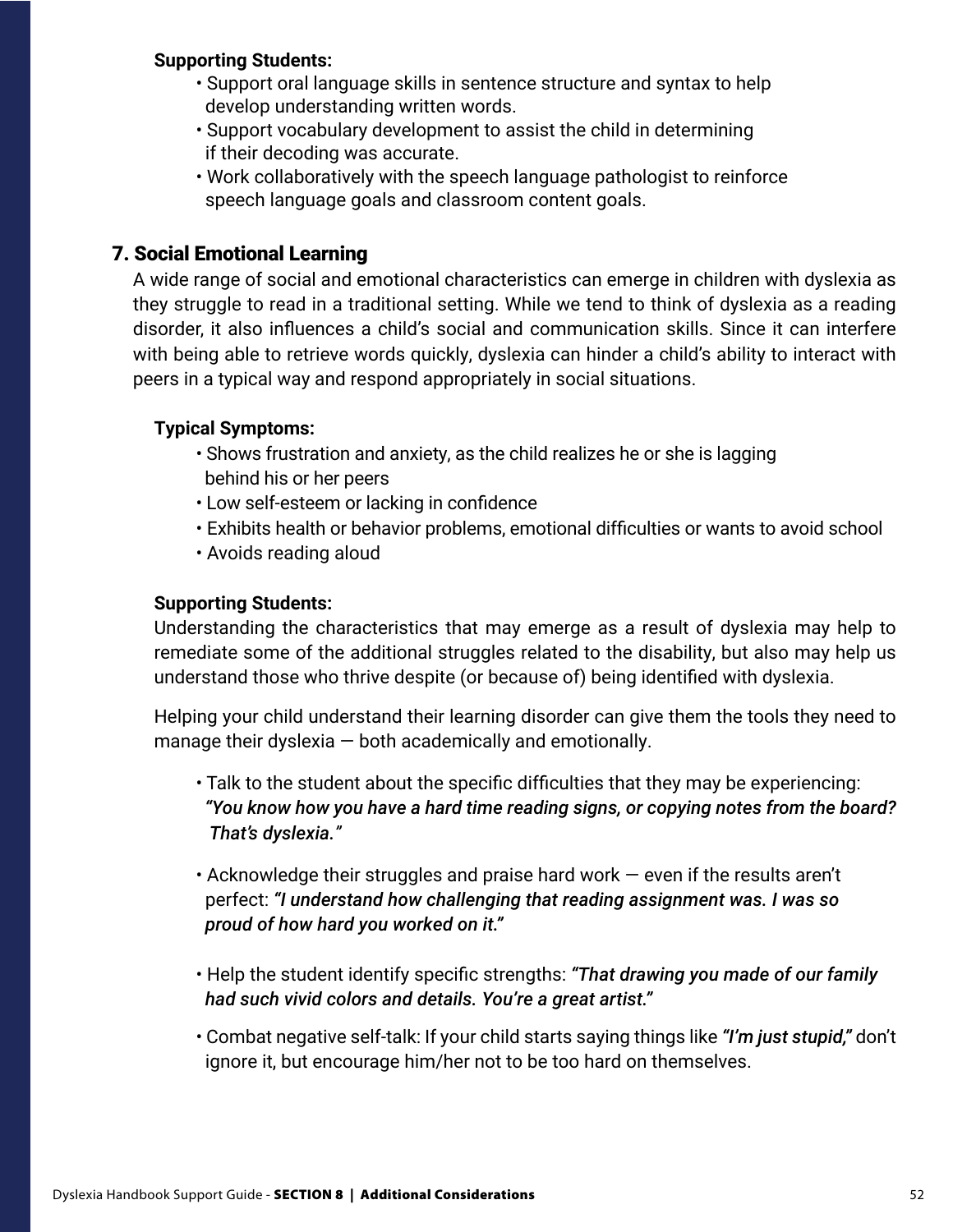# Section 9: Information for Parents and Families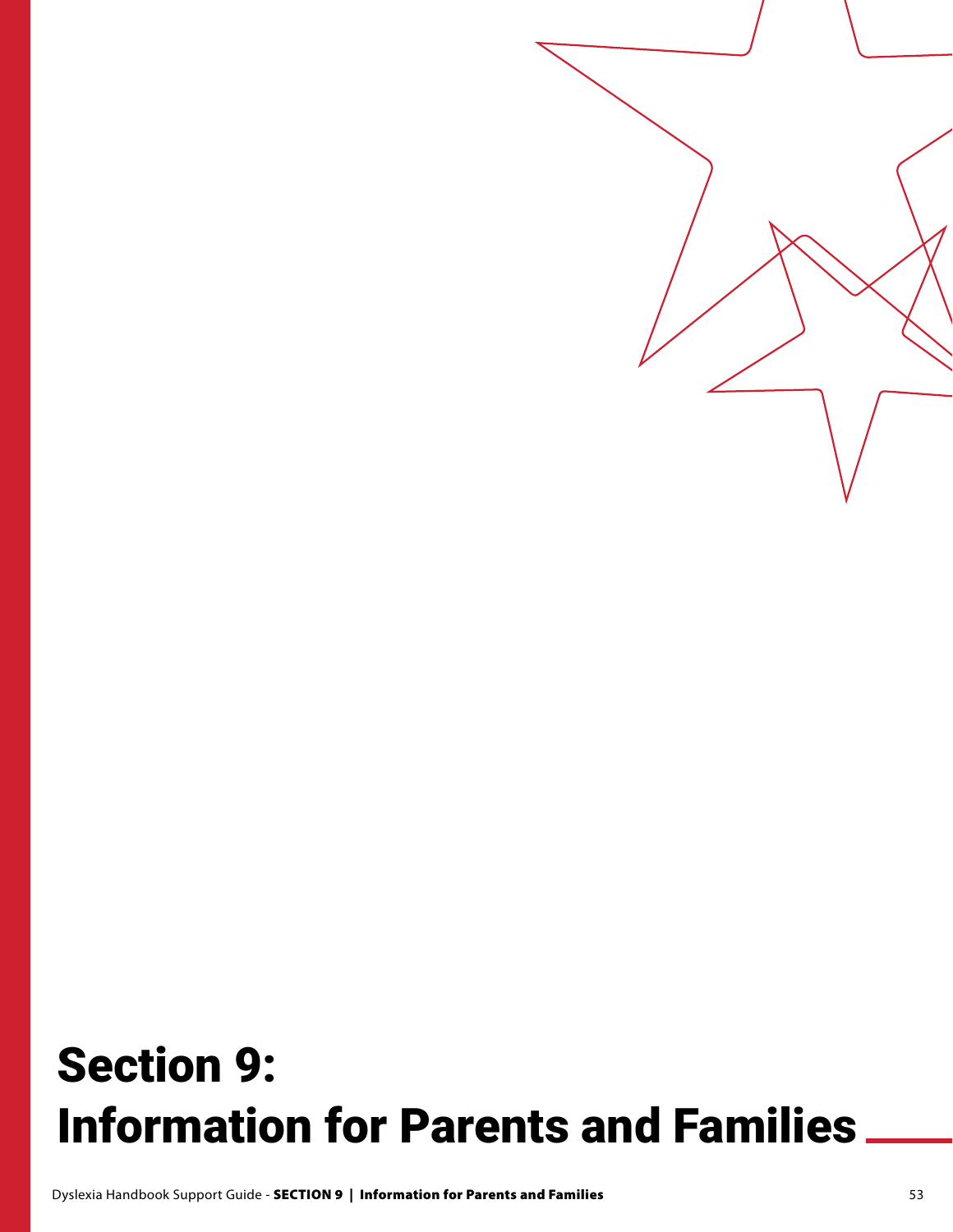# SECTION 9: INFORMATION FOR PARENTS AND FAMILIES

The parent or guardian may not be the first person to notice characteristics of dyslexia. Many times, it is the professional that is working with your child on a daily basis. This professional may come to you with concerns about how your child is progressing. It is important to listen to their concerns and consider if you may be seeing some of these same characteristics at home. This handbook can guide you through this process.

In some cases, you may want to reach out to your pediatrician for advice. Here a few conversation starters that you can use with your pediatrician:

#### **Conversation Starters for Pediatricians**

- 1. My child has started struggling in school and his teacher wants to schedule a meeting…
- 2. Everything used to be fine but now that my child is in third grade, he is falling behind…
- 3. I have noticed that my daughter has always been behind her classmates but now it is affecting her classwork…

#### **Questions to ask Diagnosticians**

- How long have you been testing children for dyslexia?
- Where did you get trained to do this?
- What does the term Dyslexia mean to you?
- Will you use the term Dyslexia in your report? Why or why not?
- What are some of the tests you will use?
- What do you charge for testing a child?
- What is the process like? How long will it take?
- Will you meet with us when the testing is done and explain the results?
- Will you be able to refer us to an appropriate and qualified interventionist with experience in performing an evidenced-based program for dyslexia?
- How do you know the interventionist is qualified?
- Will you provide a written report as part of your fee? What will be in that report?
- If my child has dyslexia, will your recommendations section be written with legal terminology that will make it easy for my child to get the appropriate supports?
- Will your report include recommendations for accommodations such as assistive technology to help access reading and writing materials?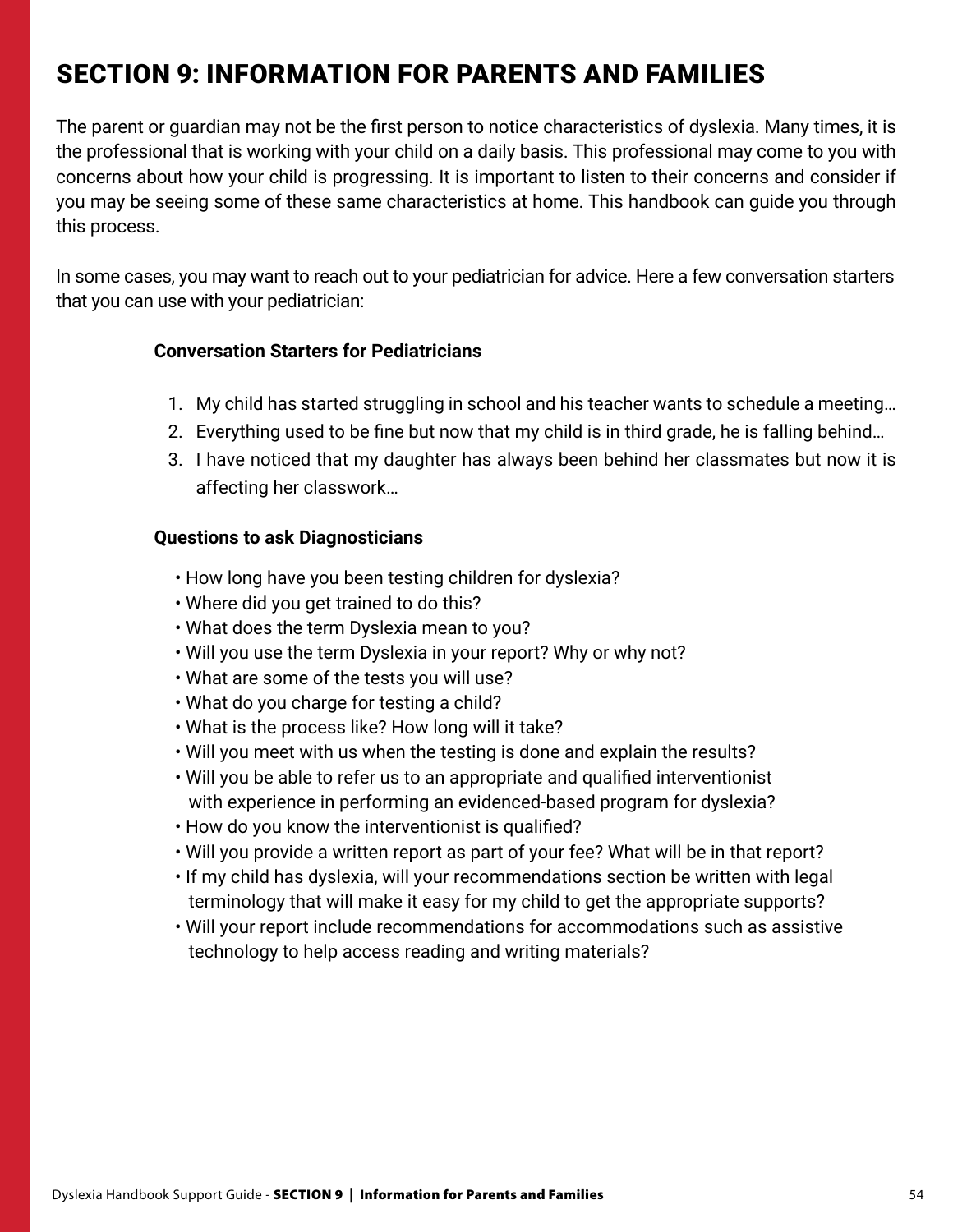# APPENDICES - APPENDIX "A"

# Elementary School Dyslexia Checklist For Teachers

**Instructions:** Teachers complete this form to assist with the decision-making process of intervention selection and implementation.

| STUDENT:                                                                                                                     |                           | <b>TEACHER:</b>                                                                                                                                        | DATE: |  |  |  |
|------------------------------------------------------------------------------------------------------------------------------|---------------------------|--------------------------------------------------------------------------------------------------------------------------------------------------------|-------|--|--|--|
|                                                                                                                              | <b>ACADEMIC POTENTIAL</b> |                                                                                                                                                        |       |  |  |  |
| <b>YES</b>                                                                                                                   | N <sub>O</sub>            |                                                                                                                                                        |       |  |  |  |
|                                                                                                                              |                           | 1. Does the student seem to have the academic ability to develop reading, writing, and spelling skills?                                                |       |  |  |  |
|                                                                                                                              |                           | 2. Are the student's reading, spelling, or writing skills below what you would expect based on<br>his/her academic potential?                          |       |  |  |  |
|                                                                                                                              |                           | 3. Does the student have a history of inconsistent success when completing assessments<br>and/or assignments related to reading, writing, or spelling? |       |  |  |  |
|                                                                                                                              |                           | <b>READING</b>                                                                                                                                         |       |  |  |  |
|                                                                                                                              |                           | 4. Does the student have difficulty acquiring phonological processing skills such as blending,<br>segmenting, rhyming, and manipulating sounds?        |       |  |  |  |
|                                                                                                                              |                           | 5. Does the student have difficulty remembering a sequence of unfamiliar sounds?                                                                       |       |  |  |  |
|                                                                                                                              |                           | 6. Does the student have difficulty effectively recalling basic sight words?                                                                           |       |  |  |  |
| 7. Does the student have difficulty sounding out words?                                                                      |                           |                                                                                                                                                        |       |  |  |  |
| 8. Does the student comprehend text when read aloud by others?                                                               |                           |                                                                                                                                                        |       |  |  |  |
|                                                                                                                              |                           | 9. Does the student lack fluency when reading aloud?                                                                                                   |       |  |  |  |
|                                                                                                                              |                           | <b>ALPHABET AND SPELLING</b>                                                                                                                           |       |  |  |  |
|                                                                                                                              |                           | 10. Does the student have difficulty writing the letters of the alphabet in sequence without a model?                                                  |       |  |  |  |
|                                                                                                                              |                           | 11. Does the student have difficulty naming the vowels?                                                                                                |       |  |  |  |
|                                                                                                                              |                           | 12. Does the student have difficulty using the correct short vowels in spelling words?                                                                 |       |  |  |  |
|                                                                                                                              |                           | 13. Does the student have difficulty with spelling?                                                                                                    |       |  |  |  |
|                                                                                                                              |                           | 14. Does the student make frequent spelling errors that involve changing the order of the<br>letters within the word?                                  |       |  |  |  |
|                                                                                                                              |                           | <b>HANDWRITING SKILLS</b>                                                                                                                              |       |  |  |  |
| 15. Is the student's handwriting often illegible or messy?                                                                   |                           |                                                                                                                                                        |       |  |  |  |
| 16. Does the student have problems with spatial orientation (e.g., before/after, left/right, top/bottom)?                    |                           |                                                                                                                                                        |       |  |  |  |
|                                                                                                                              |                           | <b>OTHER</b>                                                                                                                                           |       |  |  |  |
|                                                                                                                              |                           | 17. Does the student have problems with organization or memory?                                                                                        |       |  |  |  |
|                                                                                                                              |                           | 18. Does the student have problems with spatial orientation (e.g., before/after)?                                                                      |       |  |  |  |
| 19. Does the student have difficulty "finding the right word" or seem to hesitate when<br>trying to answer direct questions? |                           |                                                                                                                                                        |       |  |  |  |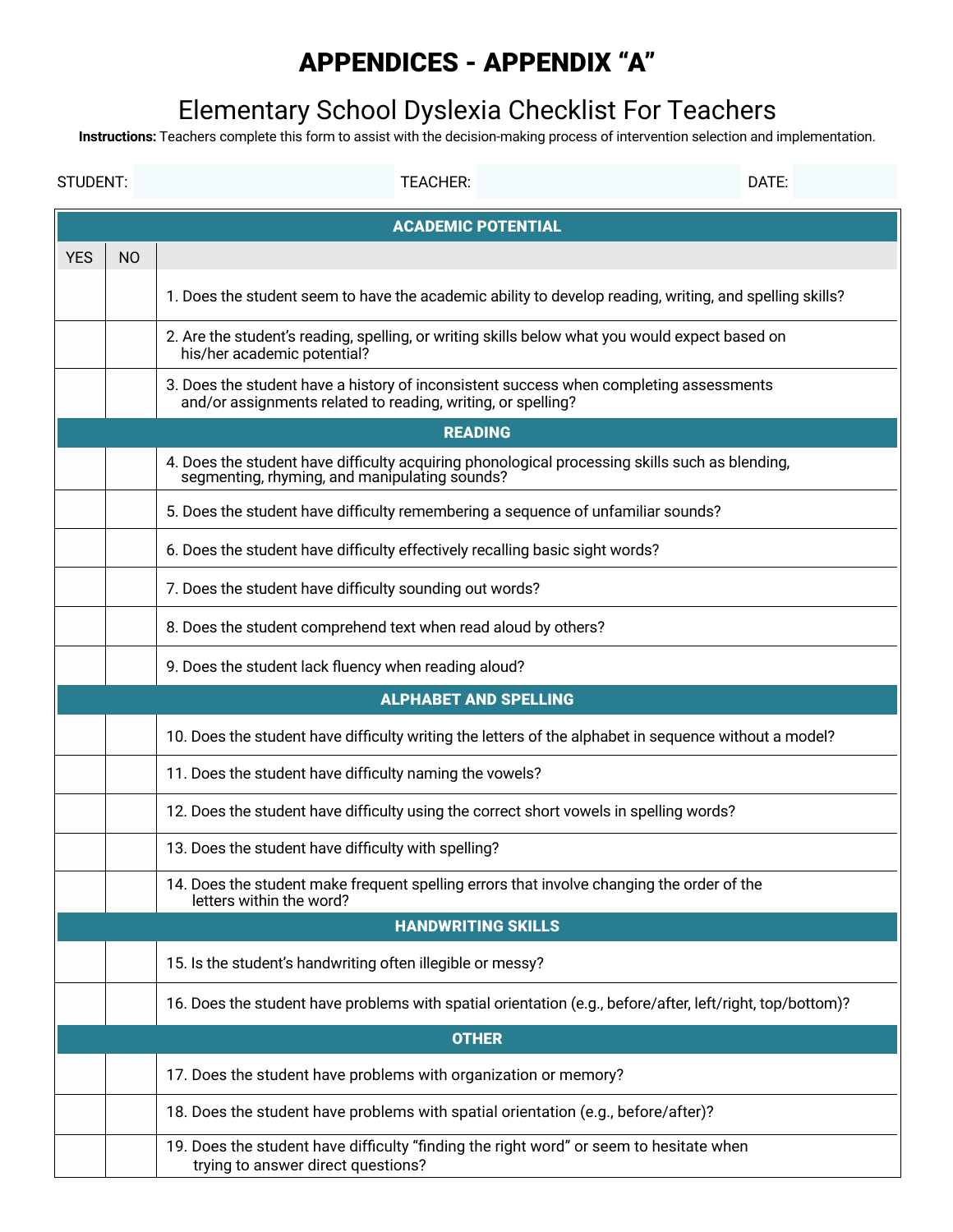# APPENDICES - APPENDIX "B"

# Middle and High School Dyslexia Checklist For Teachers

**Instructions:** Teachers complete this form to assist with the decision-making process of intervention selection and implementation.

| STUDENT:   |                                                                                                                              | DATE:<br><b>TEACHER:</b>                                                                                                                               |  |  |  |
|------------|------------------------------------------------------------------------------------------------------------------------------|--------------------------------------------------------------------------------------------------------------------------------------------------------|--|--|--|
|            | <b>ACADEMIC POTENTIAL</b>                                                                                                    |                                                                                                                                                        |  |  |  |
| <b>YES</b> | <b>NO</b>                                                                                                                    |                                                                                                                                                        |  |  |  |
|            |                                                                                                                              | 1. Does the student seem to have the academic ability to develop reading, writing, and spelling skills?                                                |  |  |  |
|            |                                                                                                                              | 2. Are the student's reading, spelling, or writing skills below what you would expect based on<br>his/her academic potential?                          |  |  |  |
|            |                                                                                                                              | 3. Does the student have a history of inconsistent success when completing assessments<br>and/or assignments related to reading, writing, or spelling? |  |  |  |
|            |                                                                                                                              | <b>READING</b>                                                                                                                                         |  |  |  |
|            |                                                                                                                              | 4. Does the student have difficulty decoding words with multiple prefixes and suffixes?                                                                |  |  |  |
|            |                                                                                                                              | 5. Does the student have difficulty remembering a sequence of unfamiliar sounds?                                                                       |  |  |  |
|            |                                                                                                                              | 6. Does the student have difficulty effectively recalling basic sight words?                                                                           |  |  |  |
|            |                                                                                                                              | 7. Does the student have difficulty sounding out words?                                                                                                |  |  |  |
|            |                                                                                                                              | 8. Does the student comprehend text when read aloud by others?                                                                                         |  |  |  |
|            |                                                                                                                              | 9. Does the student lack fluency when reading aloud?                                                                                                   |  |  |  |
|            |                                                                                                                              | <b>ALPHABET AND SPELLING</b>                                                                                                                           |  |  |  |
|            |                                                                                                                              | 10. Does the student have difficulty spelling?                                                                                                         |  |  |  |
|            |                                                                                                                              | 11. Does the student often spell the same word differently in an assignment?                                                                           |  |  |  |
|            |                                                                                                                              | 12. Does the student have difficulty using the correct short vowels in spelling words?                                                                 |  |  |  |
|            |                                                                                                                              | 13. Does the student make frequent spelling errors that involve changing the order of the<br>letters within the word?                                  |  |  |  |
|            |                                                                                                                              | <b>HANDWRITING SKILLS</b>                                                                                                                              |  |  |  |
|            |                                                                                                                              | 14. Does the student avoid writing?                                                                                                                    |  |  |  |
|            |                                                                                                                              | 15. Is the student's handwriting often illegible? (letter formation, spacing)                                                                          |  |  |  |
|            | 16. Does the student have problems summarizing and outlining? (process, organization)                                        |                                                                                                                                                        |  |  |  |
|            |                                                                                                                              | <b>OTHER</b>                                                                                                                                           |  |  |  |
|            |                                                                                                                              | 17. Does the student have problems with organization or memory?                                                                                        |  |  |  |
|            |                                                                                                                              | 18. Does the student have problems with spatial orientation (e.g., before/after)?                                                                      |  |  |  |
|            | 19. Does the student have difficulty "finding the right word" or seem to hesitate when<br>trying to answer direct questions? |                                                                                                                                                        |  |  |  |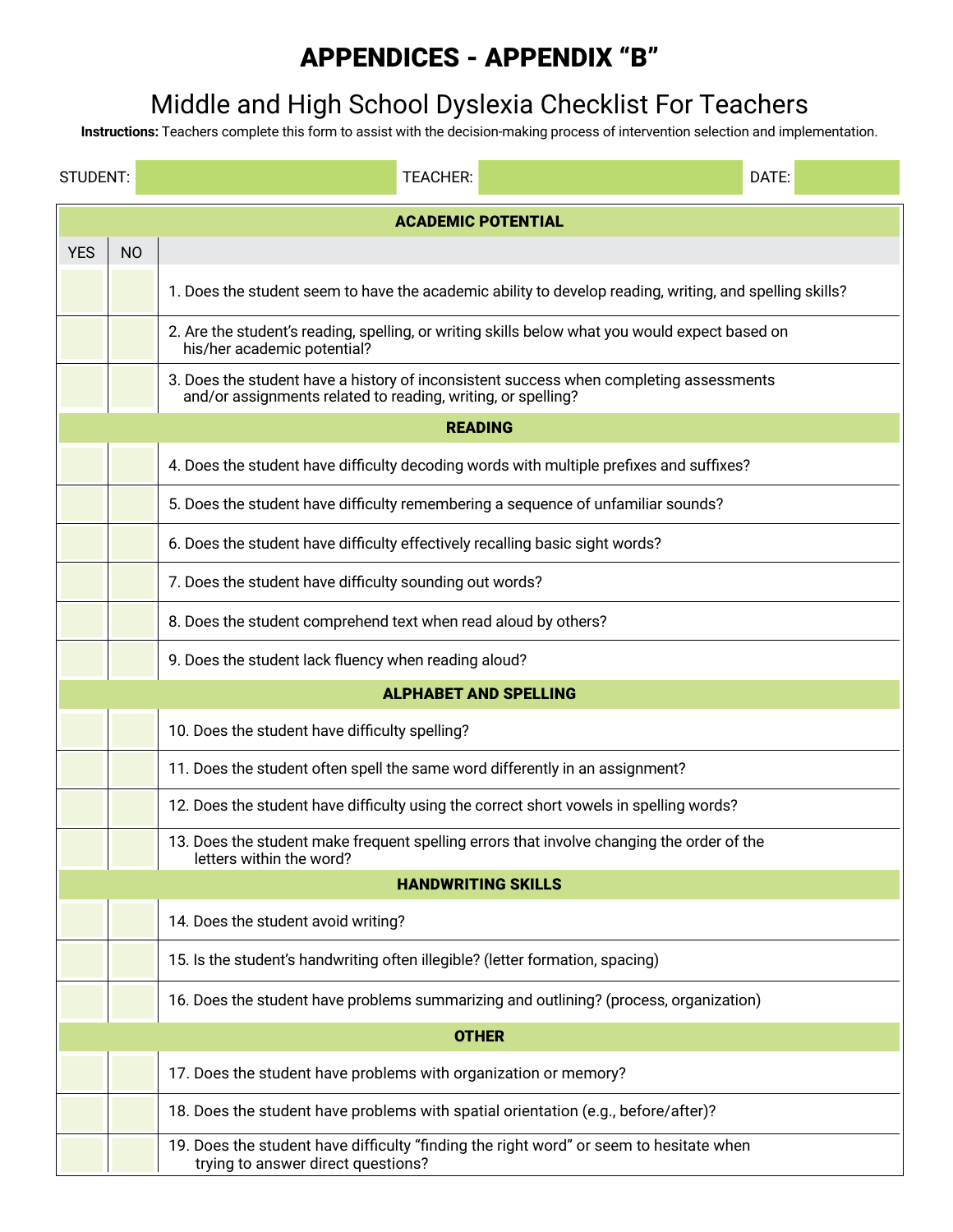# APPENDICES - APPENDIX "C"

# Parent Reading Information Questionnaire

**Instructions:** Parents complete this form to assist the teacher in determining classroom supports and instruction, intervention selection, implementation, and resources needed to ensure successful outcomes for your child.

| STUDENT:   |                           | <b>TEACHER:</b>                                                                               | DATE: |  |
|------------|---------------------------|-----------------------------------------------------------------------------------------------|-------|--|
|            | <b>ACADEMIC POTENTIAL</b> |                                                                                               |       |  |
| <b>YES</b> | <b>NO</b>                 |                                                                                               |       |  |
|            |                           | Has anyone in your family experienced learning problems? If yes, explain.                     |       |  |
|            |                           | Are you concerned about your child's schoolwork? If yes, explain.                             |       |  |
|            |                           | Does your child receive any special instruction at school? If yes, explain.                   |       |  |
|            |                           | Does your child have difficulty following directions? If yes, explain.                        |       |  |
|            |                           | Has your child ever repeated a grade? If yes, what grade?                                     |       |  |
|            |                           |                                                                                               |       |  |
|            |                           | Has your child had a speech or language problem? If yes, explain.                             |       |  |
|            |                           | Does your child need excessive amounts of assistance with homework?                           |       |  |
|            |                           | Does your child spend an extraordinary amount of time completing homework?                    |       |  |
|            |                           | Does your child seem to struggle in reading, writing, and spelling more than other subjects?  |       |  |
|            |                           | Does your child like to be read to but does not want to read to you?                          |       |  |
|            |                           | Does your child have difficulty with writing, copying, and with spelling?                     |       |  |
|            |                           | Has your child ever been critically or chronically ill? If yes, explain.                      |       |  |
|            |                           | Does your child have any physical problems that may interfere with learning? If yes, explain. |       |  |
|            |                           | Is your child currently taking any medication? If yes, explain.                               |       |  |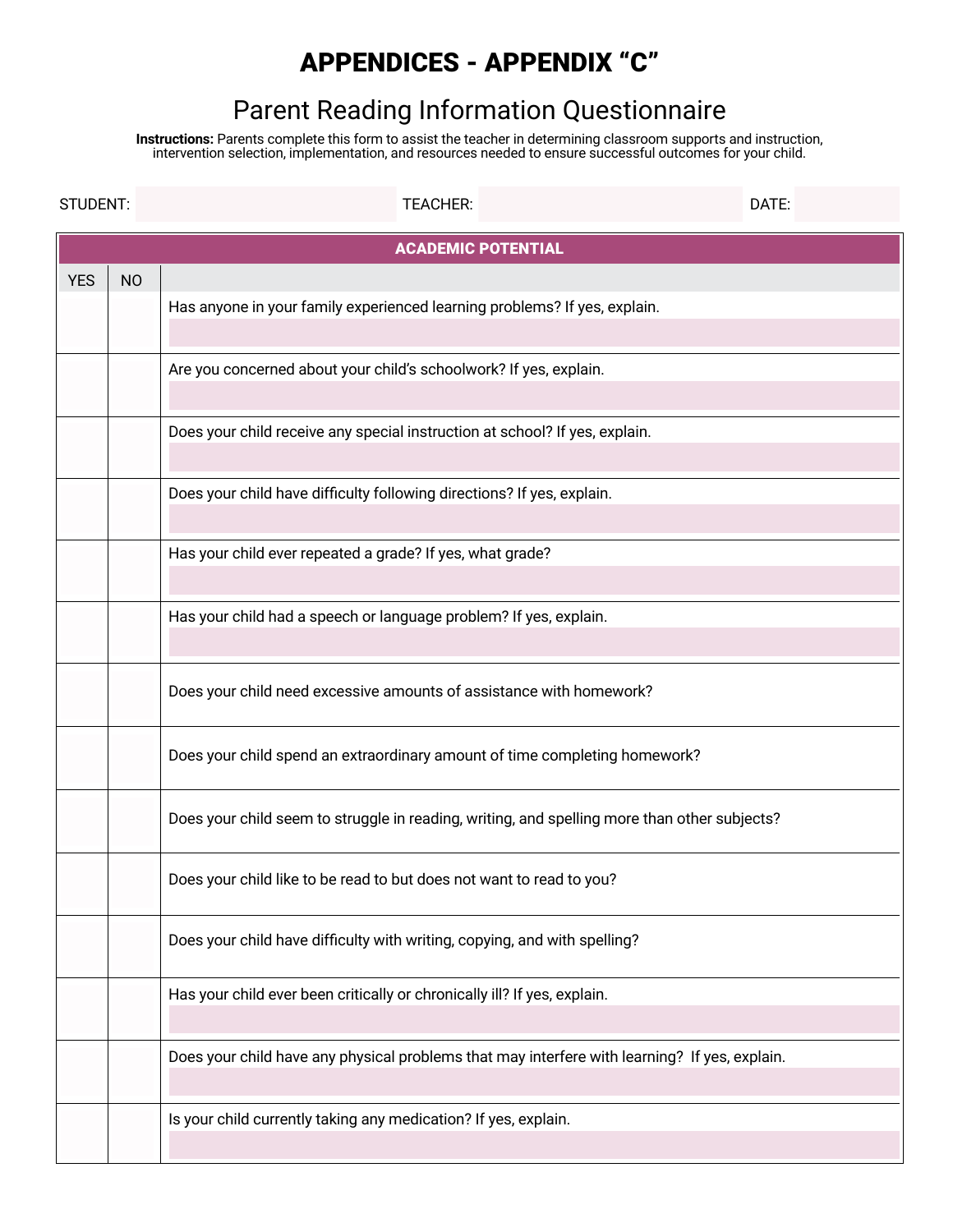# APPENDICES - APPENDIX "D"

# MTSS Professional Development Request Form

| <b>BASIC INFORMATION</b>                                                                  |                                                                                                                                      |                                                                                                                                                                                                                         |
|-------------------------------------------------------------------------------------------|--------------------------------------------------------------------------------------------------------------------------------------|-------------------------------------------------------------------------------------------------------------------------------------------------------------------------------------------------------------------------|
| <b>Contact Person/Title:</b>                                                              |                                                                                                                                      | Today's Date:                                                                                                                                                                                                           |
| School/District:                                                                          |                                                                                                                                      |                                                                                                                                                                                                                         |
| Contact Person Phone #:                                                                   |                                                                                                                                      | <b>Contact Person Email:</b>                                                                                                                                                                                            |
| Anticipated Number Of Participants:                                                       |                                                                                                                                      | Intended Audience: (Job Role And Grade Taught)                                                                                                                                                                          |
| <b>Proposed Dates to be Held (list 3)</b>                                                 |                                                                                                                                      |                                                                                                                                                                                                                         |
| Proposed Date #1:                                                                         |                                                                                                                                      |                                                                                                                                                                                                                         |
| Time Begin:                                                                               | Time End:                                                                                                                            |                                                                                                                                                                                                                         |
| Proposed Date #2:                                                                         |                                                                                                                                      |                                                                                                                                                                                                                         |
| Time Begin:                                                                               | Time End:                                                                                                                            | <b>Equipment Provided:</b>                                                                                                                                                                                              |
| Proposed Date #3:                                                                         |                                                                                                                                      |                                                                                                                                                                                                                         |
| Time Begin:                                                                               | Time End:                                                                                                                            |                                                                                                                                                                                                                         |
| <b>AREAS OF PROFESSIONAL DEVELOPMENT ACTIVITIES</b> (please check all that apply)         |                                                                                                                                      |                                                                                                                                                                                                                         |
| <b>MTSS</b> (Academic/Behavior)                                                           |                                                                                                                                      | <b>Dyslexia</b>                                                                                                                                                                                                         |
| MTSS Overview and Components                                                              |                                                                                                                                      | MDE and Legislative Updates                                                                                                                                                                                             |
| <b>Tier I Strategies and Supports</b>                                                     |                                                                                                                                      | <b>Public School Requirements</b>                                                                                                                                                                                       |
| Tier II Supplemental and/or Small Group Strategies                                        |                                                                                                                                      | <b>Accommodations on State Assessments</b>                                                                                                                                                                              |
| Tier III Intensive Intervention Strategies                                                |                                                                                                                                      | Elementary Strategies to support students with dyslexia<br>and/or other related reading disorders                                                                                                                       |
| Documentation Packet Information/Completion<br>Intervention Supports for English Learners |                                                                                                                                      | Secondary Strategies to support students with dyslexia<br>and/or other related reading disorders                                                                                                                        |
| Implementation of Intervention Supports                                                   |                                                                                                                                      | Please briefly describe how the professional development activity will be                                                                                                                                               |
| and Distance Learning<br>Individual Reading Plans (IRPs)                                  |                                                                                                                                      | utilized to improve the instructional process and/or effectively prepare<br>teachers to meet challenging State or local academic content standards<br>and student academic achievement standards. What data was used to |
| Other:                                                                                    |                                                                                                                                      | determine this need, and what does the data say about your students'<br>academic performance? (Please Answer Below)                                                                                                     |
| workshop. (Session Objectives)                                                            | Please provide specific details describing your perception of the<br>topics and content that should be covered during this training/ |                                                                                                                                                                                                                         |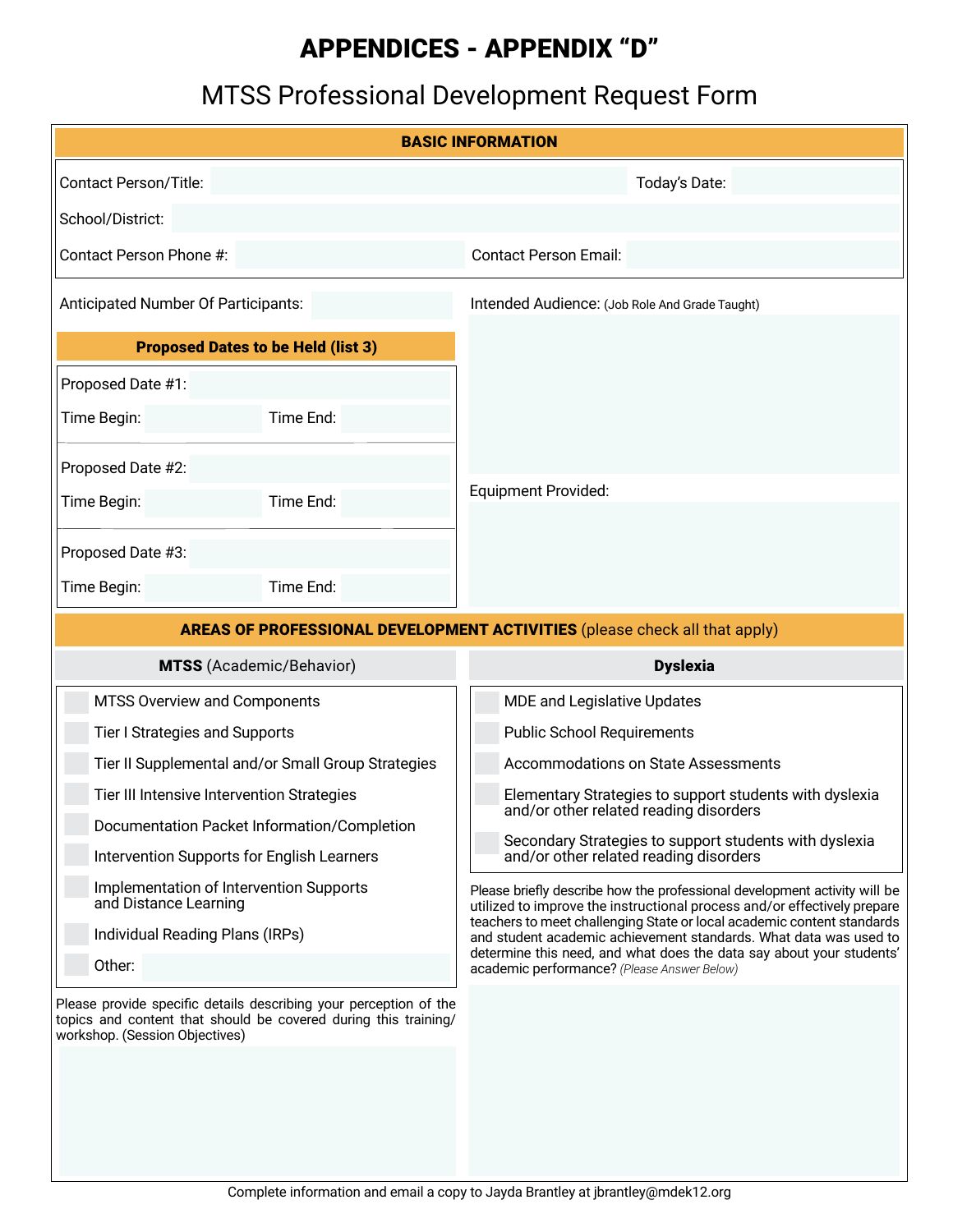# APPENDICES - APPENDIX "E"

# FREQUENTLY ASKED QUESTIONS

### 1. Parents

#### *Q: My child has a dyslexia diagnosis. What do I do now?*

A: Parents should share a copy of the dyslexia diagnosis with the school. The school should review the diagnosis and develop a plan for how they will support your child.

#### *Q: My district does not have a dyslexia therapist. What do I need to do?*

A: Parents can visit the www.altaread.org website to locate a dyslexia therapist in their area. The school is required to provide appropriate interventions for ALL students. This intervention may be provided in the form of therapy.

#### *Q: What components should be considered when determining appropriate instruction/interventions for my child with dyslexia?*

A: The Teacher Support Team should review the dyslexia evaluation report to determine the greatest area(s) of need and design interventions to meet the student's needs.

#### *Q: How long and how often a week should my child receive therapy/specific instruction or intervention?*

A: Students with dyslexia progress when they receive intense reading remediation through therapy which is consistent and adequate duration. Dyslexia therapy is designed to be delivered 3 to 5 days per week. All students with dyslexia are different. Everyone develops and learns at his/her own pace. You are best advised to talk with your professional about duration of therapy and how your child is responding to intervention and achieving goals. The professional will provide you with an update of progress based on data from the therapy sessions. Depending on your child's age, grade, success in school, interests, and desires, etc., the amount of therapy could vary.

#### *Q: What kind of technology do we need?*

A: Dyslexia therapy does not require any technology. It is typically delivered in a face-to-face setting. However, the pandemic has provided therapists with the opportunity to begin providing therapy virtually. In this situation a laptop with a microphone and video camera would be required to complete virtual therapy.

### *Q: What qualifications should I be looking for in the dyslexia service provider?*

A: According to MS Code § 37-173-1 a dyslexia therapist means a professional who has completed training in a department approved Orton-Gillingham based dyslexia therapy training program attaining an AA license in dyslexia therapy or a professional participating in a State approved dyslexia therapy training program to attain a AA license in dyslexia therapy. There are also highly qualified professionals that have been trained in other evidence-based programs that are qualified to work with students with dyslexia.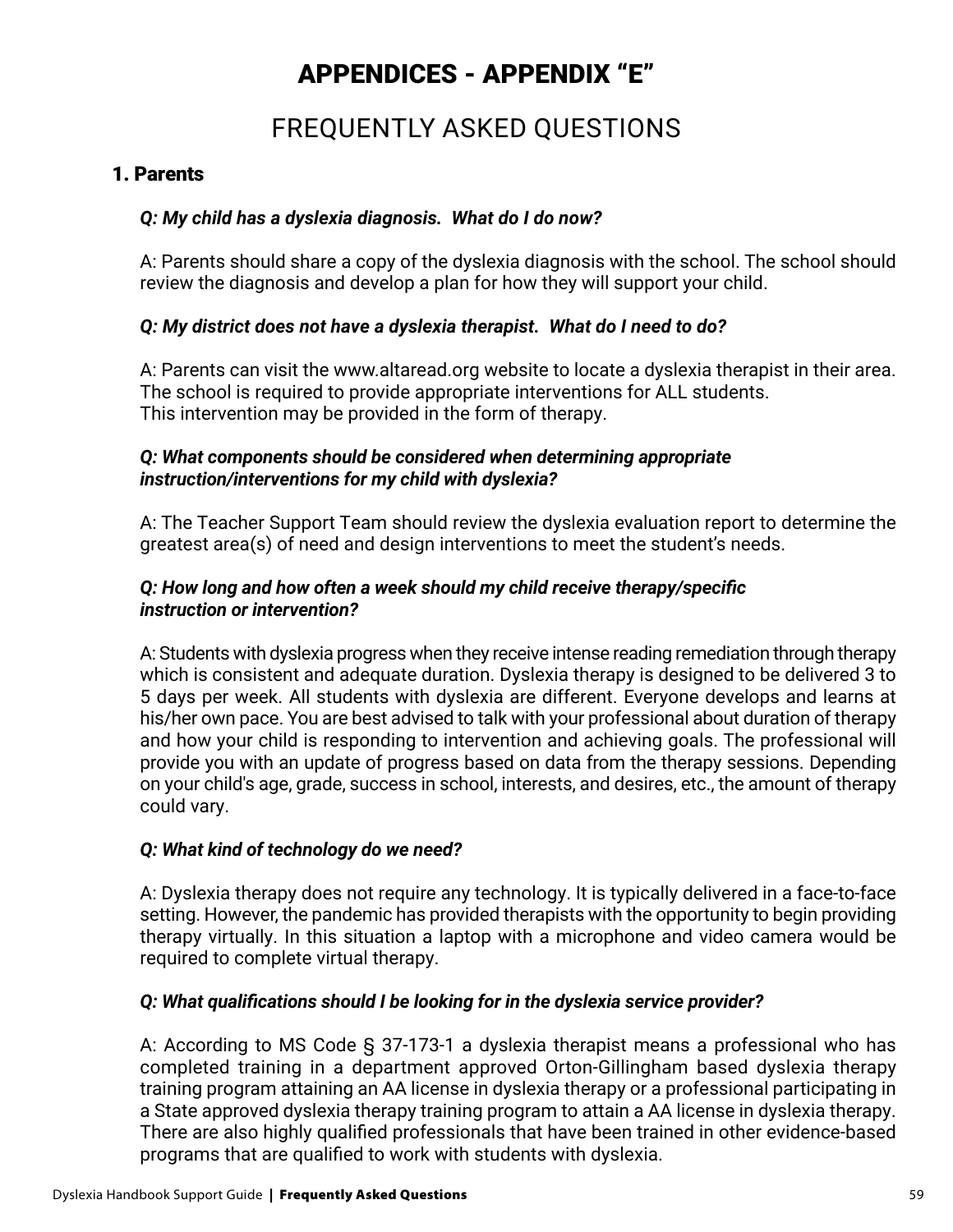## *Q: My child failed the dyslexia screener given at school. What does that mean?*

A: The dyslexia screener provides information to the school on which students are showing characteristics of dyslexia. This information is used as teachers develop early interventions to support these students. Parents should be provided strategies to support their children at home.

## *Q: In order to receive services from my school, does my child have to be evaluated by the school or can I seek an outside evaluation?*

A: Many parents seek an outside evaluation of dyslexia. The school is required to accept that diagnosis by a licensed psychometrist, psychologist, or speech language pathologist and determine appropriate interventions and supports for each student.

### *Q: What do I do if I think my child has dyslexia?*

A: Contact your child's school and request a Teacher Support Team meeting. The TST is a problem-solving team that consists of parent, teacher, administrator, and others, who look at the available data and discuss the child's academic performance. This team will decide what appropriate interventions should be put in place to address the student's deficits.

## *Q: If I'm interested in obtaining a dyslexia scholarship for my child, what steps do I need to take?*

A: The parent or legal guardian shall be a resident of the state of Mississippi and must select the special purpose nonpublic school and apply for admission as well as apply for the dyslexia scholarship utilizing the application form. The diagnosis of dyslexia must be provided as part of the application (a statement of characteristics of dyslexia differs from a diagnosis).

### *Q: My child didn't have problems learning to talk; why is learning to read hard?*

A: Talking, or oral language, as speech-language pathologists refer to it, is innate to humans as a species. We have the natural capabilities to understand and use language. Reading, on the other hand, is a cultural phenomenon (there are still societies today who exist with a purely oral tradition), and therefore it is not innate to a child's biological makeup. Without the development of written language, dyslexia would not exist.

# 2. Teachers/Schools/Districts

# *Q: If a student is diagnosed with dyslexia, does he/she automatically receive special education services?*

A: No, each local school district shall make an initial determination whether a student with dyslexia qualifies under the Individuals with Disabilities Education Act (IDEA) to receive services and funding under the provisions of the IDEA. If the student is ineligible for special education services, then the local district may decide if a 504 Plan is warranted.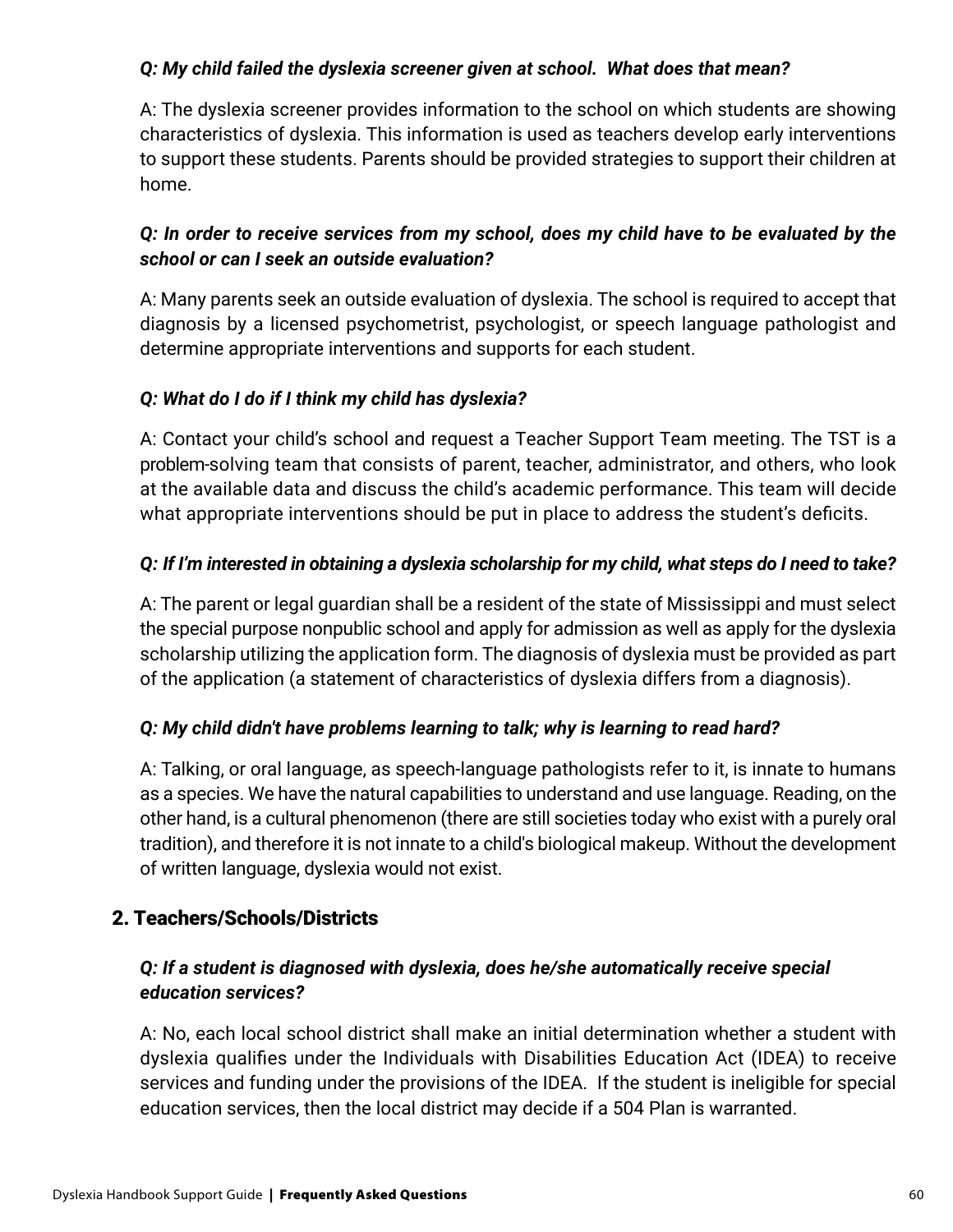## *Q: If a student does not qualify for special education services, yet has a dyslexia diagnosis, what services, if any, will he/she receive?*

A: Students with a dyslexia diagnosis are provided services in the general education setting through the three-tier model and the intervention process. Schools may utilize the information that is provided in the diagnosis documentation to help target interventions.

#### *Q: Who is qualified to diagnose a child with dyslexia?*

A: Dyslexia evaluations may be administered by licensed professionals including, psychologists, psychometrists, or speech language pathologists.

### *Q: Is the school responsible for evaluating a student for dyslexia?*

A: No, however each local school district shall adopt a policy to ensure that students will be screened by a screener approved by the State Board of Education in the spring of Kindergarten and the fall of Grade 1. The screener must consist of phonological and phonemic awareness, sound/symbol recognition, alphabet knowledge, decoding skills, encoding skills and rapid naming. If a student fails the screener, the parent or legal guardian will be notified. The school district, in its discretion, may perform a comprehensive dyslexia evaluation, however, this is not required and is a decision to be made by the district.

## *Q: What schools are considered special purpose, non-public and what qualifies a school to be approved for the scholarship?*

A: A list of the special purpose nonpublic schools can be found on the MDE dyslexia website at https://mdek12.org/OAE/OEER/Dyslexia.

The special purpose nonpublic schools must be accredited by a state, regional, or national accrediting organization. The school must provide to the MDE all documentation required for a student's participation, including schedules. It must be academically accountable to the parent for meeting the educational needs of the student by providing a written explanation of the student's progress, at least annually. The school's personnel must consist of an administrator or director with additional training in the characteristics of dyslexia, a dyslexia therapist licensed by the MDE, or a therapist-in-training in an MDE approved dyslexia therapy graduate program. There must be licensed elementary teachers under the supervision of a State Department licensed dyslexia therapist.

#### *Q: How much money is provided, if awarded the scholarship?*

A: The award amount is determined on a year-by-year basis with a proportionate amount generated under federal and state programs. The money goes directly to the special purpose nonpublic school.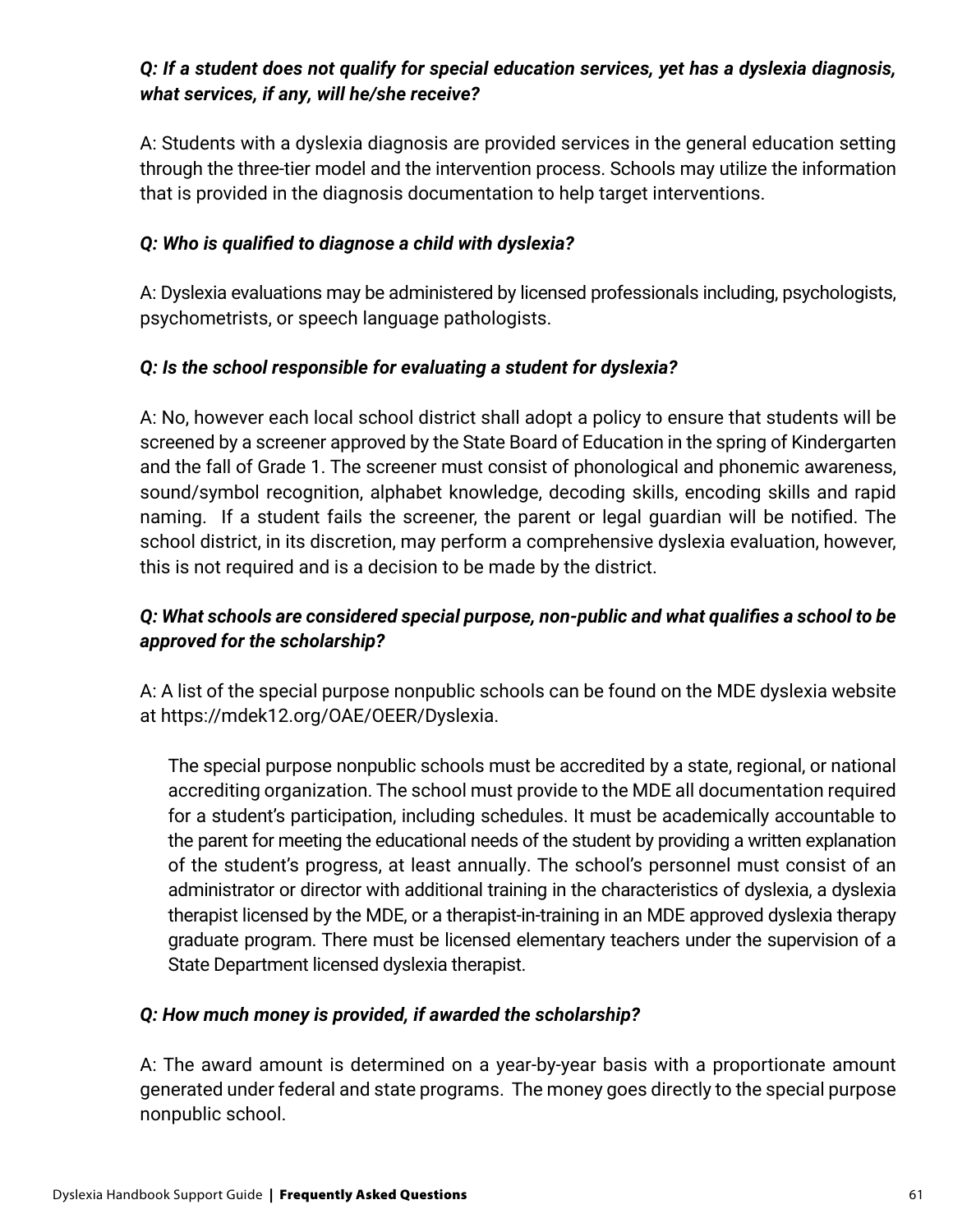### *Q: Should all students be screened for dyslexia?*

A: Yes, all students will be screened in kindergarten and again in first grade.

### *Q: What do I, as the teacher, need to be looking for in my struggling students?*

A: Teachers should be aware of the common characteristics of dyslexia. As teachers are reading with students, they need to be listening for some key dyslexia indicators, which can be found in this handbook. Many teachers are the first professionals that will identify dyslexia characteristics in students.

## *Q: Does a student have to have failing grades in order to be referred for a dyslexia evaluation?*

A: No, failing grades should not be the only indicator when making the decision to refer a student for a dyslexia evaluation. Multiple data points should be considered when making this decision.

### *Q: How do I refer a student for an evaluation?*

A: A Teacher Support Team meeting should be conducted to review all available data on a student that may need a dyslexia evaluation referral.

### *Q: Can a struggling student with good grades be referred for a dyslexia evaluation?*

A: Yes, many students with dyslexia have mastered strategies that help them to be successful in the classroom. Multiple data points should be reviewed when making this decision.

## *Q: Once a student receives a dyslexia diagnosis, what is the responsibility of the school/district in regard to this diagnosis?*

A: Each local school district shall develop interventions and strategies to address the needs of a student diagnosed with dyslexia and provide the necessary accommodations, as needed, to enable the student to achieve appropriate educational progress allowing the student to become college and/or career ready upon graduation.

### *Q: My school/district does not have a dyslexia therapist. What can I do to help?*

A: Teachers should be familiar with appropriate strategies/accommodations/ modifications for students with dyslexia. This will ensure that students in the classroom are receiving appropriate instruction for the student's overall success. As mandated by the state, all school personnel will be required to participate in dyslexia training. This is free training that will provide information to add to your teacher toolbelt.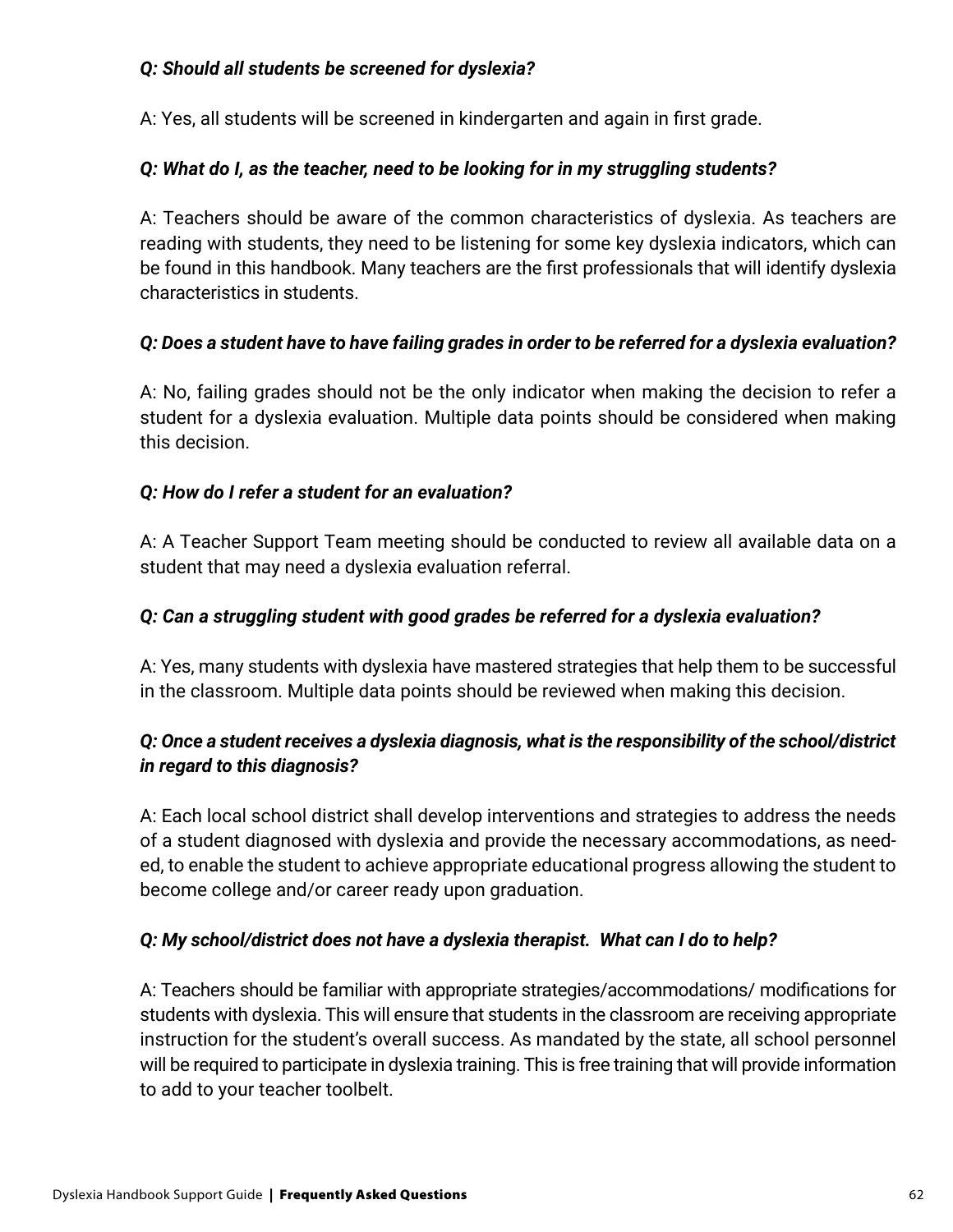# *Q: Is it possible for a student with dyslexia to struggle in mathematics?*

A: It is possible for a student with dyslexia to struggle in his/her math class. A student with dyslexia may have difficulty with math facts, multi-step problems, and directionality. Math teachers may provide accommodations in the general education classroom. Continued communication with your child's math teacher is recommended.

# *Q: If a student is dyslexic does that mean he/she also has Dyscalculia, Dysgraphia, or Attention Deficit Disorder?*

A: An individual can have more than one learning or behavioral disorder. Although disabilities may co-occur, one is not the cause of the other. In various studies 50% of those diagnosed with a learning or reading disability have also been diagnosed with ADHD.

# *Q: How does a student with dyslexia make it to middle school or high school before the signs of dyslexia are noticed?*

A: Because students with dyslexia have an average or above average IQ, these students are outstanding at compensating for weaknesses. Sometimes as the work becomes more difficult and takes more time to complete, older students will begin to fall behind where they have not fallen behind before.

# 3. General Questions

# *Q: How many people are affected by dyslexia? How common is it?*

A: Dyslexia is thought to be one of the most common language-based learning disabilities. It is the most common cause of reading, writing, and spelling difficulties. Of people with reading difficulties, 70-80% are likely to have some form of dyslexia. It is estimated that between 5-10% of the population has dyslexia, but this number can also be as high as 17%. The symptoms of dyslexia range from mild to severe. Because dyslexia may not be recognized and diagnosed in some individuals, they do not receive the necessary treatment; others may not disclose that they are diagnosed. These mitigating factors make the prevalence of dyslexia difficult to precisely determine.

# *Q: When was dyslexia first identified?*

A: The description of "dyslexia" was first used by a German ophthalmologist, Rudolf Berlin, when he examined a patient who suffered difficulty in learning to read and write but showed normal intelligence and physical ability. Others described this same phenomenon around this time period, in the 1880s and 1890s, without using the "dyslexia" description. A British ophthalmologist, James Hinshelwood published a series of medical papers on the subject. In 1925, neurologist Samuel T. Orton had a patient who could not read, similar to stroke victims who lose their ability to read. In contrast, the patient had no brain damage, so Orton started to study different causes of reading difficulties unrelated to brain damage and brought these studies to broader attention. More extensive dyslexia research has been conducted since the 1950s.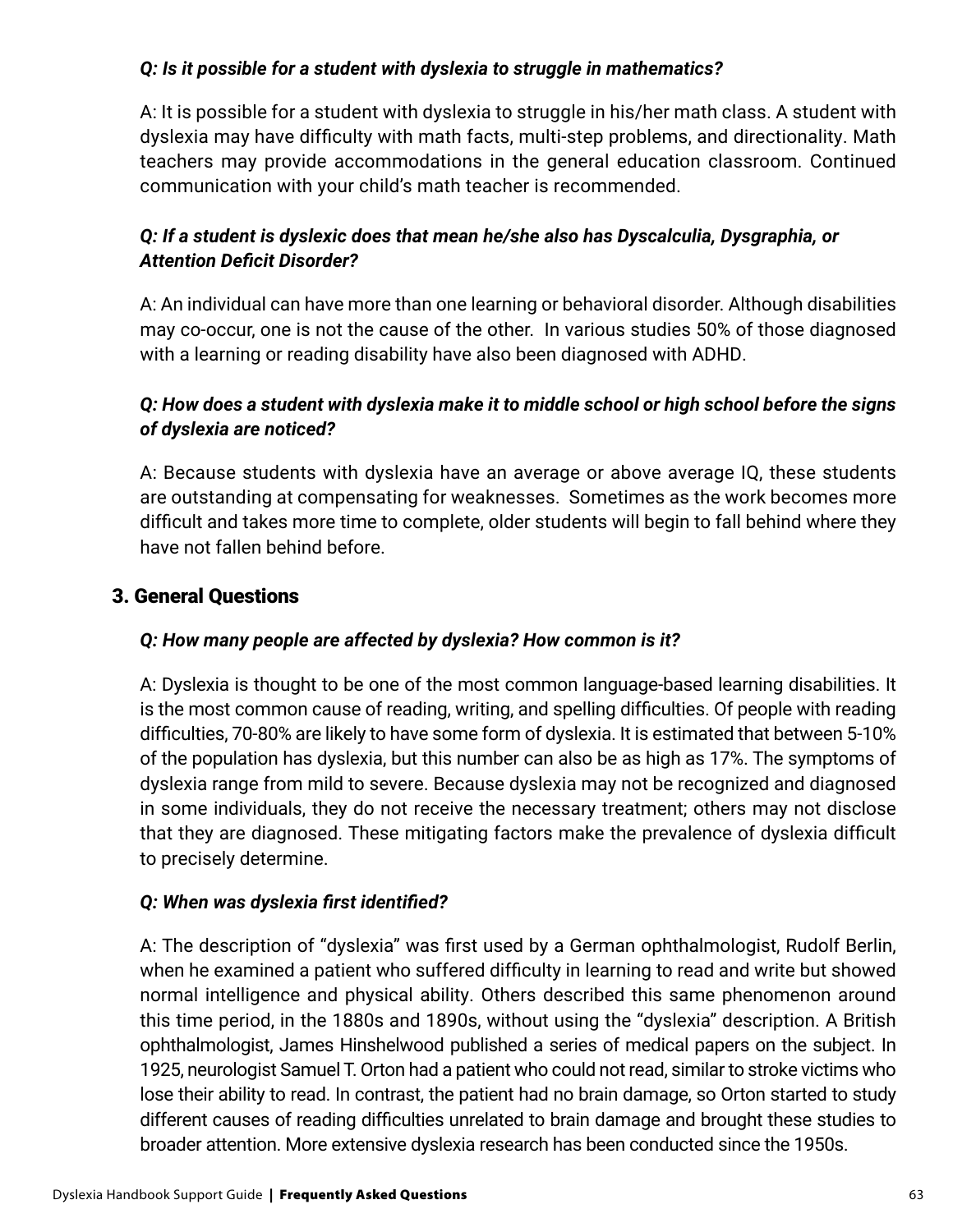## *Q: Are some people more likely to have dyslexia?*

A: Dyslexia occurs in children with all intelligence levels. Frequently, people with dyslexia have above average ability. The incidence in males and females is approximately equal. Dyslexia is found all over the world, and in all socioeconomic and ethnic groups. However, dyslexia does have a tendency to run in families.

# *Q: Are boys more likely to have dyslexia than girls?*

A: Although it used to be thought that more boys experienced dyslexia than girls, current research has indicated that dyslexia occurs in approximately equal proportions. One possible explanation of this myth is that boys may be more likely to act out when experiencing difficulty, while girls may try to hide their trouble. Therefore, more boys would be recognized and diagnosed with dyslexia, falsely inflating the statistics.

### *Q: Are there more people with dyslexia now than there were previously?*

Experts say that there are not more people with dyslexia than in previous times, but more people are correctly identified with dyslexia due to increased knowledge about learning disabilities.

## *Q: What are common signs and symptoms of dyslexia?*

A: Aside from difficulty with pre-literacy learning like rhyming and letter recognition, the most common sign is when a child fails to learn to read, and this failure is unexpected based on his or her other abilities. Letter and number reversals past age 7 or 8 are a common warning sign. Children with dyslexia may also experience hardship copying from the board or a book and they may exhibit disorganization in their writing. Children with dyslexia may also appear uncoordinated and have difficulty in an organized-game setting. Symptoms may also manifest in auditory problems—the child with dyslexia may not be able to remember all of what he or she hears, especially sequences or multi-faceted commands. Oftentimes, the child with dyslexia may speak missing parts of words or sentences or use the wrong word entirely. They have normal intelligence and often know what they want to say but have trouble saying it. There are also emotional symptoms. The child may become embarrassed, lose his or her interest in school, and appear lazy when in fact this is a symptom of not wanting to fail. Any of these symptoms may be present in various levels of severity. The variance in signs and symptoms is the reason why many children with dyslexia and other learning disabilities are never diagnosed.

### *Q: How is dyslexia diagnosed?*

A: Dyslexia can be difficult to diagnose, but an early sign is that a child is not learning to read as would be expected. Language difficulties can also be an early indicator. The basic procedure is to gauge an individual's strengths and weaknesses in oral language, reading, spelling, and writing through standardized tests or non-standardized assessments. A child who is not performing at his or her age/grade level despite proper instruction may have dyslexia. Other tests examine the steps of the reading process to further determine where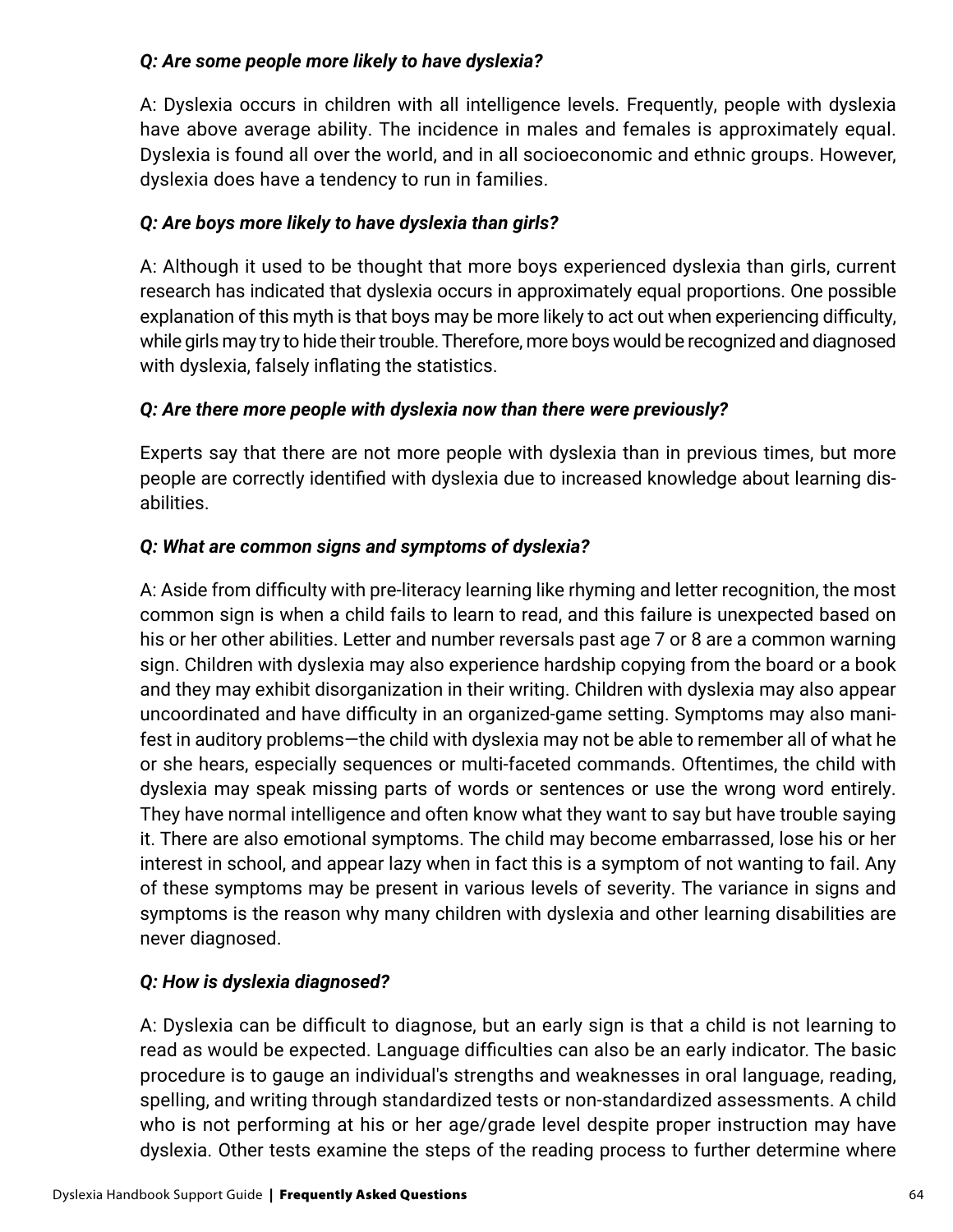the strengths and weaknesses lie and where to begin remediation. It is important to determine how one processes or understands information both orally and in text, as well as how he or she expresses information verbally and in writing. Some of the common tests administered are:

- Wechsler Intelligence Scale for Children-Third Edition (WISC-III)
- Kaufman Assessment Battery for Children (KABC)
- Stanford-Binet Intelligence Scale
- Woodcock-Johnson Psycho-Educational Battery
- Peabody Individual Achievement Tests-Revised (PIAT)
- Wechsler Individual Achievement Tests (WIAT)
- Kaufman Tests of Educational Achievement (KTEA)
- Bender Gestalt Test of Visual Motor Perception
- Beery Developmental Test of Visual-Motor Integration
- Motor-Free Visual Perception Test
- Visual Aural Digit Span Test (VADS)
- Test of Auditory Perception (TAPS)
- Test of Visual Perception (TVPS)
- Peabody Picture Vocabulary Test-Revised
- Expressive One-Word Picture Vocabulary Test
- Test for Auditory Comprehension of Language

### *Q: Is there a "cure" for dyslexia?*

A: There is no cure because dyslexia is not a disease. With support, proper instruction, and hard work, many people with dyslexia are able to succeed academically and in their later lives. Dyslexia is a life-long condition, but intervention can have a positive effect on a person's symptoms and outcomes. After an evaluation determines the specific area of difficulty and disability, it is very important that the child's school and/or instructor are prepared to help implement a specific plan for intervention. There are many specific reading approaches that rely on a multisensory experience to strengthen the child's weaknesses while building on his/her strengths.

### *Q: Is it ever too late to get help for dyslexia?*

A: No. People with dyslexia can be taught strategies that can be applied throughout their lifetime. Programs involving multisensory structured language techniques have been shown to help adults as well as children. Early intervention is better, but intervention at any time can be effective.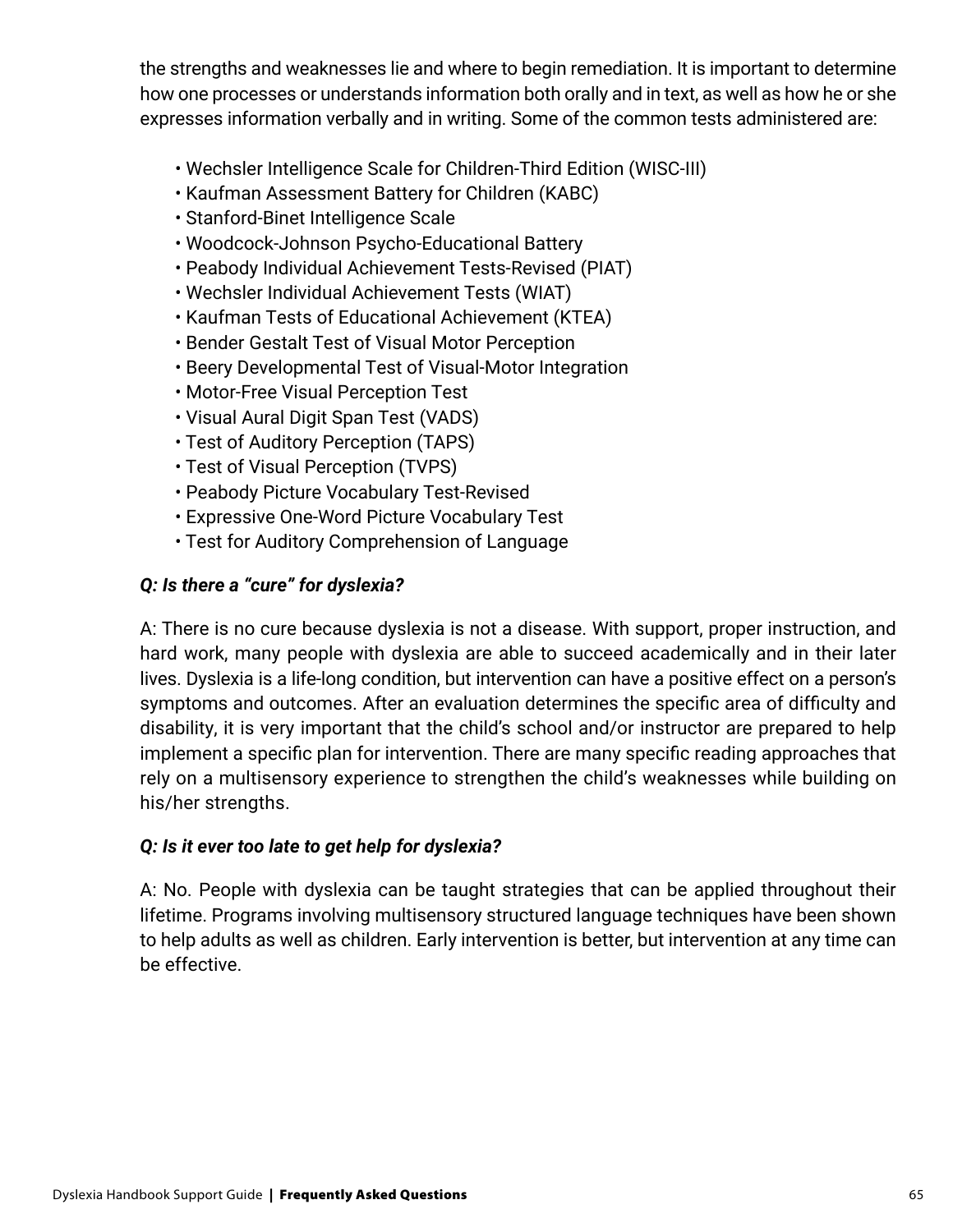# GLOSSARY OF TERMS APPENDICES - APPENDIX "F"

**504 Plan-** a formal plan that schools develop to give children with disabilities the support they need. This process covers any condition that limits daily activities in a major way.

Accommodation – an adaptation that helps a student overcome or work around a disability.

Attention Deficit Hyperactivity Disorder (ADHD) - a neurodevelopmental disorder that can cause above normal levels of hyperactivity and impulsive behaviors, or inattentiveness.

Alphabet Knowledge - the ability to automatically recognize and name the 26 lowercase and 26 uppercase letters with ease and accuracy.

**Comprehension** - understanding the intended meaning of language.

Core Instruction - the curriculum and instructional practices that are provided to ALL students in the general education setting. This is what we refer to as Tier I High Quality Instruction.

**Decoding** - to translate words, word parts, or nonwords into their corresponding pronunciation.

Diagnostic Assessment - assessments used to measure current skills and knowledge, often for the purpose of educational planning.

**Differentiated Instruction** - varying educational practices to meet the needs of individual students.

**Dysgraphia** - a nervous system problem that affects fine motor skills and is associated with impaired handwriting and sometimes spelling.

**Dyslexia-**a specific learning disability that is neurological in origin. It is characterized by difficulties with accurate and/or fluent word recognition and by poor spelling and decoding abilities. These difficulties typically result from a deficit in the phonological component of language that is often unexpected in relation to other cognitive abilities and the provision of effective classroom instruction. Secondary consequences may include problems in reading comprehension and reduced reading experience that can impede the growth of vocabulary and background knowledge.

**Dyscalculia** - a disability learning math concepts which makes it hard to understand and work with numbers.

**Encoding** - to translate spoken language into print, spelling.

**Evaluation** - procedures used to make judgments or appraisals.

**Explicit, Direct Instruction** - the overt teaching and modeling of the steps and processes needed to learn and apply new knowledge. Explicit, direct instruction targets the specific needs of the students without presuming prior skills or knowledge.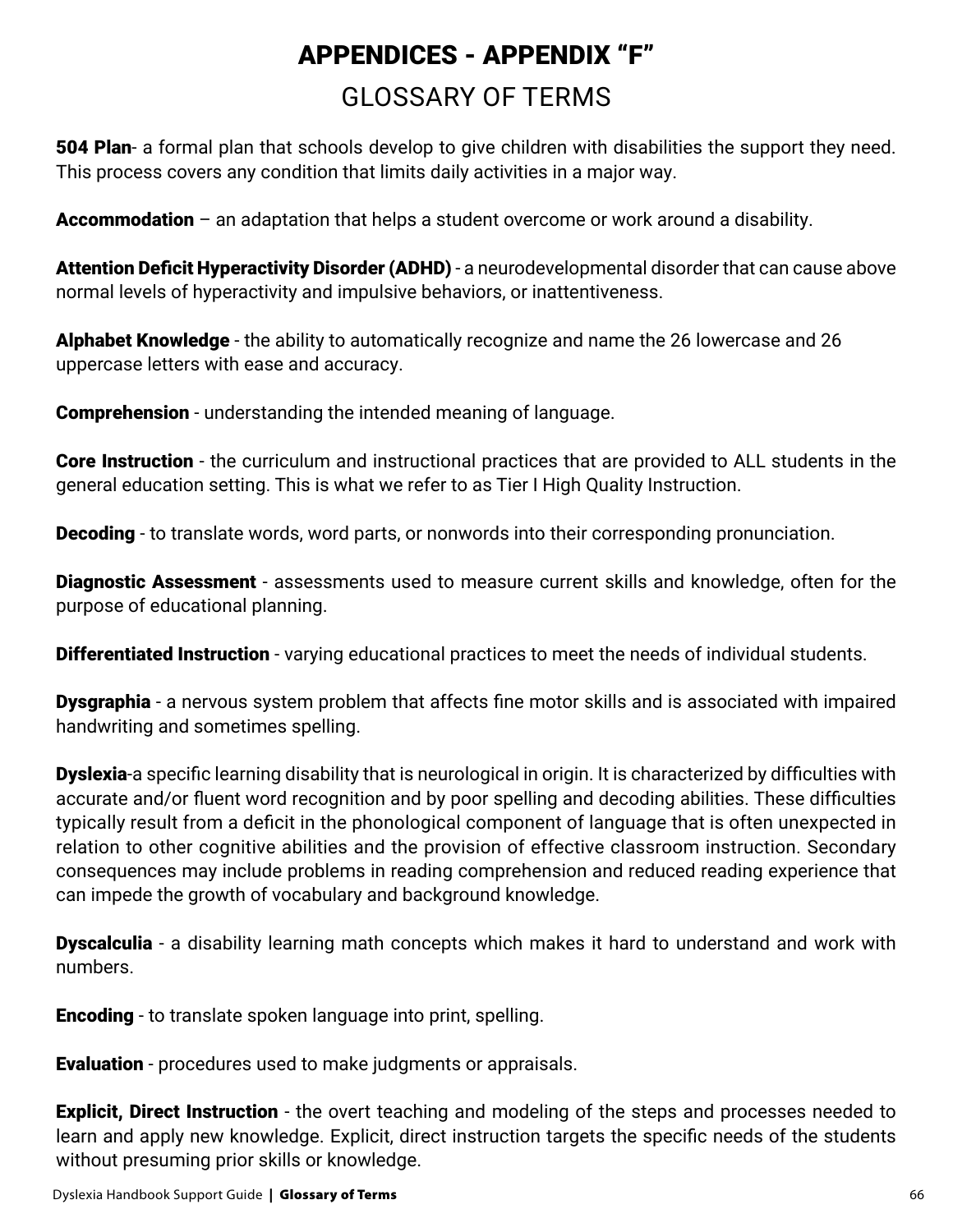Fluency - the ability to read the words in text effortlessly and efficiently (automaticity) with meaningful expression that enhances the meaning of the text (prosody).

**Individualized Education Program** - a written document that is developed, reviewed, and revised in accordance with IDEA 2004 that outlines the special education and related services specifically designed to meet the unique educational needs of a student with a disability.

Individualized Instruction - instruction that is designed to meet the specific needs of the student in a small group setting. Individualized instruction is intensive and highly concentrated and focuses on the student's primary deficit area(s) and the instructional delivery necessary to assist students in, maximizing student engagement in the process of learning.

Individuals with Disabilities Education Act (IDEA) - the law that outlines rights and regulations for students with disabilities in the U.S. who require special education services.

**Intervention** - activities designed to improve or remediate performance in a given area.

**Learning disabilities** - a disorder in one or more of the basic psychological processes in understanding or using language, spoken or written, that may manifest itself in the imperfect ability to listen, think, speak, read, write, spell, or to do mathematical calculations.

**Modification** - an adaptation to instruction or the administration of an assessment that changes, lowers, or reduces performance expectations for demonstration of a learning outcome.

Morphological Awareness - awareness of the semantically meaningful units and structure of words.

**Multisensory Instruction** - instruction that incorporates the simultaneous use of two or more sensory pathways (visual, auditory, kinesthetic, and tactile) during teacher presentations and student practice.

**Phonemic Awareness** - enables a student to detect, segment, blend, and manipulate sounds in spoken language

**Phonics** - a systematic process for teaching sound-symbol relationships and their use in reading and spelling words.

**Phonological Awareness** - the ability to recognize and manipulate the sound system in spoken language; encompasses the entire continuum of skills related to the awareness of the phonological structure of language.

Progress Monitoring - efficient, frequent, dynamic assessment of targeted skills to examine student growth and examine effectiveness of instruction.

**Rapid Naming** - or rapid automatized naming (RAN) is the ability to quickly name aloud a series of familiar items (colors, objects, letters, or numbers).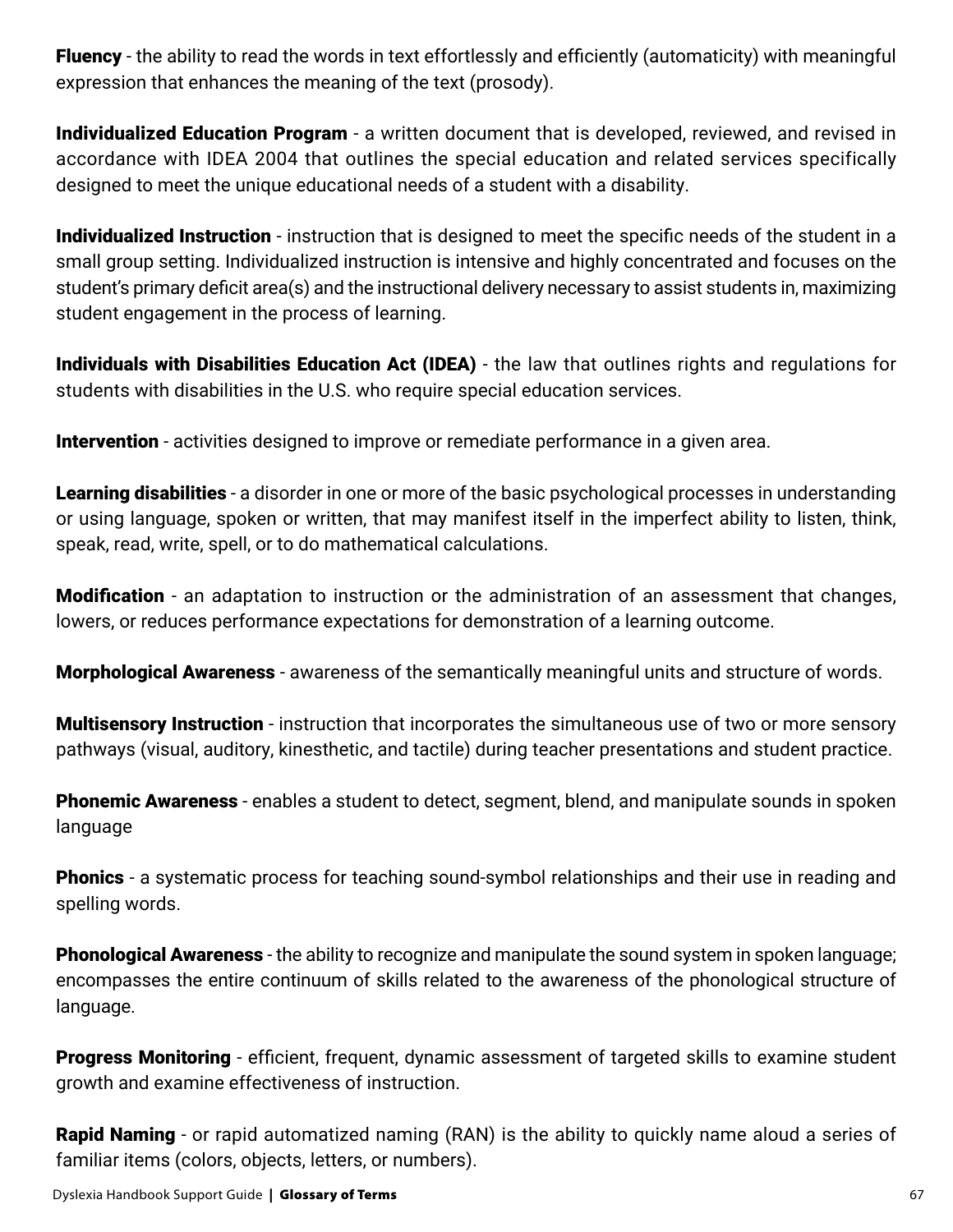**Response to Intervention** - a multi-tiered decision-making process for providing effective instruction and intervention based on students' performance and progress.

Screener/Screening Assessment - an efficient assessment given to all students to identify students who are at-risk. A screener is not equivalent to an evaluation or diagnosis.

**Systematic Instruction** - sequential, cumulative instruction that follows a logical plan and progresses from easiest to most complex with careful pacing to ensure students successfully master each step in the process. Systematic instruction includes scaffolded support for accomplishing each learning step by breaking down complex skills into manageable learning steps and providing temporary supports to control the level of difficulty as students gain mastery.

**Vocabulary** - words understood and used when listening, speaking, reading, and writing.

Word Recognition - the ability of a reader to recognize written words correctly and with limited effort.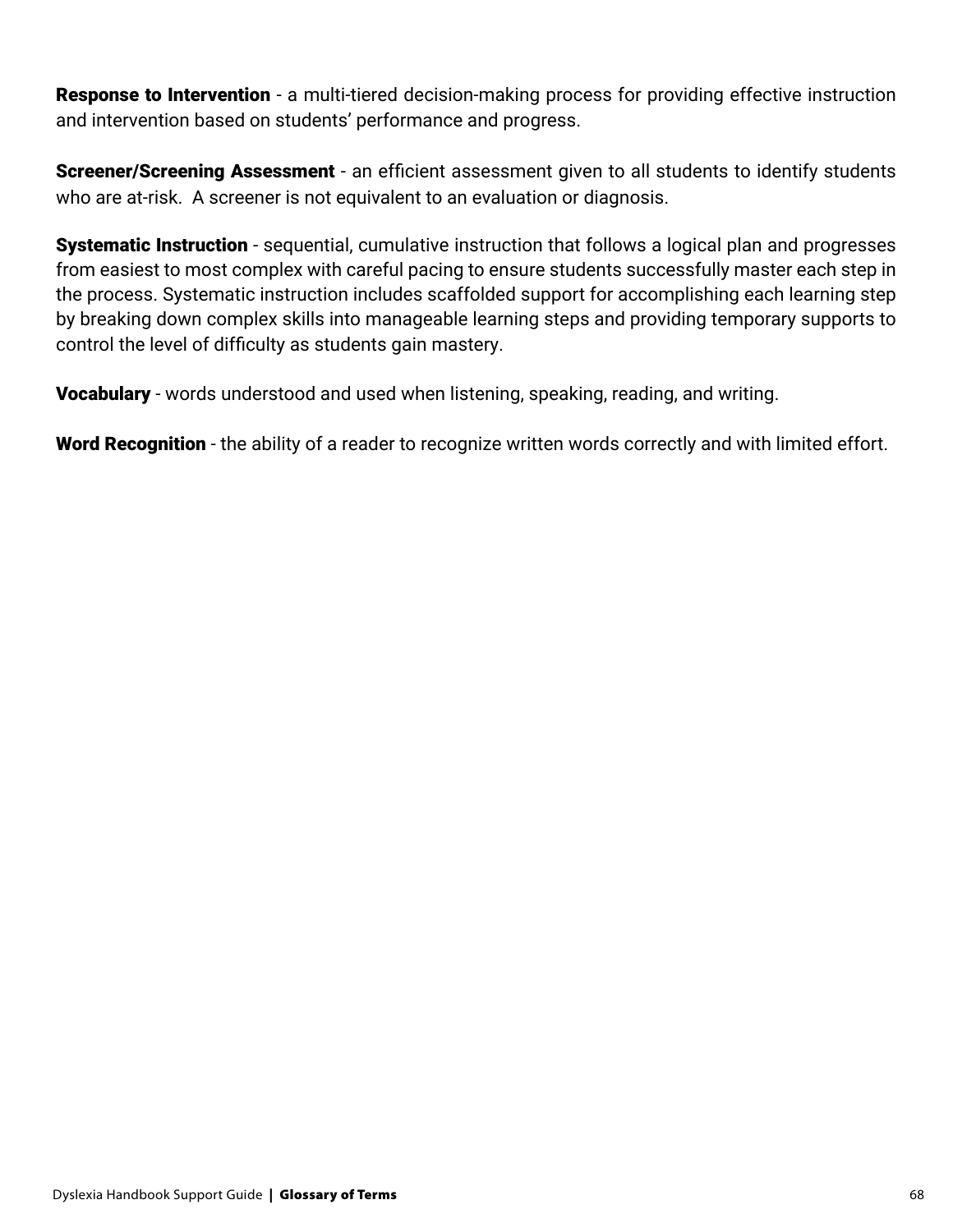# APPENDICES - APPENDIX "G"

# REFERENCES AND ADDITIONAL RESOURCES

Ascend Learning Center. How Can SLPs Support Students with Dyslexia? 2019. [https://www.ascendlearningcenter.com/blog-highlights/slp-dyslexia](https://www.ascendlearningcenter.com/blog-highlights/slp-dyslexia ) 

Baker, S.K., Santiago, R.T., Masser, J., Nelson, N.J., & Turtura, J. (2018). The Alphabetic Principle: From Phonological Awareness to Reading Words. Washington, DC: U.S. Department of Education, Office of Elementary and Secondary Education, Office of Special Education Programs, National Center on Improving Literacy. Retrieved from <http://improvingliteracy.org.>

> Block, M. Stand up for Your Dyslexia Expertise. October 2018. <https://doi.org/10.1044/leader.SCM.23102018.38>

Centers for Disease Control and Prevention. What is ADHD? January 26, 2021. [https://www.cdc.gov/ncbddd/adhd/facts.html](https://www.cdc.gov/ncbddd/adhd/facts.html ) 

Child Mind Institute. Parents Guide to Dyslexia. 2021. [https://childmind.org/guide/parents-guide-to-dyslexia/#emotional-support](https://childmind.org/guide/parents-guide-to-dyslexia/#emotional-support ) 

> Child Mind Institute. Understanding Dyslexia. 2021. [https://childmind.org/article/understanding-dyslexia/](https://childmind.org/article/understanding-dyslexia/ )

Gilger, J. Gifted and Dyslexic: Identifying and Instructing the Twice Exceptional Student Fact Sheet. 2020. [https://dyslexiaida.org/gifted-and-dyslexic-identifying-and-instructing-the-twice-exceptional-student-fact-sheet/](https://dyslexiaida.org/gifted-and-dyslexic-identifying-and-instructing-the-twice-exceptional-studen)

> Hartnett, J. Speech and Language Impairments Factsheet (for Schools). 2019. [https://kidshealth.org/en/parents/speech-language-factsheet.html](https://kidshealth.org/en/parents/speech-language-factsheet.html )

Hartnett, J. Speech Impairments Factsheet (for Schools). 2019. [https://kidshealth.org/en/parents/speech-factsheet.html](https://kidshealth.org/en/parents/speech-factsheet.html ) 

Lexia Learning. English Learners and Dyslexia: A Guide. 2021. [https://www.lexialearning.com/blog/english-learners-and-dyslexia-guide](https://www.lexialearning.com/blog/english-learners-and-dyslexia-guide ) 

Marshall, A. (2004) Excerpt from Chapters 2 and 3 of The Everything Parent's Guide to Children with Dyslexia. As found on the Dyslexia the Gift Website.

<https://www.dyslexia.com/about-dyslexia/signs-of-dyslexia/the-undiagnosed-teenager-with-dyslexia>/

Mayo Clinic. Dyslexia. 2021.

<https://www.mayoclinic.org/diseases-conditions/dyslexia/symptoms-causes/syc-20353552>